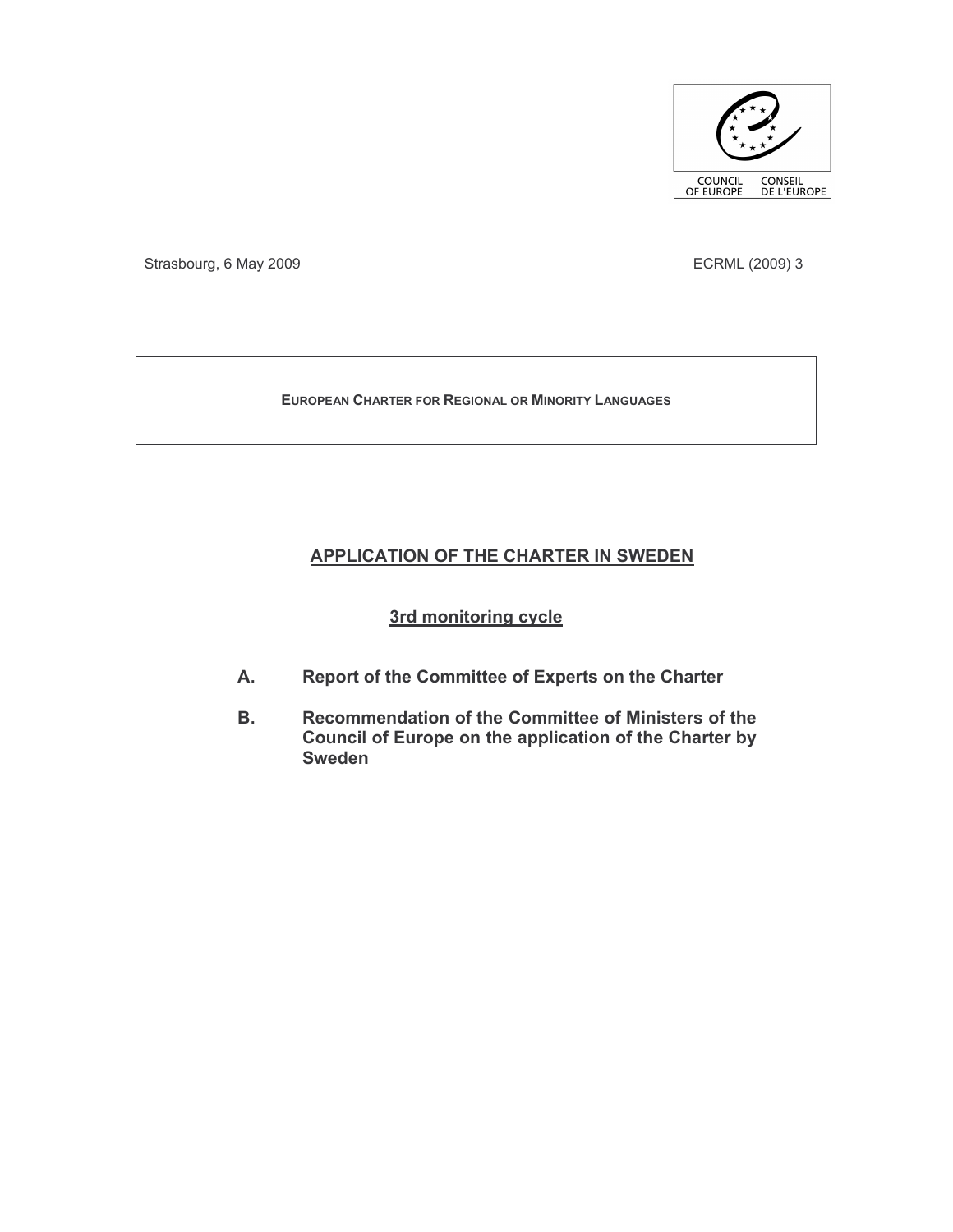The European Charter for Regional or Minority Languages provides for a control mechanism to evaluate how the Charter is applied in a State Party with a view to, where necessary, making Recommendations for improvements in its legislation, policy and practices. The central element of this procedure is the Committee of Experts, established in accordance with Article 17 of the Charter. Its principal purpose is to examine the real situation of the regional or minority languages in the State, to report to the Committee of Ministers on its evaluation of compliance by a Party with its undertakings, and, where appropriate, to encourage the Party to gradually reach a higher level of commitment.

To facilitate this task, the Committee of Ministers has adopted, in accordance with Article 15.1, an outline for the periodical reports that a Party is required to submit to the Secretary General. The report shall be made public by the government concerned. This outline requires the State to give an account of the concrete application of the Charter, the general policy for the languages protected under its Part II and in more precise terms all measures that have been taken in application of the provisions chosen for each language protected under Part III of the Charter. The Committee's first task is therefore to examine the information contained in the periodical report for all the relevant regional or minority languages on the territory of the State concerned.

The Committee's role is to evaluate the existing legal acts, regulations and real practice applied in each State for its regional or minority languages. It has established its working methods accordingly. The Committee gathers information from the respective authorities and from independent sources within the State, with a view to obtaining a just and fair overview of the real language situation. After a preliminary examination of a periodical report, the Committee submits, if necessary, a number of questions to the Party concerned on matters it considers unclear or insufficiently developed in the report itself. This written procedure is usually followed up by an "on-the-spot" visit of a delegation of the Committee to the respective State. During this visit the delegation meets bodies and associations whose work is closely related to the use of the relevant languages, and consults the authorities on matters that have been brought to its attention.

Having concluded this process, the Committee of Experts adopts its own report. This report is submitted to the Committee of Ministers, together with suggestions for recommendations that the latter may decide to address to the State Party.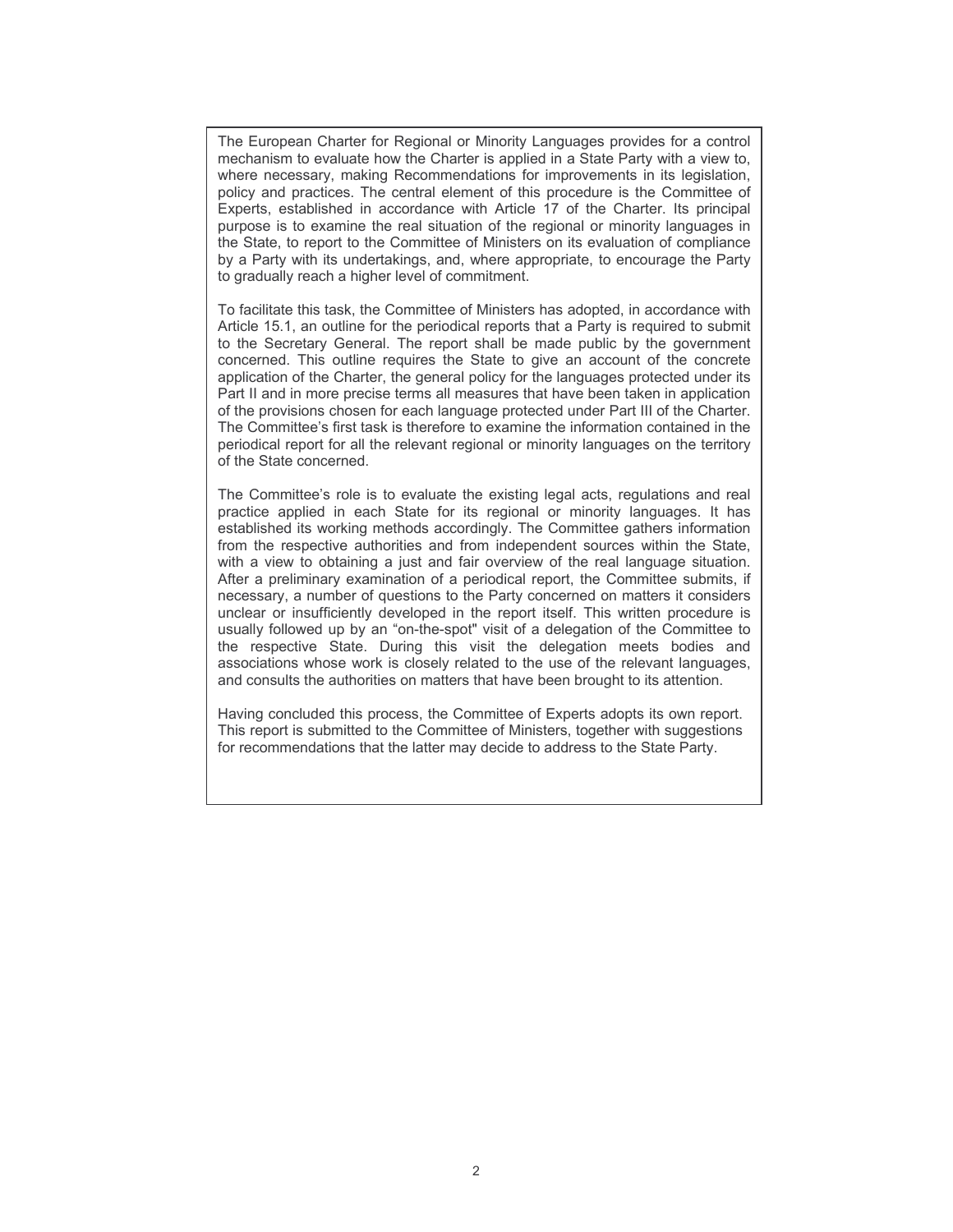# **CONTENTS**

| Α. | Report of the Committee of Experts on the application of the Charter in                                                                                                       |  |
|----|-------------------------------------------------------------------------------------------------------------------------------------------------------------------------------|--|
|    |                                                                                                                                                                               |  |
|    |                                                                                                                                                                               |  |
|    |                                                                                                                                                                               |  |
|    | 1.3. The presentation of the regional or minority language situation in Sweden: up-                                                                                           |  |
|    | 1.4. General issues arising in the evaluation of the application of the Charter in                                                                                            |  |
|    | 1.4.1<br>Territorial application of the Charter to the Part III languages5                                                                                                    |  |
|    | 1.4.2                                                                                                                                                                         |  |
|    | 1.4.3                                                                                                                                                                         |  |
|    | 1.4.4                                                                                                                                                                         |  |
|    | Chapter 2 - The Committee of Experts' evaluation in respect of Part II and Part III of                                                                                        |  |
|    |                                                                                                                                                                               |  |
|    |                                                                                                                                                                               |  |
|    |                                                                                                                                                                               |  |
|    |                                                                                                                                                                               |  |
|    |                                                                                                                                                                               |  |
|    |                                                                                                                                                                               |  |
|    | 3.1. Conclusions of the Committee of Experts on how the Swedish authorities reacted<br>to the recommendations of the Committee of Ministers in the second monitoring<br>round |  |
|    | 3.2. Findings of the Committee of Experts in the third monitoring round45                                                                                                     |  |
|    |                                                                                                                                                                               |  |
|    |                                                                                                                                                                               |  |
|    | Recommendation of the Committee of Ministers of the Council of Europe                                                                                                         |  |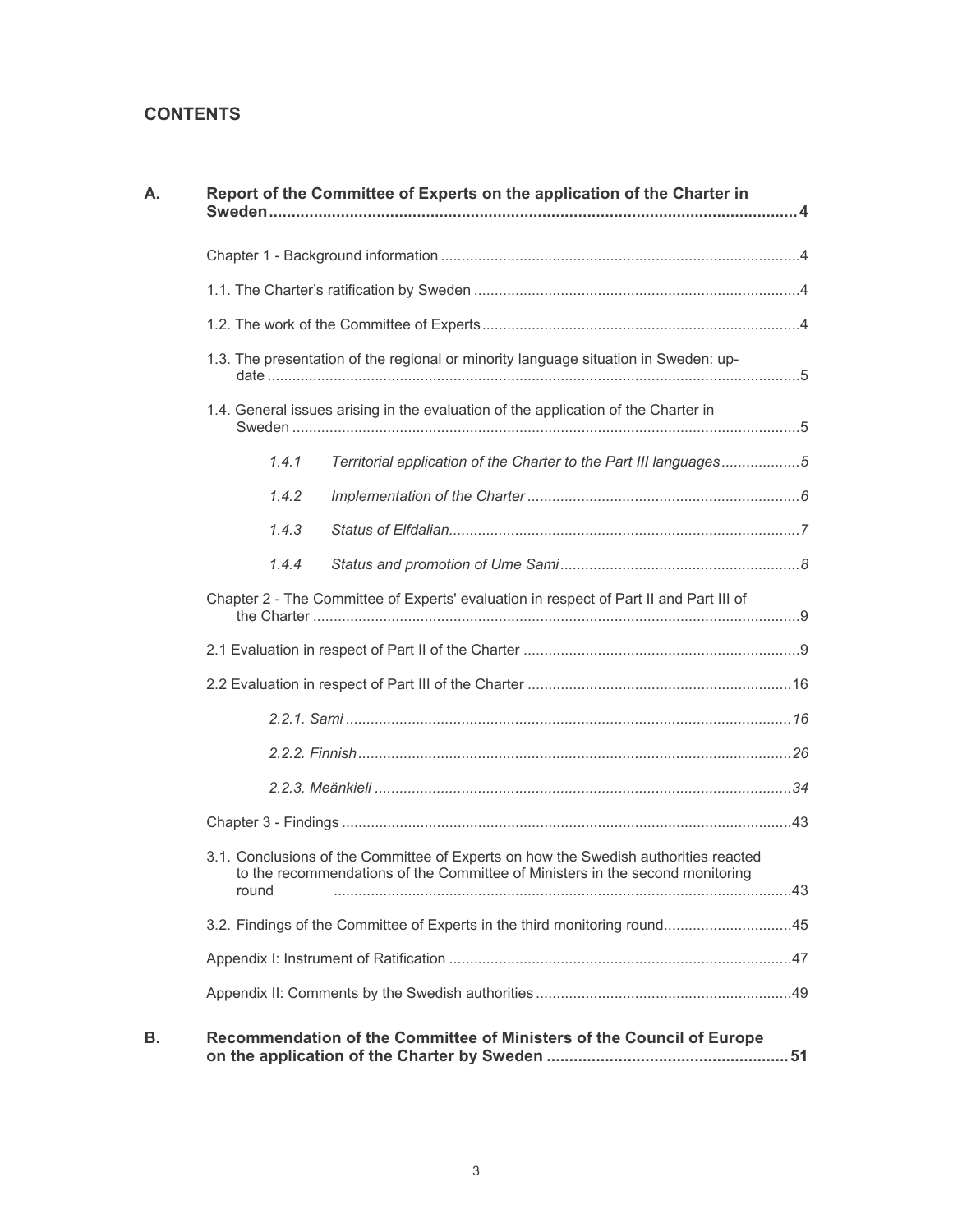#### Report of the Committee of Experts on the application of the Charter in А. **Sweden**

adopted by the Committee of Experts on 26 November 2008 and presented to the Committee of Ministers of the Council of Europe in accordance with Article 16 of the Charter

#### **Chapter 1 Background information**

## 1.1. The Charter's ratification by Sweden

 $1.$ Sweden ratified the European Charter for Regional or Minority Languages (hereafter referred to as "the Charter") on 9 February 2000. The Charter entered into force in Sweden on 1 June 2000.

The instrument of ratification of Sweden is set out in Appendix I of this report. Sweden  $2.$ declared at the time of ratification that Sami, Finnish and Meänkieli are regional or minority languages, protected under Part III of the Charter. It also identified Romani Chib and Yiddish as non-territorial languages spoken in Sweden.

Article 15.1 of the Charter requires States Parties to submit three-yearly reports in a form 3. prescribed by the Committee of Ministers<sup>1</sup>. The Swedish authorities presented their 3<sup>rd</sup> periodical report to the Secretary General of the Council of Europe on 20 September 2007.

In its previous evaluation report on Sweden (ECRML (2006) 4), the Committee of Experts on  $\overline{4}$ the Charter (hereafter referred to as "the Committee of Experts") outlined particular areas where the legal framework, policy and practice could be improved. The Committee of Ministers took note of the report presented by the Committee of Experts and adopted recommendations (RecChL (2006) 4), which were addressed to the Swedish authorities

## 1.2. The work of the Committee of Experts

This  $3<sup>rd</sup>$  evaluation report is based on the information obtained by the Committee of Experts 5. from the 3<sup>rd</sup> periodical report of Sweden and the replies by the Swedish authorities to an additional questionnaire as well as through interviews held with representatives of the speakers of the regional or minority languages and the Swedish authorities during the on-the-spot visit (14-16 May 2008). The Committee of Experts received comments from bodies and associations legally established in Sweden, submitted pursuant to Article 16.2 of the Charter, as well as from local authorities. The Committee of Experts appreciates the excellent co-operation it enjoyed with the Swedish authorities and the representatives of the speakers of the regional or minority languages, especially in the organisation of its on-the-spot visit.

In the present  $3<sup>rd</sup>$  evaluation report the Committee of Experts will focus on the provisions and 6. issues which were singled out in the 2<sup>nd</sup> evaluation report as raising particular problems. It will evaluate in particular how the Swedish authorities have reacted to the issues detected by the Committee of Experts and where relevant, to the recommendations made by the Committee of Ministers. The evaluation report also aims at highlighting new issues detected by the Committee of Experts during the 3<sup>rd</sup> monitoring cycle.

The present report contains detailed observations that the Swedish authorities are encouraged 7. to take into account when developing their policy on regional or minority languages. On the basis of these detailed observations, the Committee of Experts has also established a list of general proposals for the preparation of recommendations to be addressed to Sweden by the Committee of Ministers, as provided in Article 16.4 of the Charter.

<sup>&</sup>lt;sup>1</sup> MIN-LANG (2002) 1 Outline for 3-yearly periodical reports as adopted by the Committee of Ministers of the Council of Europe.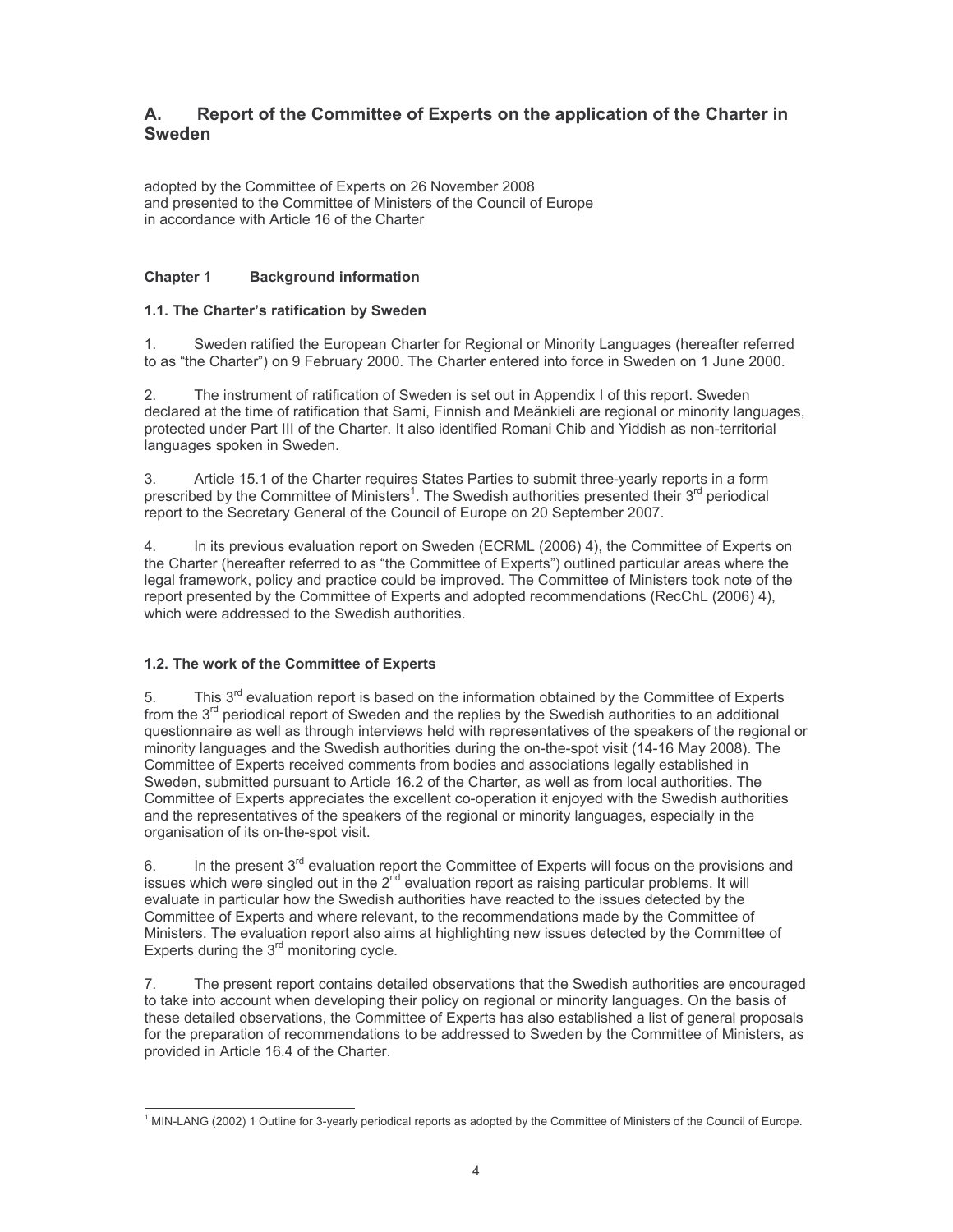This report is based on the political and legal situation prevailing at the time of the Committee 8. of Experts' on-the-spot visit to Sweden. It was adopted by the Committee of Experts on 26 November 2008.

## 1.3. The presentation of the regional or minority language situation in Sweden: up-date

## Official statistics regarding the number of speakers of the regional or minority languages

9. Sweden does not collect official statistics regarding the number of users of the regional or minority languages. This limits the capacity of the Swedish authorities to plan and take appropriate measures for the protection and the promotion of these languages and makes it difficult for the Committee of Experts to evaluate whether Sweden fulfils its undertakings. In the 2<sup>nd</sup> monitoring cycle, the Committee of Experts therefore encouraged the Swedish authorities to take steps to collect, in cooperation with the speakers, reliable data concerning the number of users of the regional or minority languages and their geographic distribution.<sup>2</sup>

According to the  $3<sup>rd</sup>$  periodical report, no such steps have been taken by the authorities.  $10<sub>1</sub>$ However, representatives of the Sweden Finnish national minority proposed the introduction of a language register to provide statistical information on the number of Finnish-speakers. This proposal has, however, not been supported by all national minorities, given the sensitivity of ethnic data collection for some of the national minorities.<sup>3</sup> Against this background, the Committee of Experts urges the Swedish authorities to take pragmatic steps to collect, in co-operation with the speakers, reliable data on the number and geographic distribution of the speakers of the regional or minority languages. The Swedish authorities could implement the proposal of a language register in cooperation with the Finnish-speakers. As regards the other regional or minority languages, estimates could be made in co-operation with the speakers. Such estimates could be based on indicators of the local presence of a regional or minority language such as the existence of related associations, events, mother-tonque instruction in pre-school education, church services or the number of subscriptions to print media in a regional or minority language.

## 1.4. General issues arising in the evaluation of the application of the Charter in Sweden

#### $1.4.1$ Territorial application of the Charter to the Part III languages

 $11.$ The territorial scope of the two principal legal acts implementing the Charter in Sweden, i.e. the Acts concerning the right to use Sami, Finnish and Meänkieli in dealings with public authorities and courts, is restricted to certain administrative districts in Norrbotten County. In these areas, the speakers of the languages concerned have the right to pre-school education and elderly care wholly or partly in their languages, as well as the right to use them in dealings with public authorities and courts. However, the territorial scope of this legislation excludes the territory where South Sami has been traditionally spoken, and a large part of the territories where there is a substantial traditional presence of Finnish.

In the  $2^{nd}$  monitoring cycle, the Committee of Experts considered this geographical limitation,  $12.$ which concerns mainly Articles 9 and 10 of the Charter, incompatible with the spirit of the Charter and encouraged the Swedish authorities "to take steps to secure the implementation of the Charter throughout Sweden, including where necessary the adoption of specific legislation on regional or minority languages".<sup>4</sup> More specifically, the Committee of Experts encouraged the Swedish authorities to implement the proposals by the Government Commission on the Finnish and South Sami Languages to extend the administrative area for Finnish to Stockholm and the Mälardalen region (i.e. 53 municipalities in total) and the Sami administrative area to a further 20 municipalities in the South Sami area "without delay".<sup>5</sup>

In the 3<sup>rd</sup> monitoring cycle, the Swedish authorities have commissioned the report "National  $13.$ Minority Languages in Courts and Agencies - An Alternative". It recommends most notably that the

<sup>&</sup>lt;sup>2</sup> 2<sup>nd</sup> Report by the Committee of Experts, paragraph 13

 $\frac{3}{3}$  and Periodical Report, p. 6, 169<br> $\frac{4}{2}$   $2^{\text{nd}}$  Report by the Committee of Experts, paragraph 31

<sup>&</sup>lt;sup>5</sup> 2<sup>nd</sup> Report by the Committee of Experts, paragraph 18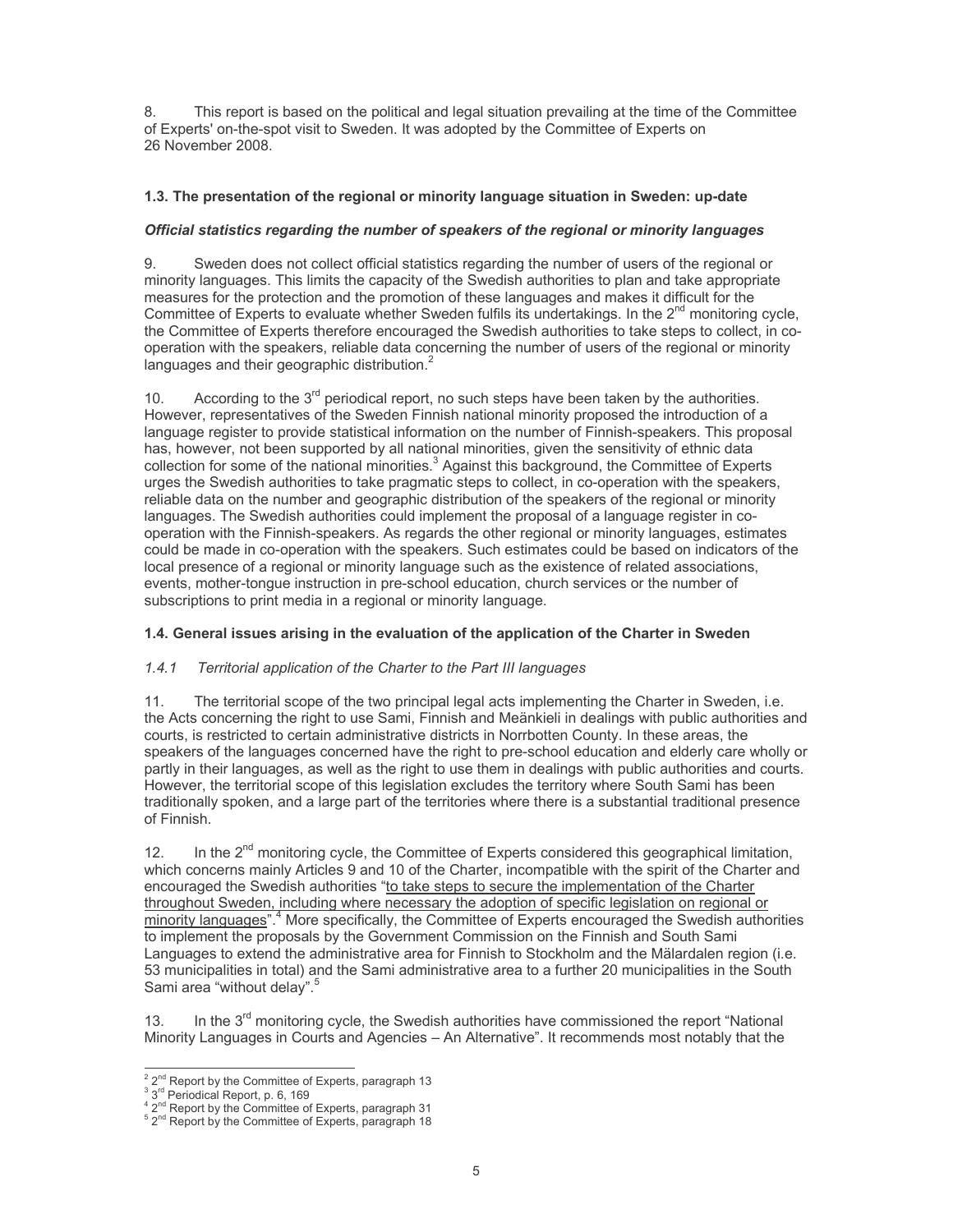administrative area for Finnish should not be expanded while the administrative area for Sami should be expanded by only 2 municipalities. Municipalities would in general be allowed to voluntarily join the administrative areas and receive the related Government funding. Individuals should have the right to use Sami, Finnish and Meänkieli in the whole country provided that the authorities concerned have linguistically skilled staff. In addition, the use of Sami and Finnish should be possible in written contacts with the Parliamentary Ombudsman, the Office of the Chancellor of Justice, the Ombudsman against Ethnic Discrimination, the Social Insurance Agency and the tax authorities. Also, pre-school education in Sami and Finnish should be provided in the whole country.<sup>6</sup>

 $14$ The Committee of Experts observes that the Charter must be applied "within a given territory" of the State where the respective regional or minority language has a traditional presence (Article 1.a.i). Bearing in mind this territorial approach, it appears that the proposals of the aforementioned report would only to some extent ensure the implementation of the Charter in Sweden. Firstly, they intend to limit the use of Finnish, and possibly Sami, to areas which, according to the information that the Committee of Experts has at its disposal, do not correspond to the entire areas where Finnish and Sami have been traditionally present. Secondly, some of the proposals, while being as such commendable, go beyond Sweden's obligations under the Charter. This concerns namely the right to use Sami. Finnish and Meänkieli in relations with authorities located in the whole country (instead of only in the areas where these languages are traditionally present). Against this background, the Committee of Experts considers that the Swedish authorities should ensure that Sweden's undertakings under the Charter are implemented in the entire areas where Lule, North and South Sami, Finnish and Meänkieli are traditionally used.

The Committee of Experts encourages the Swedish authorities to define, in co-operation with the speakers, the entire areas where Lule, North and South Sami, Finnish and Meänkieli are traditionally used in Sweden and to apply the Charter in these areas.

#### $1.4.2$ Implementation of the Charter

Although the central authorities are responsible at the international level for obligations that  $15$ Sweden has assumed under the Charter, no national agency is responsible for the protection and promotion of the regional or minority languages. The implementation of the Charter is mainly the responsibility of municipalities and depends on their political will, financial resources and awareness. In the light of this situation, the Committee of Experts encouraged the Swedish authorities in the 2<sup>nd</sup> evaluation report to "take steps to secure the establishment of a national agency responsible for supervising implementation [of the Charter], as proposed by the Government Commission on the <u>Finnish and South Sami Languages.</u>"<sup>7</sup> More specifically, the Committee of Experts encouraged the Swedish authorities to ensure that Sweden's undertakings under the Charter are complied with, inter alia, by informing municipalities of their obligations under the Charter, providing them with the necessary technical and financial support, giving detailed instructions, supervising implementation, and by using appropriate incentives, and when necessary, sanctions.

With regard to the establishment of a national agency which is responsible for the protection  $16.$ and promotion of the regional or minority languages, the Swedish authorities state in the 3<sup>rd</sup> periodical report that the Language Council of Sweden, the Sweden-Finnish Language Council and the Plain Swedish Group in the Swedish Government Offices have been merged under the Swedish Institute for Dialectology, Onomastics and Folklore Research. This new authority has the task of developing and promoting Sweden's regional or minority languages.<sup>9</sup> The Committee of Experts notes that this body has some supervisory tasks but lacks the necessary funding to execute them. In addition, the Ministry of Integration and Gender Equality is in charge of the protection and promotion of the regional or minority languages.

As far as the awareness of local authorities is concerned, the Swedish authorities state in the  $3<sup>rd</sup>$  periodical report that they have taken a number of initiatives to inform municipalities of their obligations under the Charter. The Government sent a questionnaire to all 290 municipalities to

<sup>&</sup>lt;sup>6</sup> 3<sup>rd</sup> Periodical Report, p. 32

 $\frac{7}{2}$  and Report by the Committee of Experts, paragraph 31<br> $\frac{8}{2}$  and Report by the Committee of Experts, paragraphs 22-23

<sup>&</sup>lt;sup>9</sup> 3<sup>rd</sup> Periodical Report, p. 31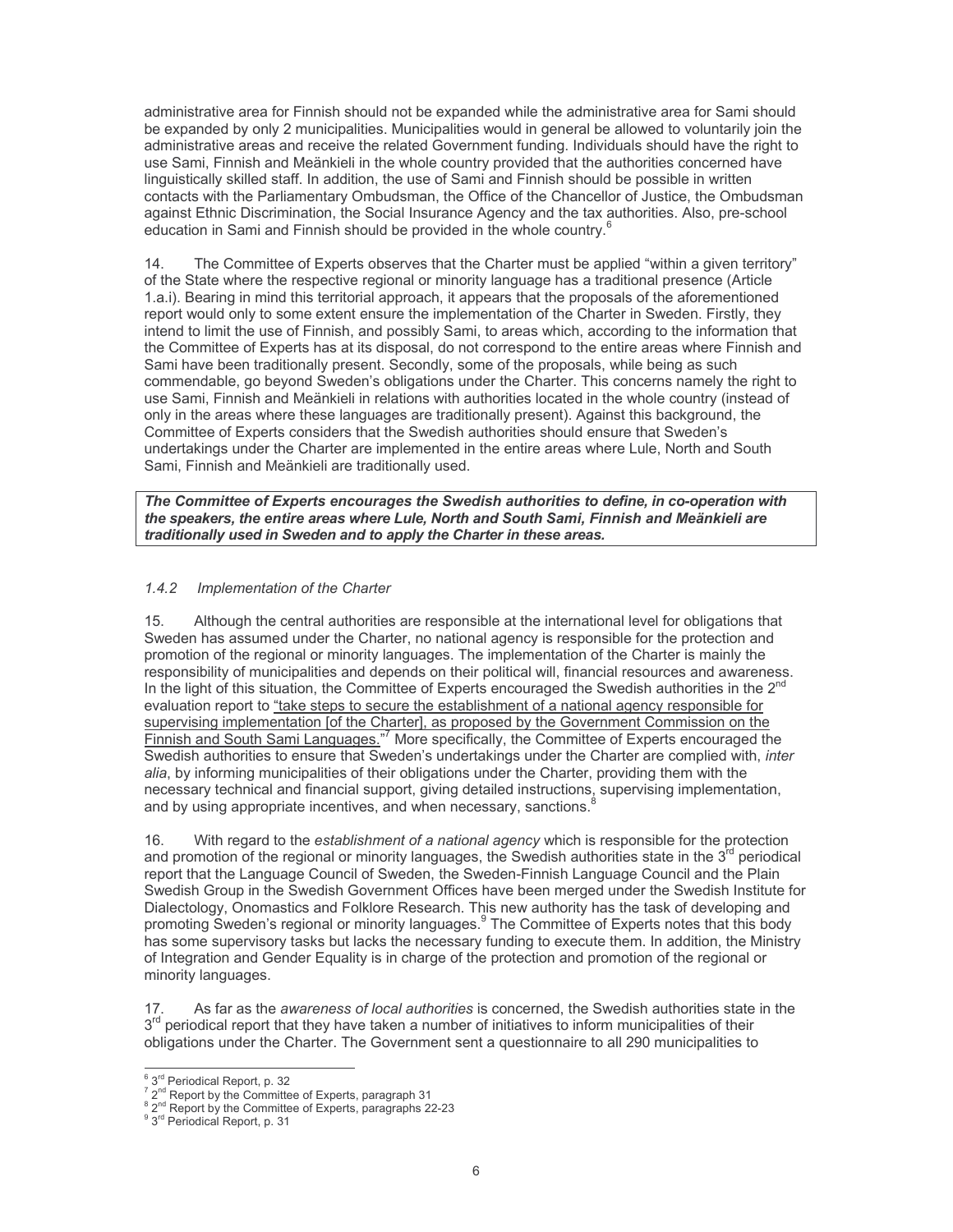disseminate and evaluate the level of knowledge about the rights and obligations under the Charter. According to the representatives of the Sweden Finns, the results of this questionnaire are discouraging. For example, only six of 290 municipalities have a structured plan for regional or minority languages. The Government also organised a conference with the Association of Local Authorities on the recommendations of the 2<sup>nd</sup> evaluation report. Furthermore, the Government asked Gothenburg University to produce a handbook on national minorities for municipal activities. The Committee of Experts has been informed that a handbook has also been produced by the Sami Parliament with regard to the use of Sami. Moreover, the Committee of Experts has been informed that a language plan has been produced for Meänkieli. In Norrbotten, the county administrative board set up a working group to evaluate the compliance of the local authorities with the language legislation. It reached the conclusion that "information initiatives need to be improved." In the light of these findings, the county administrative board, the Norrbotten County Council, the municipalities within the administrative areas and the Swedish Association of Local Authorities launched the project "Information in minority languages" to increase the amount of information available in regional or minority languages. Furthermore, new employees of the Norrbotten County Administrative Board receive training on the linguistic rights of national minorities. Finally, several public relations activities have been carried out.<sup>10</sup> The Committee of Experts welcomes these initiatives and encourages the Swedish authorities to provide further information about developments concerning the handbooks produced and whether similar handbooks are planned for the other regional or minority languages.

Pursuant to the Acts concerning the right to use Sami, Finnish and Meänkieli in dealings with  $18.$ public authorities and courts in the administrative districts concerned, the speakers of these languages have the right to pre-school education and elderly care wholly or partly in their languages, as well as the right to use them in dealings with public authorities and courts. However, the Committee of Experts lacks detailed information on how this is being implemented for any of the languages and requests the Swedish authorities to elaborate on this in their next periodical report.

#### $1.4.3$ **Status of Elfdalian**

Elfdalian is spoken in Älvdalen municipality (Dalarna County) by approximately 3,000 people. 19. According to information received from the speakers, the Elfdalian language is endangered. In the 2<sup>nd</sup> monitoring cycle, the Committee of Experts had met with representatives of its speakers who were of the view that Elfdalian should not be considered as a dialect of Swedish and should receive protection under Part II of the Charter in accordance with Article 2.1. The Committee of Experts subsequently encouraged the Swedish authorities to examine whether Elfdalian qualifies as a regional or minority language in accordance with Article 1a of the Charter.<sup>11</sup>

In the 3<sup>rd</sup> monitoring cycle, the Swedish authorities informed the Committee of Experts that 20. they have an "ongoing dialogue" with representatives of the municipality of Alvdalen and the speakers of Elfdalian. In February 2008, a meeting took place during which the needs of Elfdalian were discussed. The Swedish authorities intend to give "further consideration [to the status of Elfdalian] in the Government's ongoing process of reforming the Swedish policy on national minorities." During its on-the-spot visit, the Committee of Experts met again with representatives of the Elfdalian-speakers who pointed out that a grammar has been developed. In addition, children's books have been translated into Elfdalian and are used in the local kindergarten. Considering the precarious situation of Elfdalian, the Committee of Experts urges the Swedish authorities to intensify their dialogue with the Elfdalian-speakers and inform about the results in the next periodical report.

The Committee of Experts urges the Swedish authorities to clarify the status of Elfdalian in cooperation with the speakers.

 $10~3$ <sup>rd</sup> Periodical Report, p. 14-19

<sup>&</sup>lt;sup>11</sup> 2<sup>nd</sup> Report by the Committee of Experts, paragraph 26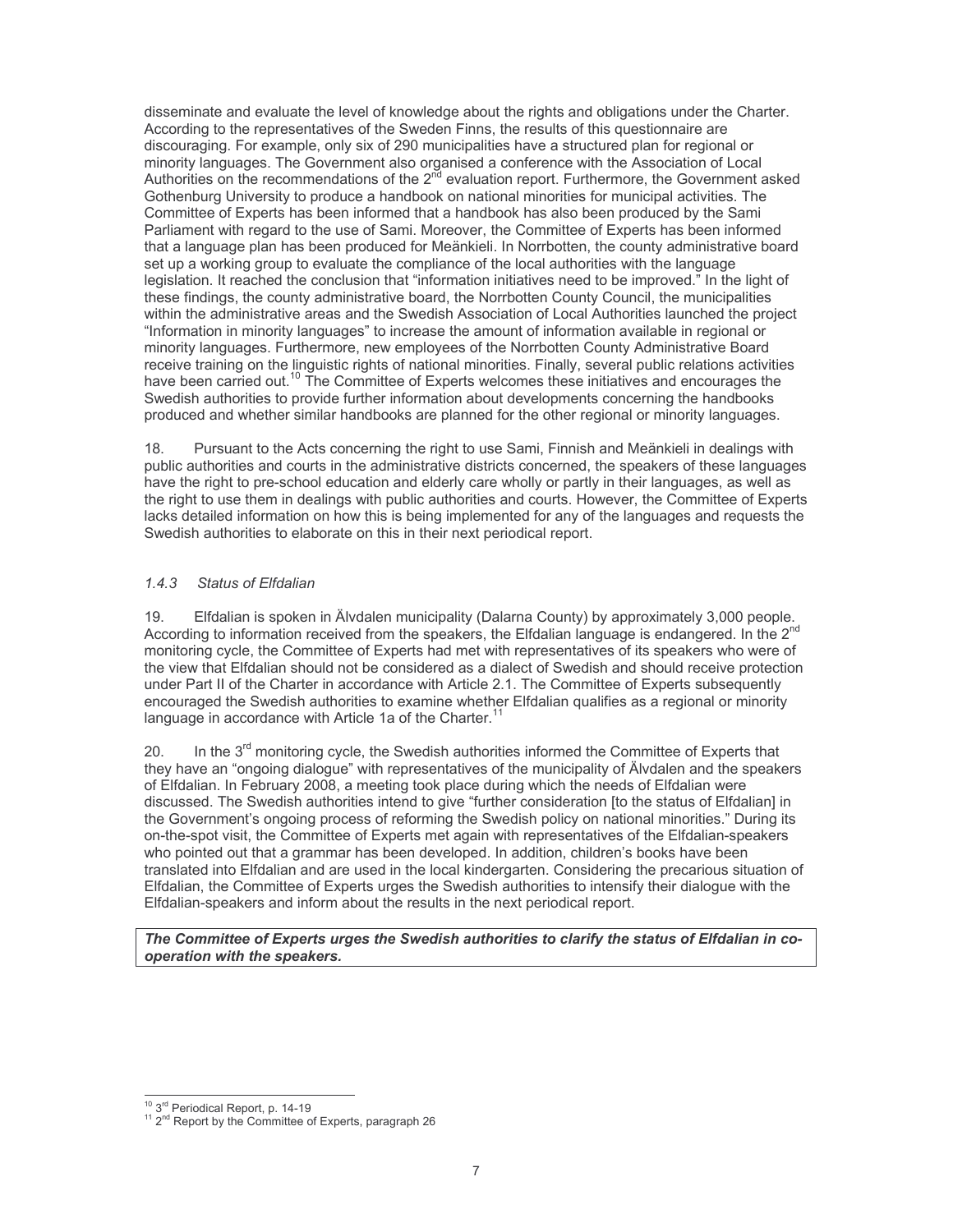## 1.4.4 Status and promotion of Ume Sami

The Committee of Experts has been informed about a revitalisation movement reacting to the  $21.$ precarious situation of the Ume Sami language. It encourages the Swedish authorities to provide more information about the status and promotion of that language in their next periodical report.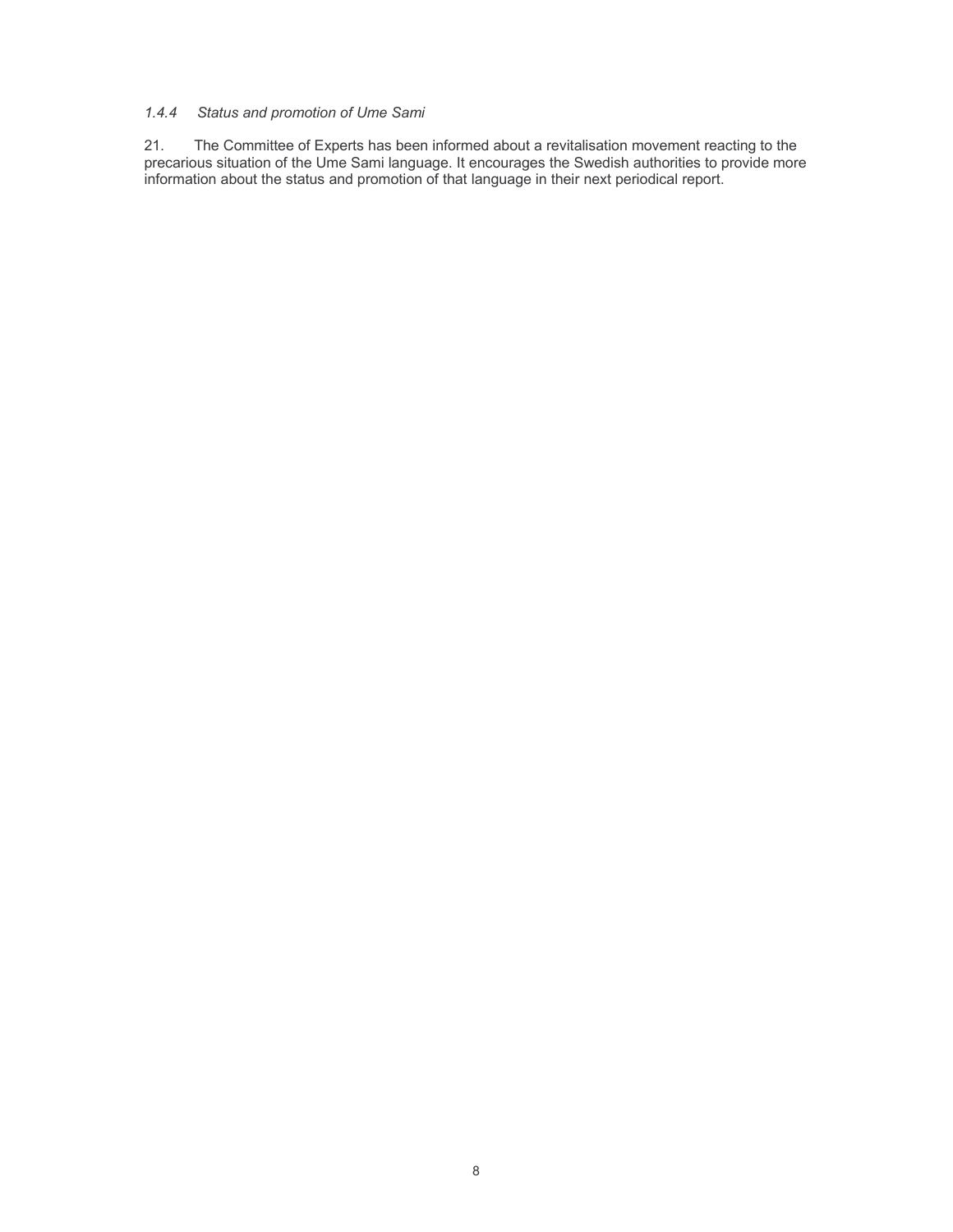## Chapter 2 - The Committee of Experts' evaluation in respect of Part II and Part III of the Charter

## 2.1 Evaluation in respect of Part II of the Charter

22. The Committee of Experts will focus on the provisions of Part II which were singled out in the 2<sup>nd</sup> evaluation report as raising particular problems. It will therefore not comment in the present report on provisions about which no major issues were raised in the 2<sup>nd</sup> evaluation report and for which the Committee of Experts has not received any new information requiring it to reassess their implementation. These provisions are Article 7, paragraph 1.b, g and i, and paragraph 2.

### Article 7 - Objectives and principles

#### Paragraph 1

In respect of regional or minority languages, within the territories in which such languages are used and according to the situation of each language, the Parties shall base their policies, legislation and practice on the following objectives and principles:

#### the recognition of the regional or minority languages as an expression of cultural wealth;  $\overline{a}$

The Swedish Government decided in 2007 to appoint a special investigator to look into the 23. possibility of drafting a language law. This law would declare Swedish the official language of Sweden and Finnish, Meänkieli, Romani, Sami and Yiddish as the country's minority languages. The Committee of Experts welcomes these plans which could represent an additional recognition of Sweden's regional or minority languages and contribute to raising awareness of Sweden's linguistic diversity.

#### the need for resolute action to promote regional or minority languages in order to safequard them;  $\mathbf{c}$

24. Resolute action to promote regional or minority languages in order to safeguard them covers several aspects, including the creation of a legal framework for the promotion of regional or minority languages, the establishment of bodies which have responsibility in this field and provision of adequate financial resources.<sup>1</sup>

25. The Committee of Experts has dealt with the legislative framework and the establishment of dedicated bodies under 1.4.1 and 1.4.2 above. With regard to the provision of adequate financial resources, the Committee of Experts encouraged the Swedish authorities in the 2<sup>nd</sup> evaluation report to look into the funding system for regional or minority languages with the possibility of revising it in the light of the concerns expressed by the speakers (insufficient involvement of the speakers in decisionmaking, absence of earmarked funding in relation to each language).

26. The Committee of Experts has been informed that the Government plans to increase the funding for the protection and promotion of the national minority languages in Sweden annually until 2012. It commends the Swedish authorities on this additional step in their policy on regional or minority languages and requests them to provide further information about the implementation in the next periodical report.

### Finnish

27. The absence of earmarked funding has particularly negative repercussions for Finnish. With the recognition of the Sweden Finns as a national minority, Finland decided to reduce its support to the Finnish organisations in Sweden. In the 2<sup>nd</sup> evaluation report, the Committee of Experts "encourage[d] the Swedish authorities to reverse the trend of diminishing support for the associations of Finnish-speakers". In particular, the Swedish authorities were encouraged to earmark funds for Sweden-Finnish organisations or introduce some flexibility in the allocation of funds to regional or minority language organisations from general support schemes, including in the area of healthcare.<sup>13</sup>

In the 3<sup>rd</sup> periodical report, the Swedish authorities state that the Sweden Finnish Language 28. Council has been integrated into the Language Council, which are both subordinate to the Institute for Dialectology, Onomastics and Folklore Research and receive increased funding from the authorities.

 $12$  See for example the  $2^{nd}$  Report of the Committee of Experts on Germany, paragraph 24

<sup>&</sup>lt;sup>13</sup> 2<sup>nd</sup> Report by the Committee of Experts, paragraph 37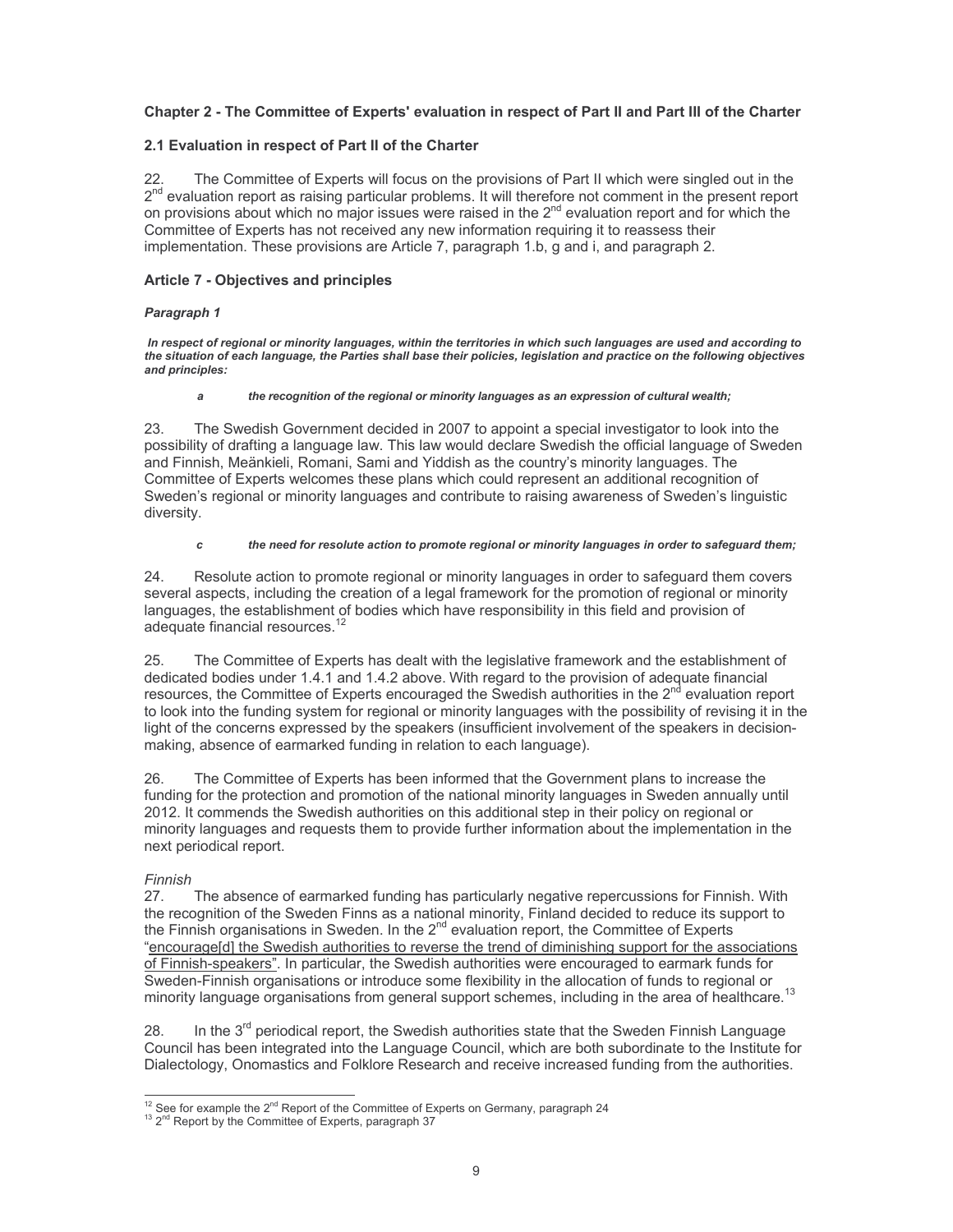However, the Committee of Experts has not received any information with regard to the allocation of funds and requests the Swedish authorities to provide more information in the next periodical report. In addition, regarding the associations of the Finnish-speakers, the Committee of Experts has been informed that the Swedish authorities have reduced their support and consequently these associations have economic problems. The Committee of Experts requests the Swedish authorities to comment on this. Furthermore, there seems to exist a structural problem regarding youth organisations of the Finnish-speakers competing for funding with mainstream youth organisations. The Committee of Experts requests the Swedish authorities to provide more information in their next periodical report.

#### Meänkieli, Romani, Sami and Yiddish

29. According to the information that the Committee of Experts has at its disposal, the funding system for Meänkieli, Romani, Sami and Yiddish has not been revised. There exists no earmarked funding in relation to each language.

#### d the facilitation and/or encouragement of the use of regional or minority languages, in speech and writing, in public and private life;

In the 2<sup>nd</sup> evaluation report, the Committee of Experts underlined that the obligations of public  $30^{\circ}$ service broadcasters with respect to regional or minority languages should not be lowered. It encouraged the Swedish authorities "to take into account fully the interests of regional or minority languages and [Sweden's] undertakings under the Charter when deciding on the contents of the new broadcasting licence."<sup>14</sup>

According to the 3<sup>rd</sup> periodical report, the broadcasting licence for the period 2007-2009  $31<sup>2</sup>$ confirms the special position of Finnish, Sami, Meänkieli and Romani in public broadcasting (regarding Viddish, see below).<sup>15</sup> The Committee of Experts welcomes this decision.

32. In the  $2^{nd}$  evaluation report, the Committee of Experts also noted a lack of a structured approach to the provision of healthcare in regional or minority languages, in particular in Finnish. It encouraged the Swedish authorities "to take measures to improve the situation."<sup>1</sup>

In the 3<sup>rd</sup> monitoring cycle, the Swedish authorities informed the Committee of Experts that the 33. Swedish National Institute of Public Health will be given the task to analyse the current health situation of the national minorities, in co-operation with representatives of the national minorities, and propose improvements. The Committee of Experts encourages the Swedish authorities to take due account of the needs of the regional or minority language speakers during this examination and report about the measures taken in the next periodical report.

Furthermore, it seems that the authorities and representatives of the speakers see the use of 34. regional or minority languages within health care and the care of the elderly as an acutely growing need. The Committee of Experts asks the authorities to investigate, in co-operation with the speakers, whether undertakings concerning these areas could be part of an extended ratification instrument.

### Romani

During the 3<sup>rd</sup> monitoring cycle, there were no television broadcasts in Romani on Sveriges 35. Television. However, Sveriges Radio broadcast 165 hours in Romani (2006), which represented an increase compared to 2005. The Swedish Arts Council assisted a journal published in Romani and, in the field of culture, supported the Roma Cultural Centre in Stockholm and the Roma Library in Malmö. According to the periodical report, care and healthcare in Romani is available in seven municipalities.

<sup>&</sup>lt;sup>14</sup> 2<sup>nd</sup> Report by the Committee of Experts, paragraph 38

<sup>&</sup>lt;sup>15</sup> 3<sup>rd</sup> Periodical Report, p. 38<br><sup>16</sup> 3<sup>rd</sup> Report by the Committee of Experts, paragraph 40<br><sup>17</sup> 3<sup>rd</sup> Periodical Report, p. 29, 38-39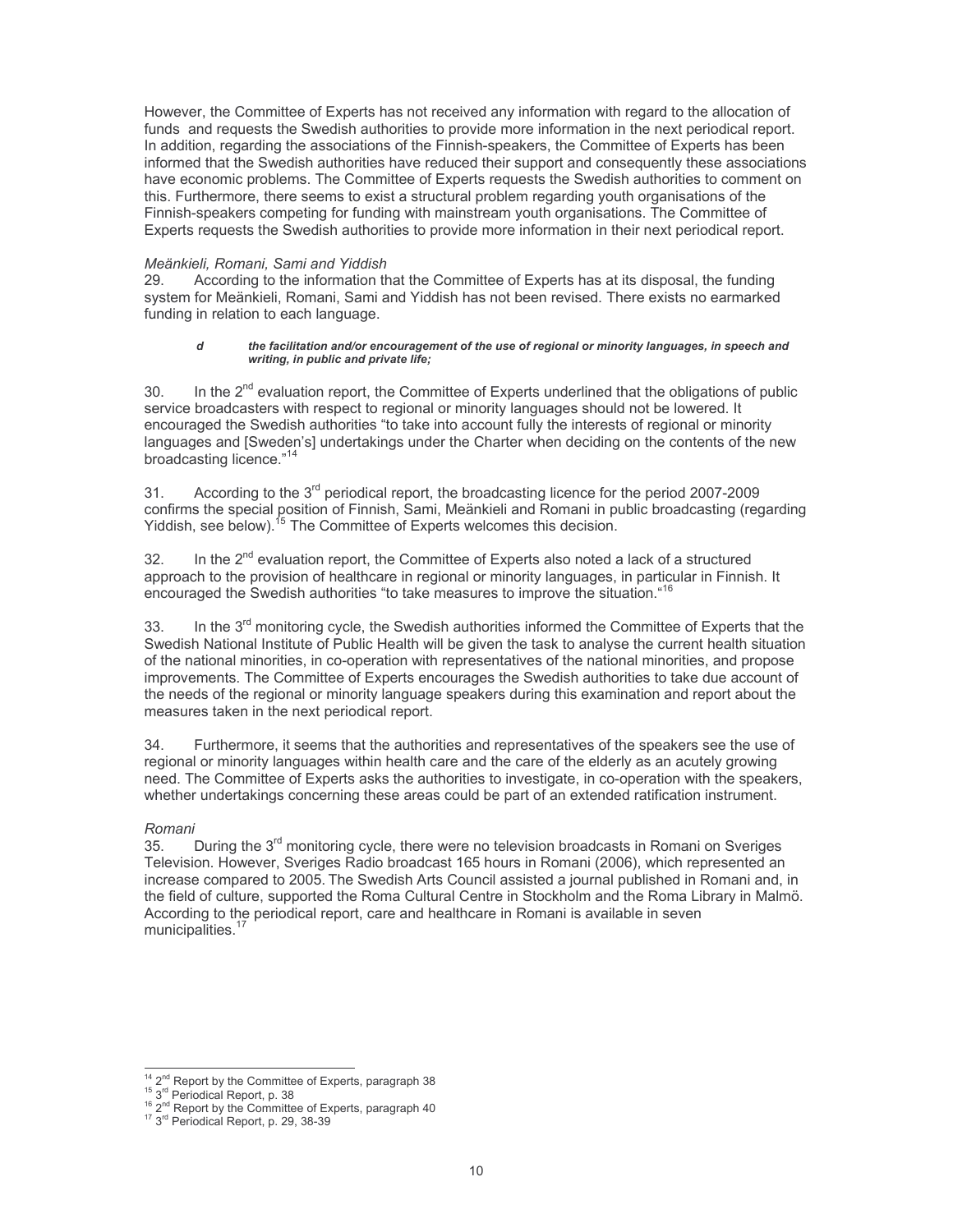### Yiddish

In the 2<sup>nd</sup> evaluation report, the Committee of Experts encouraged the Swedish authorities to 36. present information regarding the presence of Yiddish in broadcasting or otherwise in public life.<sup>1</sup>

According to the  $3^{rd}$  periodical report, the new public broadcasting licence for the period 2007-37. 2009 (see above) does not grant Yiddish the same special position in programming as Finnish, Sami, Meänkieli and Romani as the number of Yiddish-speakers was considered too low. The Committee of Experts was informed during the on-the-spot visit that the Yiddish-speakers would welcome at least radio broadcasts in Yiddish. So far, Sveriges Radio broadcasts programmes about Yiddish, but not in the language. As regards print media, the Swedish Arts Council has, as part of its general support of the Yiddish-speakers, assisted a journal published in Yiddish. According to the periodical report, care and healthcare in Yiddish is available in three municipalities.

38. With regard to the presence of Yiddish in the broadcast media, the Committee of Experts considers that the relatively low number of Yiddish-speakers should not lead to the complete exclusion of this regional or minority language from public broadcasting. The Committee of Experts encourages the Swedish authorities to investigate possibilities to provide radio broadcasts in Yiddish.

#### the maintenance and development of links, in the fields covered by this Charter, between groups e using a regional or minority language and other groups in the State employing a language used in identical or similar form, as well as the establishment of cultural relations with other groups in the State using different languages;

In the 2<sup>nd</sup> evaluation report, the Committee of Experts "encourage[d] the Swedish authorities to 39 take steps to maintain and to develop links between groups using different regional or minority languages in Sweden.'

In the 3<sup>rd</sup> periodical report, the Swedish authorities stated that meetings between the national  $40<sub>1</sub>$ umbrella organisations of the national minorities are assisted by local and national authorities.<sup>2</sup> Furthermore, they also informed the Committee of Experts that the financial support by the Swedish authorities to the Swedish National Committee for the European Bureau for Lesser-Used Languages (SWEBLUL) increased to SEK 100,000 (about €10,000) in 2006. However, according to recent information, SWEBLUL is no longer funded by the Swedish authorities. The Committee of Experts asks the Swedish authorities to provide more information in this respect in the next periodical report.

#### $\mathbf f$ the provision of appropriate forms and means for the teaching and study of regional or minority languages at all appropriate stages;

The teaching of regional or minority languages is almost exclusively carried out in accordance 41. with the mother-tonque education model as developed in Sweden. In practice, this means that the language is taught outside the regular curriculum and only between 20 minutes and 2 hours per week. Bilingual education (up to 50% teaching in the language) plays only a marginal role. In the 2<sup>nc</sup> evaluation report, the Committee of Experts "encourage[d] the Swedish authorities to improve and increase mother-tongue education, so that it becomes an effective method of promoting and maintaining regional or minority languages." In addition, it requested information about the teaching of regional or minority languages at förskoleklass level (intermediate stage between pre-school and primary school).<sup>22</sup>

According to the 3<sup>rd</sup> periodical report, the Government proposed in 2008 that the rules for 42. mother tongue tuition in Finnish and Yiddish shall be the same as for Sami, Meänkieli and Romani. This will ensure that Finnish and Yiddish mother-tongue education can be provided even if only one pupil respectively requests it and the language concerned is not in daily use at home.<sup>23</sup> In the light of its aforementioned recommendation, the Committee of Experts welcomes this change as a considerable improvement of mother-tonque education of Finnish and Yiddish. As far as the second part of its recommendation is concerned, the Committee of Experts notes nonetheless that there are

<sup>&</sup>lt;sup>18</sup> 2<sup>nd</sup> Report by the Committee of Experts, paragraph 44

<sup>&</sup>lt;sup>19</sup> 3<sup>rd</sup> Periodical Report, p. 29, 38-39<br><sup>20</sup> 2<sup>nd</sup> Report by the Committee of Experts, paragraph 46

<sup>&</sup>lt;sup>21</sup> 3<sup>rd</sup> Periodical Report, p. 40

<sup>22</sup>  $2^{nd}$  Report by the Committee of Experts, paragraphs 48, 53<br><sup>23</sup>  $3^{rd}$  periodical report, p. 40-42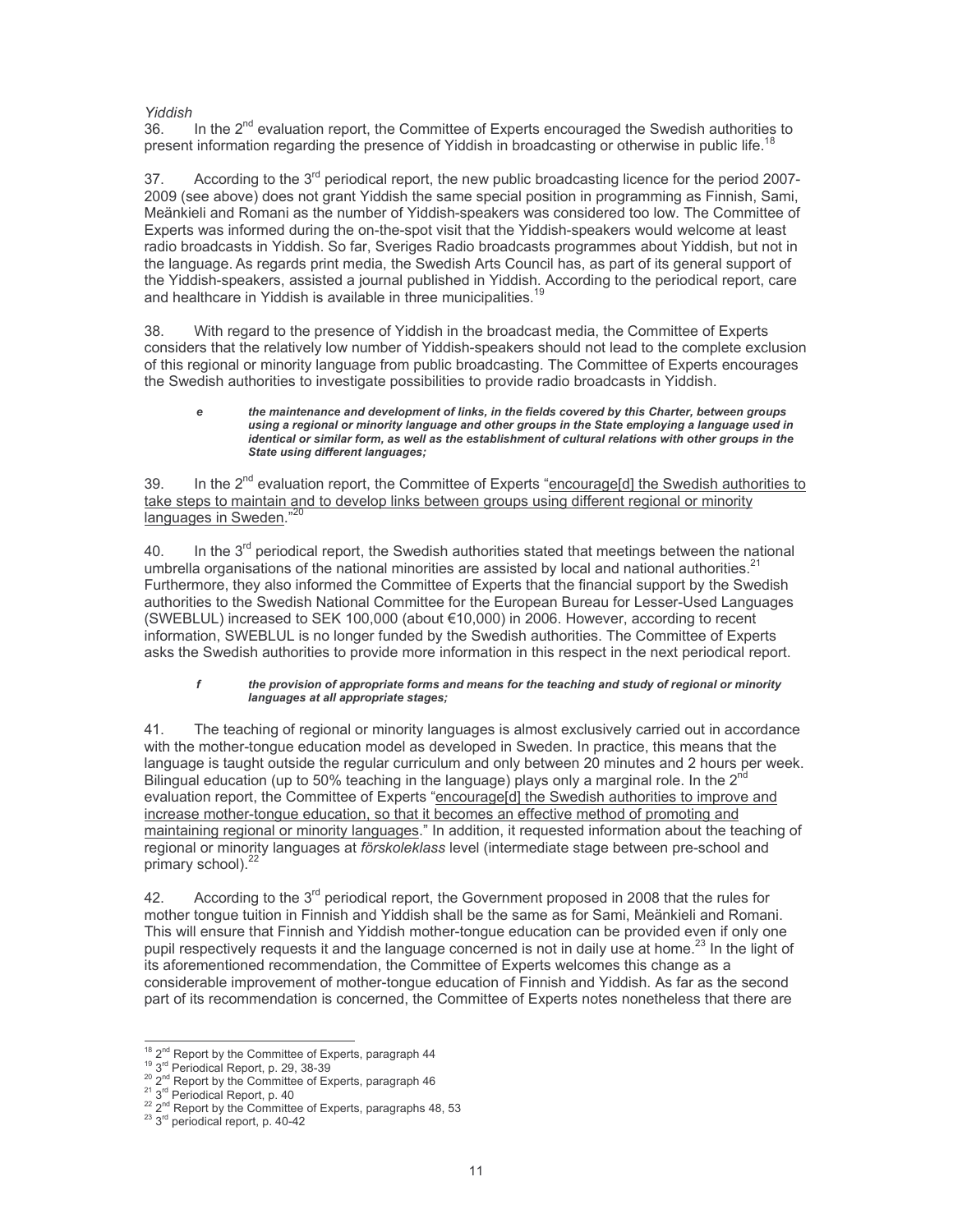no indications that mother-tongue education has been increased during the period under review. In particular, it has no updated statistics on the numbers of pupils enrolled in mother-tongue education.

For Sami-speaking children, there is the option of Sami schools (six in total), out of which one 43. is in the South Sami area. In the municipal schools, there is also "integrated Sami teaching". According to information received from representatives of the Sami-speakers, integrated Sami teaching would be discontinued due to budgetary deficits at the Sami School Board. This would worsen the situation of Sami in the educational system in general and even more so for South Sami. The Committee of Experts encourages the Swedish authorities to take proactive measures to increase the amount of teaching of/in Sami and in particular to prevent negative repercussions on South Sami.

 $44$ The Committee of Experts has not received the requested information about the teaching of regional or minority languages at *förskoleklass* level and requests the Swedish authorities to inform about this aspect in the next periodical report.

The Committee of Experts is not aware of any detailed information regarding the extent of 45 mother-tonque support in all regional or minority languages at pre-school level. It therefore requests the Swedish authorities to provide such information in their next periodical report.

## Romani

 $46.$ In the  $2^{nd}$  evaluation report, the Committee of Experts "urge[d] the Swedish authorities to devise innovative solutions to the lack of Romani teachers in co-operation with the speakers and to ensure adequate and sufficient teaching materials.

47. The Committee of Experts commends the Swedish authorities on offering the possibility of instruction of two mother tongues (Romani and Finnish or other language of the country of origin) for Roma children and looks forward to receiving additional information about the implementation. As far as the lack of teachers is concerned, the National Agency for School Improvement invited applications for an incentive allowance for municipalities that provide mother-tonque tuition. According to the 3<sup>rd</sup> periodical report, this is *inter alia* expected to increase the number of Romani-teachers. However, a teacher-training course for Roma, which is offered at the Malmö University College, has not produced any results so far as there were no applications. The Committee of Experts considers that more resolute action is needed to solve the structural problem of teacher training.

## The Committee of Experts strongly urges the Swedish authorities to devise innovative solutions to the lack of Romani-teachers in co-operation with the speakers.

48. As regards the *lack of teaching materials*, the National Agency for School Improvement supported the compiling of teaching materials and dictionaries for different age groups in 5 varieties of Romani. Fairy-tale books have been translated into one variety and are used in mother-tongue tuition with a CD. Moreover, a textbook has been produced. The National Agency for School Improvement has also developed internet-based courses for pupils in grades 6-9 of the compulsory nine-year school in three varieties of Romani. The Committee of Experts acknowledges the progress that has been made with regard to the development of teaching materials.

49. The Swedish authorities have mandated the Institute for Dialectology, Onomastics and Folklore Research to catalogue the varieties of Romani used in Sweden, investigate the level of standardisation and codification and submit proposals on the future Romani language policy. A new pre-school for (currently 15) Romani-speaking children opened in Malmö in 2006 and provides a general knowledge of Romani and its culture.<sup>25</sup> The Committee of Experts is looking forward to receiving additional information about these developments in the next periodical report.

## Yiddish

 $50<sub>1</sub>$ In the 2<sup>nd</sup> evaluation report, the Committee of Experts encouraged the Swedish authorities to increase, in co-operation with Yiddish-speakers, the availability of teaching in or of Yiddish in Gothenburg and elsewhere, in particular in Stockholm and in Malmö.<sup>26</sup>

<sup>&</sup>lt;sup>24</sup> 2<sup>nd</sup> Report by the Committee of Experts, paragraph 56

 $25\frac{2}{3}$  derived by the communities of Experts, paragraph 58<br> $26\frac{2}{3}$  derived by the Committee of Experts, paragraph 58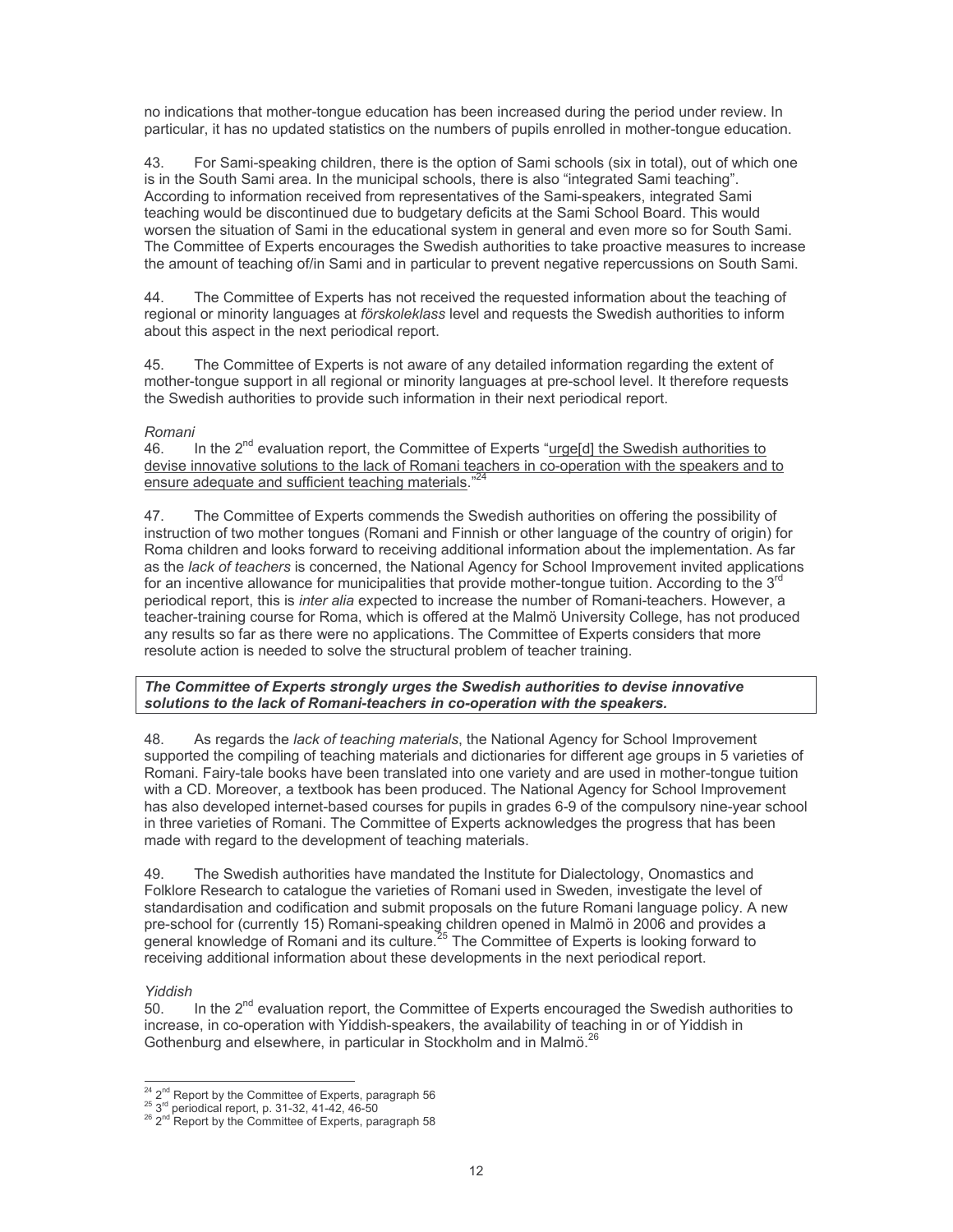51. In the  $3^{rd}$  monitoring cycle, the National Agency for School Improvement has developed internet-based courses in Yiddish for pupils in grades 6-9.<sup>27</sup> The availability of teaching in or of Yiddish has, however, not increased.

The Committee of Experts urges the Swedish authorities to increase the availability of teaching in or of Yiddish, in particular in Gothenburg, Stockholm and Malmö.

#### $\mathbf h$ the promotion of study and research on regional or minority languages at universities or equivalent institutions;

 $52.$ The promotion of study and research on Sami, Finnish and Meänkieli at universities is examined in detail in the section dealing with the Part III undertakings.

The basic problem for all regional or minority languages in higher education is the lack of a 53. structured policy and long-term planning. This has a negative impact on both the study of and research on all regional or minority languages as well as on teacher training for them. For example, the two chairs which cover Sami are not filled presently and the teaching in and of Finnish has been cancelled at Lund University and Gothenburg University since the entry into force of the Charter. Furthermore, the chair of Finnish at Umeå University has been cancelled and there are no full academic positions for Meänkieli. A problem regarding the provision of higher education in Sami, Finnish and Meänkieli, which has been pointed out by Umeå University, is that the break-even point for organising a course is not reached until there are 30-35 students.

54. Furthermore, there are problems with the permanent support to institutions that have recently been founded for the study of the Roma, Yiddish and Finnish cultures and languages. The funding of these institutions after their intial three-year period is not guaranteed (cf. paragraphs below).

The Committee of Experts encourages the Swedish authorities to take pro-active measures to 55. create a structured policy with regard to higher education in regional or minority languages in cooperation with the speakers.

## Romani

In the  $2^{nd}$  evaluation report, the Committee of Experts "encourage[d] the Swedish authorities to 56. create incentives for universities to offer opportunities for the study of and research into Romani, for example by creating a special task for Romani studies, as has been done for Sami and Finnish, or by earmarking funds for research into Romani."28

In the 3<sup>rd</sup> monitoring cycle, the Swedish authorities charged Linköping University with the 57 introduction of Romani as a subject and granted an annual SEK 1.5 million (about € 150,000) over a three-year period. The recruitment of teachers and researchers as well as the development of curricula are underway.<sup>29</sup> The Committee of Experts welcomes this development and reiterates that the promotion of the study of Romani is a strategic priority in view of the lack of Romani-teachers and the corresponding problems in the provision of Romani education. It encourages the Swedish authorities to secure continuity of that programme of study and research on Romani at Linköping University.

## Yiddish

In the  $2<sup>nd</sup>$  evaluation report, the Committee of Experts requested information about the scope 58. and contents of the Yiddish courses offered at Uppsala University since 2002.<sup>30</sup>

The  $3<sup>rd</sup>$  periodical report does not contain the requested information. During the on-the-spot 59. visit, the Committee of Experts was informed of a growing interest for studying Yiddish at Uppsala University although it is uncertain whether the current offer of Yiddish-courses in Uppsala can be maintained. Furthermore, the Swedish authorities charged Lund University with the introduction of Yiddish as a subject and granted an annual SEK 1.5 million (about  $\epsilon$  150,000) over a three-year period.<sup>31</sup> The Committee of Experts welcomes this development. It encourages the Swedish

 $\frac{27}{28}$  3<sup>rd</sup> periodical report, p. 46-47<br><sup>28</sup> 2<sup>nd</sup> Report by the Committee of Experts, paragraph 61

 $29\frac{29}{3}$  and periodical report, p. 53<br> $2^{nd}$  Report by the Committ

 $^{30}$  2<sup>nd</sup> Report by the Committee of Experts, paragraph 62<br> $^{31}$  3<sup>rd</sup> periodical report, p. 53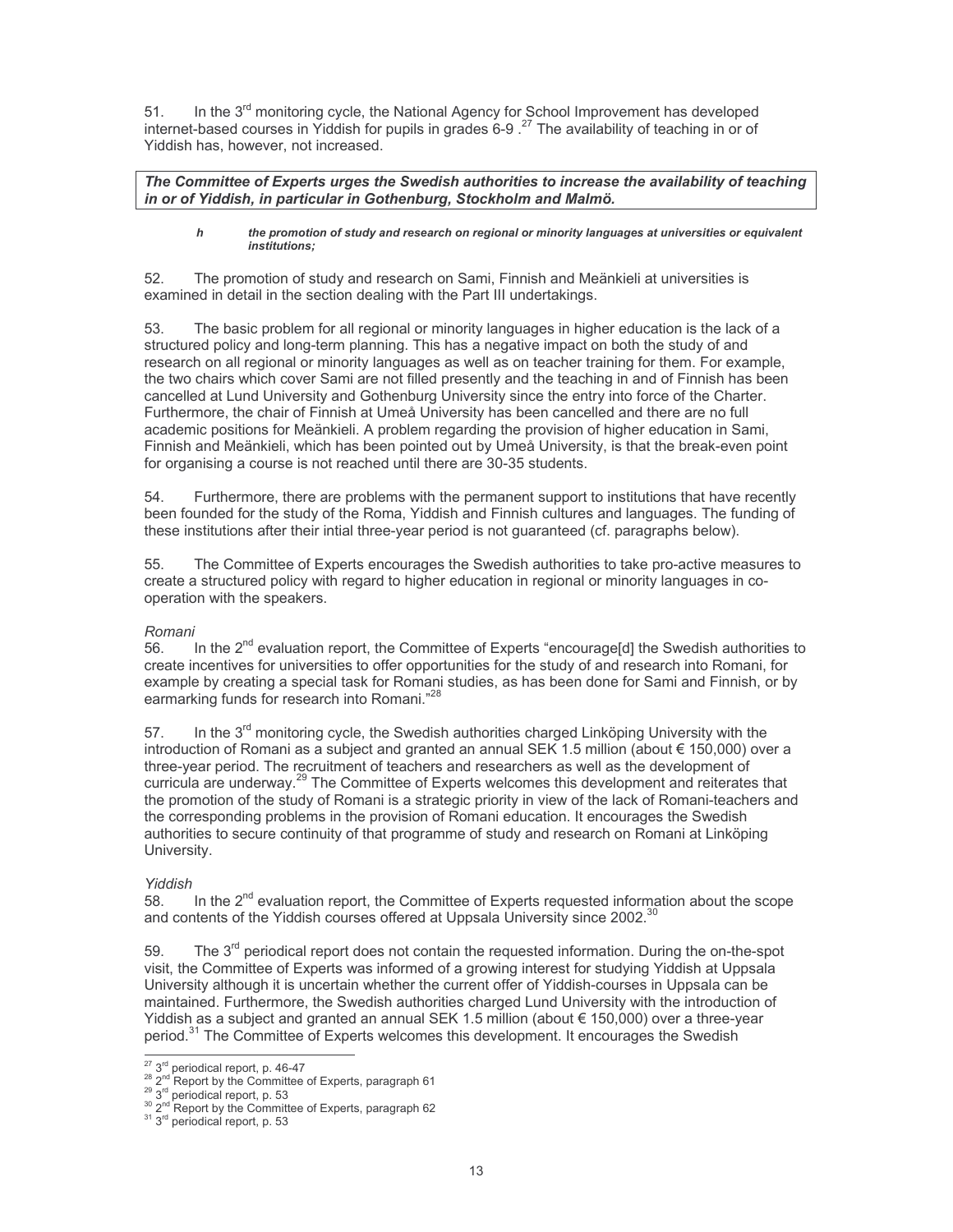authorities to secure continuity of that programme of study and research on Yiddish at Lund University.

#### Paragraph 3

The Parties undertake to promote, by appropriate measures, mutual understanding between all the linguistic groups of the country and in particular the inclusion of respect, understanding and tolerance in relation to regional or minority languages among the objectives of education and training provided within their countries and encouragement of the mass media to pursue the same objective.

In the 2<sup>nd</sup> evaluation report, the Committee of Experts "encourage[d] the Swedish authorities to 60 take measures to improve the awareness and understanding of regional or minority languages in Swedish society at large, notably by ensuring the implementation of the relevant sections of school curricula, by addressing the shortage of adequate teaching materials and by giving attention to regional or minority languages in mainstream teacher training."

In the 3<sup>rd</sup> periodical report, the Swedish authorities state that the choice of teaching materials 61. depends on the individual teacher who may rely on teaching material available on the Mother Tonque Theme website.<sup>33</sup> There is no information about the presence of regional or minority languages in mainstream teacher training. The Committee of Experts recalls that the extent to which a minority language is protected or promoted is a reflection of the majority language speakers' perception and that awareness-raising within the majority is therefore of the utmost importance.<sup>34</sup> It therefore considers that the Swedish authorities should adopt a more structured approach to ensure that teachers implement the relevant sections of school curricula.

The Committee of Experts urges the Swedish authorities to take measures to improve the awareness and understanding of regional or minority languages in mainstream teacher training, primary and secondary school instruction and in the Swedish society at large.

#### Paragraph 4

In determining their policy with regard to regional or minority languages, the Parties shall take into consideration the needs and wishes expressed by the groups which use such languages. They are encouraged to establish bodies, if necessary, for the purpose of advising the authorities on all matters pertaining to regional or minority languages.

Representatives of all regional or minority languages reported during the on-the-spot visit that 62. deficits in the consultation of the speakers' representatives persist, including with regard to major political changes affecting the regional or minority languages. For example, the Sweden Finnish delegation referred to the restructuring of the national education boards into three new authorities. The representatives of the speakers have not been consulted during this process.

### Romani

In the 2<sup>nd</sup> evaluation report, the Committee of Experts requested further information about the 63 activities of the Council on Roma Issues.

According to the 3<sup>rd</sup> periodical report, the Council on Roma Issues has been replaced by the 64. Delegation for Roma Issues whose task it is to disseminate information about the Roma in Sweden and to advise the Government on how to improve their situation. Half of the Delegation's members are Roma.<sup>36</sup> While the Delegation for Roma Issues deals with education, culture and media, it is unclear to what extent this covers aspects related to the promotion of Romani. The Committee of Experts requests the Swedish authorities to clarify this aspect in the next periodical report.

<sup>32 2&</sup>lt;sup>nd</sup> Report by the Committee of Experts, paragraph 66

 $33\frac{2}{3}$ <sup>nd</sup> periodical report, p. 57

<sup>&</sup>lt;sup>34</sup> Cf. 1<sup>st</sup> evaluation report on Spain, paragraph 182<br><sup>35</sup> 2<sup>nd</sup> Report by the Committee of Experts, paragraph 70<br><sup>36</sup> 3<sup>rd</sup> Periodical Report, p. 9, 63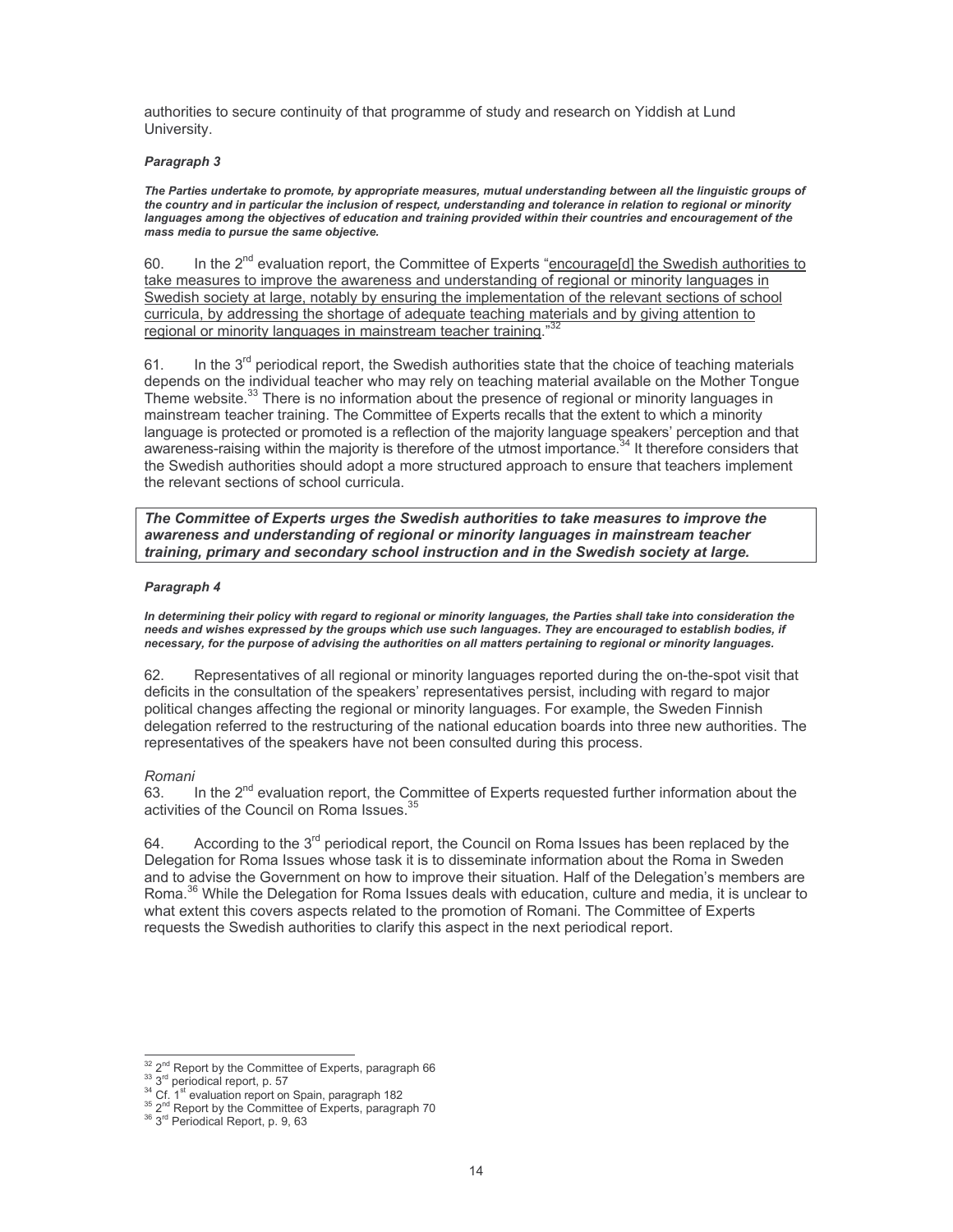#### Paragraph 5

The Parties undertake to apply, mutatis mutandis, the principles listed in paragraphs 1 to 4 above to non-territorial<br>languages. However, as far as these languages are concerned, the nature and scope of the measures to be give effect to this Charter shall be determined in a flexible manner, bearing in mind the needs and wishes, and respecting the traditions and characteristics, of the groups which use the languages concerned.

65. In its appreciation of the situation of Romani and Yiddish vis-à-vis Article 7.1-4, the Committee of Experts has kept in mind that those principles should be applied mutatis mutandis.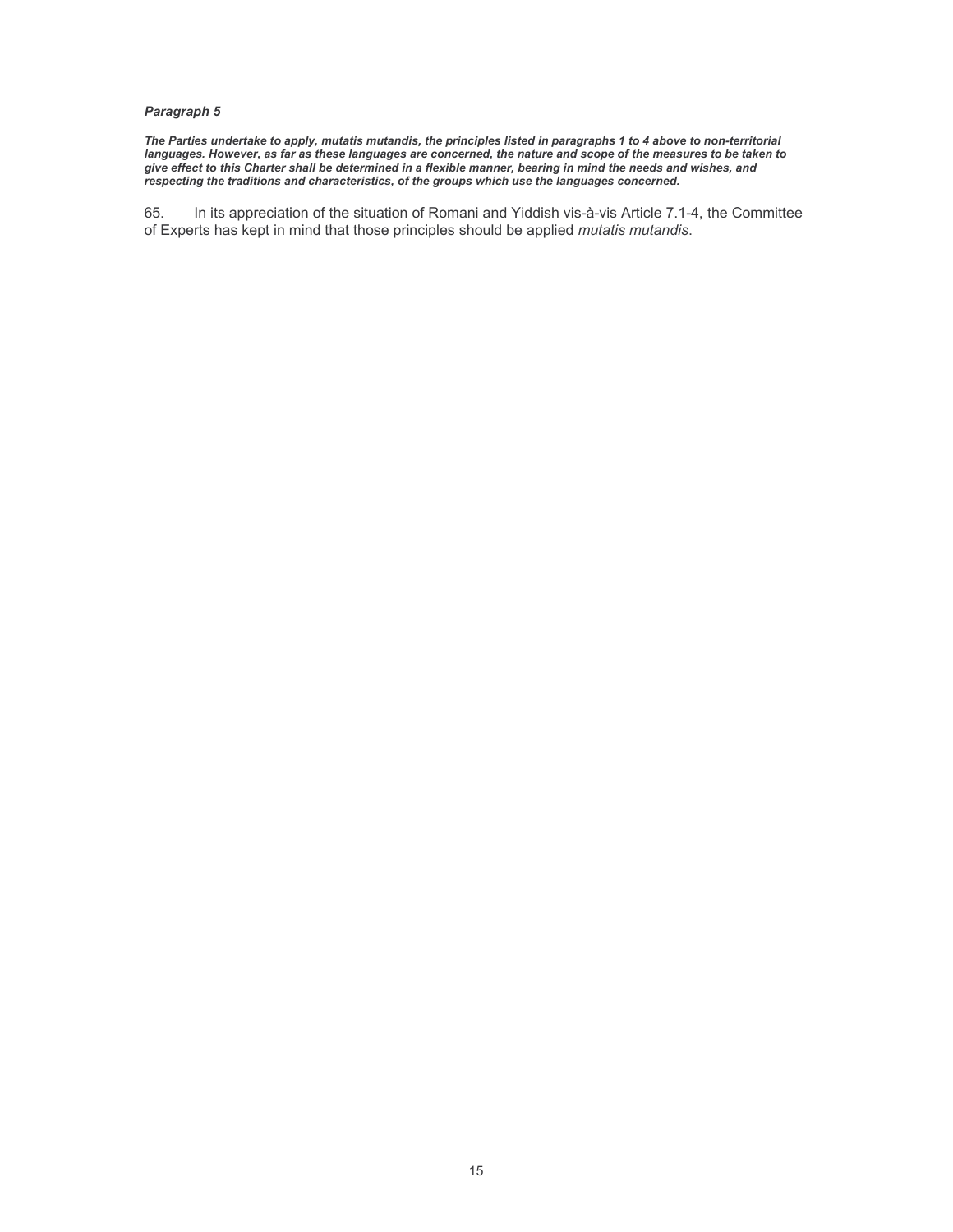## 2.2 Evaluation in respect of Part III of the Charter

## 2.2.1. Sami

For the purposes of the present report, the Committee of Experts will not comment on 66 provisions in relation to which no major issues were raised in the first and second reports and for which it did not receive any new elements requiring a revised assessment or a different presentation of their implementation. In the case of Sami, these provisions are:

- Article 8, paragraph 1.b.iv; f.iii; q;
- Article 9, paragraph 1.a.iii; b.iii; c.iii; d; paragraph 2.a;
- Article 10, paragraph 1.a.v; paragraph 5;
- Article 11, paragraph 1.a; 2;
- Article 12, paragraph 1.a; b; c; d; e; f; h; paragraph 2;
- $\sim$ Article 13, paragraph 1.a;
- Article 14.a; b.

67. For these provisions, the Committee of Experts refers to the conclusions reached in its first or second reports but reserves the right to evaluate the situation again at a later stage.

### Article 8 - Education

### General issues

In the 2<sup>nd</sup> evaluation report, the Committee of Experts urged the Swedish authorities "to take 68. concrete measures to raise awareness of the right to education in Sami and to ensure that the municipalities are aware of and comply with their obligations".

According to the 3<sup>rd</sup> periodical report, the Swedish Government, the National Agency for 69. Education, the National Agency for School Improvement and the Norrbotten County Administrative Board have taken measures to increase knowledge and awareness of the rights and obligations associated with mother tongue education for the national minorities. Relevant information is available on specialised websites of the Norrbotten County Administrative Board and the Government as well as on the Sami web-portal (samer.se). The National Agency for Education has produced an information package on the rights of national minorities in schools which has been distributed to schools. Also, the National Agency for School Improvement has published a folder about mother-tongue education.

70. In the 2<sup>nd</sup> evaluation report, the Committee of Experts encouraged the Swedish authorities "to take urgent measures in the field of education to maintain the [particularly endangered] South Sami language."

According to the information that the Committee of Experts has received, there exists no  $71.$ structured policy for South Sami-education which would take account of the precarious situation of this language. The Committee of Experts also refers to its observations made above (cf. Article 7.1.f).

The Committee of Experts urges the Swedish authorities to take resolute action in the field of education to maintain South Sami.

#### Paragraph 1

With regard to education, the Parties undertake, within the territory in which such languages are used, according to the situation of each of these languages, and without prejudice to the teaching of the official language(s) of the State:

- a to make available pre-school education in the relevant regional or minority languages; or  $\mathbf{i}$ 
	- ii to make available a substantial part of pre-school education in the relevant regional or minority languages; or
	- iii to apply one of the measures provided for under i and ii above at least to those pupils whose families so request and whose number is considered sufficient;

 $^{37}$  2<sup>nd</sup> Report by the Committee of Experts, paragraph 81<br> $^{38}$  2<sup>nd</sup> Report by the Committee of Experts, paragraph 83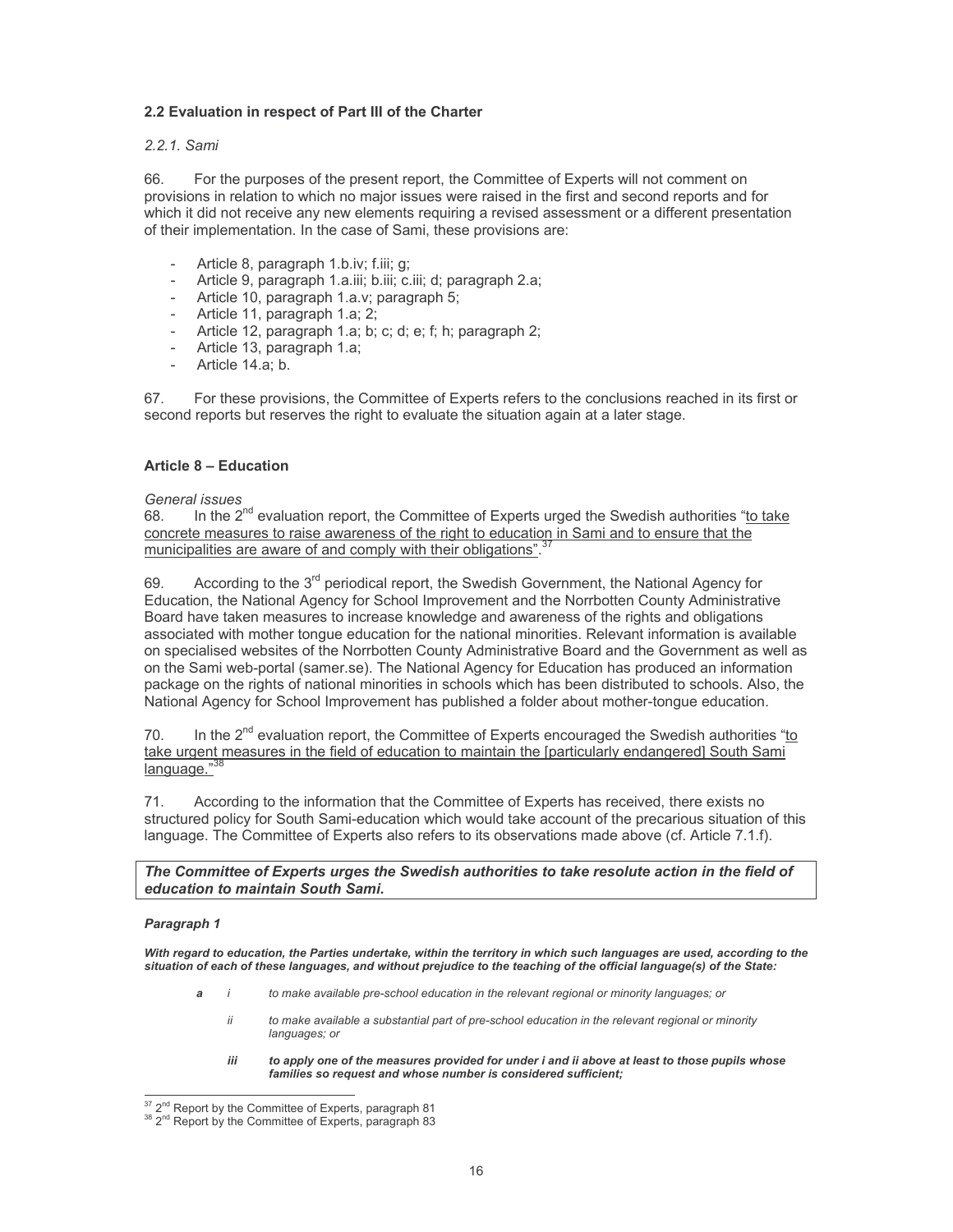In the 2<sup>nd</sup> evaluation report, the Committee of Experts considered this undertaking partly 72. fulfilled and "urge[d] the Swedish authorities to take action to promote Sami pre-school education."39

According to the 3<sup>rd</sup> periodical report, the number of children attending Sami pre-school 73. education has increased from 91 to 107.<sup>40</sup> In addition, there are now two pre-schools in Kiruna that teach in Sami. The Committee of Experts welcomes the progress that has been made but encourages the Swedish authorities to strengthen the offer of Sami pre-school education.

74. The Committee of Experts considers this undertaking partly fulfilled.

### The Committee of Experts strongly urges the Swedish authorities to take action to promote Sami pre-school education.

- $\epsilon$ to make available secondary education in the relevant regional or minority languages; or
	- ii to make available a substantial part of secondary education in the relevant regional or minority languages; or
	- iii to provide, within secondary education, for the teaching of the relevant regional or minority languages as an integral part of the curriculum; or
	- to apply one of the measures provided for under i to iii above at least to those pupils who, or iv where appropriate whose families, so wish in a number considered sufficient;

In the 2<sup>nd</sup> evaluation report, the Committee of Experts considered this undertaking partly 75. fulfilled and "encouraged the Swedish authorities to provide secondary education in Sami" also in other municipalities than Jokkmokk.

76 According to the information that the Committee of Experts has at its disposal, Bokenskolan in Jokkmokk remains the only secondary school where Sami is taught. There is no Sami-medium secondary education. In addition, the Sami Education Centre can offer distance learning in Sami for pupils of compulsory and upper secondary school, but the Swedish authorities lack data about the number of pupils benefiting from this option. No progress has been made with regard to the lack of teaching materials for secondary education. In order to increase the co-ordination in Sami education, it has been proposed to accommodate the Sami Education Board within the Sami Parliament.<sup>42</sup> In sum, the Committee of Experts reiterates that secondary education is a critical prerequisite for teachertraining and considers that more resolute action must be taken to provide secondary education in Sami. The Committee of Experts encourages the Swedish authorities to investigate the possibilities of introducing Sami in secondary education in other municipalities where Sami is used.

77. The Committee of Experts considers this undertaking partly fulfilled.

### The Committee of Experts encourages the Swedish authorities to introduce Sami in secondary education in other municipalities where Sami is used.

- d to make available technical and vocational education in the relevant regional or minority languages; or  $\overline{\phantom{a}}$ 
	- ii to make available a substantial part of technical and vocational education in the relevant regional or minority languages; or
	- to provide, within technical and vocational education, for the teaching of the relevant regional or minority iii languages as an integral part of the curriculum; or
	- to apply one of the measures provided for under i to iii above at least to those pupils who, or  $iv$ where appropriate whose families, so wish in a number considered sufficient;

<sup>39 2&</sup>lt;sup>nd</sup> Report by the Committee of Experts, paragraph 87

<sup>&</sup>lt;sup>40</sup> 3<sup>rd</sup> Periodical Report, p. 69<br>
<sup>41</sup> 2<sup>nd</sup> Report by the Committee of Experts, paragraph 90<br>
<sup>42</sup> 3<sup>rd</sup> Periodical Report, p. 71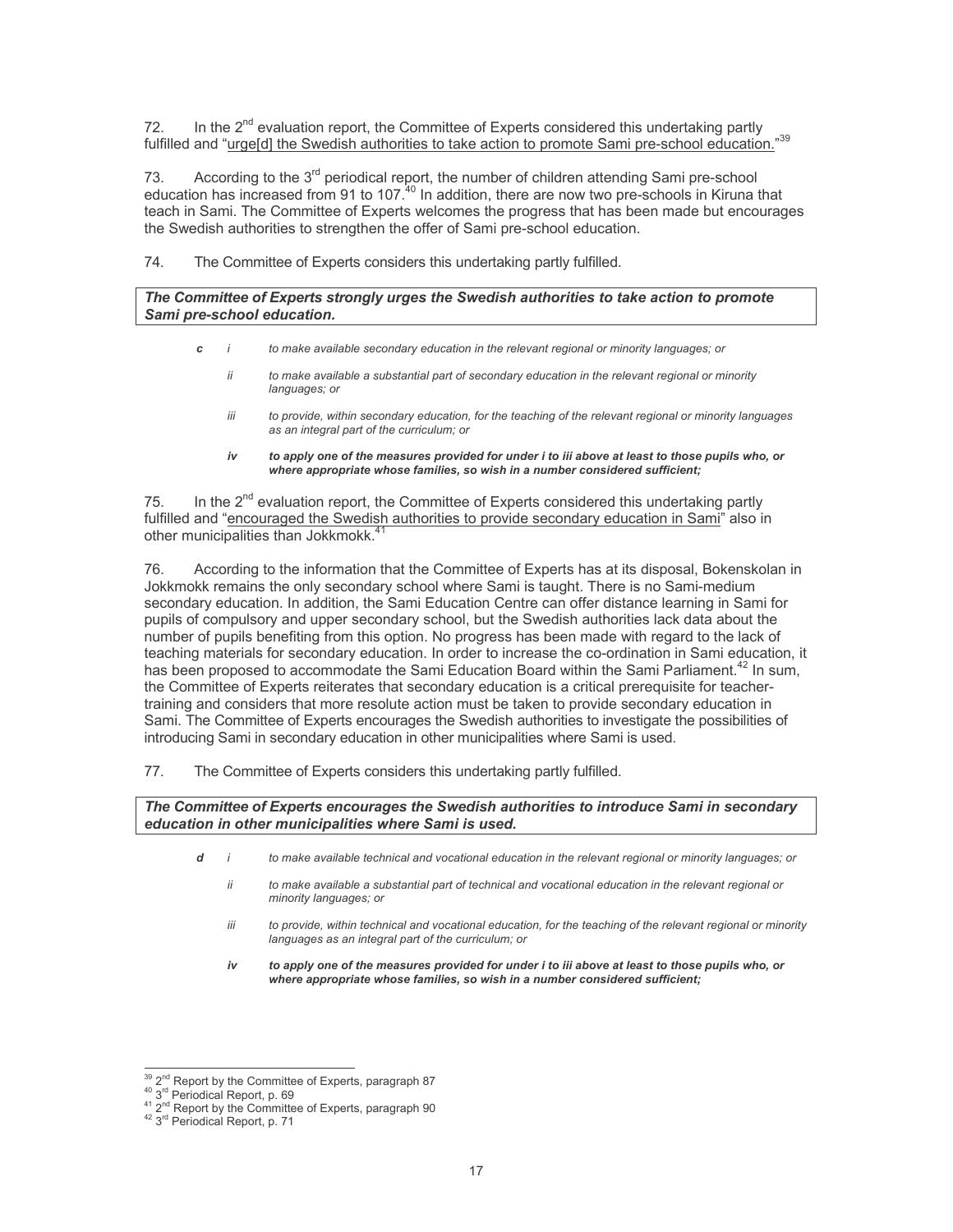In its  $2^{nd}$  evaluation report, the Committee of Experts considered this undertaking not fulfilled 78 as there were no technical or vocational education programmes which included the teaching of Sami<sup>43</sup>

According to the 3<sup>rd</sup> periodical report, Sami vocational education is provided at Bokenskolan in 79 Jokkmokk.<sup>44</sup> However, in the view of the Committee of Experts, this offer is insufficient.

The Committee of Experts considers this undertaking partly fulfilled. It encourages the Swedish authorities to increase the offer of Sami in technical or vocational education.

- to make available university and other higher education in regional or minority languages; or
	- to provide facilities for the study of these languages as university and higher education subjects; or ii
	- if, by reason of the role of the State in relation to higher education institutions, sub-paragraphs i iii and ii cannot be applied, to encourage and/or allow the provision of university or other forms of higher education in regional or minority languages or of facilities for the study of these languages as university or higher education subjects;

In its 2<sup>nd</sup> evaluation report, the Committee of Experts considered this undertaking fulfilled. 81.

According to the 3<sup>rd</sup> periodical report. Umeå University has been charged by the Government 82. to offer courses in Sami every academic year. For this purpose, Umeå University receives the amount of SEK 420,000 (about € 42,000) from the Swedish authorities. Representatives of the university consider this amount "painfully insufficient."<sup>45</sup> Umeå University offers courses in South Sami (currently 25 students), Lule Sami (20 students) and North Sami<sup>46</sup> and will introduce a postgraduate course in Sami Language Revitalisation. The Committee of Experts was informed during the on-the-spot visit that the incumbent of the Sami chair in Umeå left Sweden in 2008 to teach Sami in Tromsø (Norway). There are three doctoral students in Sami languages at present who may need to follow their supervisor to Norway. At Uppsala University, eight students are attending Sami courses. As the breakeven point of required number of students to organise a course is high (30-35), the teaching of Sami at Uppsala University is threatened. However, the Swedish authorities granted the Nordic Sami Institute a special grant of SEK 880,000 (about € 88,000) for studies and research in Sami.<sup>47</sup>

During the on-the-spot visit, the Committee of Experts received complaints from speakers of 83. Sami and other regional or minority languages that there is no earmarked funding available for higher education in such languages. Funding of higher education in Sweden (at the undergraduate and graduate levels) is based on the number of registered students, with arts subjects (including languages) receiving the lowest funding. In order to amortise the costs, about 30 students need to be registered for a course. The Committee of Experts considers this demand-driven funding system illadapted to regional or minority languages.

84 The decreased number of staff at Umeå and Uppsala universities does not suffice to provide teaching in the different Sami languages. The Committee of Experts therefore encourages the Swedish authorities to adapt its funding system for higher education to the needs of teaching in all Sami languages and provide sufficient earmarked funding. The Committee of Experts is concerned about the negative trends concerning the offer of Sami in higher education and considers this undertaking partly fulfilled.

#### to provide the basic and further training of the teachers required to implement those of paragraphs  $\pmb{h}$ a to g accepted by the Party:

In the 2<sup>nd</sup> evaluation report, the Committee of Experts considered this undertaking not fulfilled 85. and "urge[d] the Swedish authorities to take proactive measures to overcome the shortage of trained Sami teachers, for instance, by providing incentives to students to become Sami teachers.'

- <sup>46</sup> no data available for North Sami
- 

<sup>&</sup>lt;sup>43</sup> 2<sup>nd</sup> Report by the Committee of Experts, paragraph 93

<sup>&</sup>lt;sup>44</sup> 3<sup>rd</sup> Periodical Report, p. 71-72

<sup>&</sup>lt;sup>45</sup> Statement submitted to the Committee of Experts, May 2008

<sup>&</sup>lt;sup>47</sup> 3<sup>rd</sup> Periodical Report, p. 72<br><sup>47</sup> 3<sup>rd</sup> Report by the Committee of Experts, paragraph 99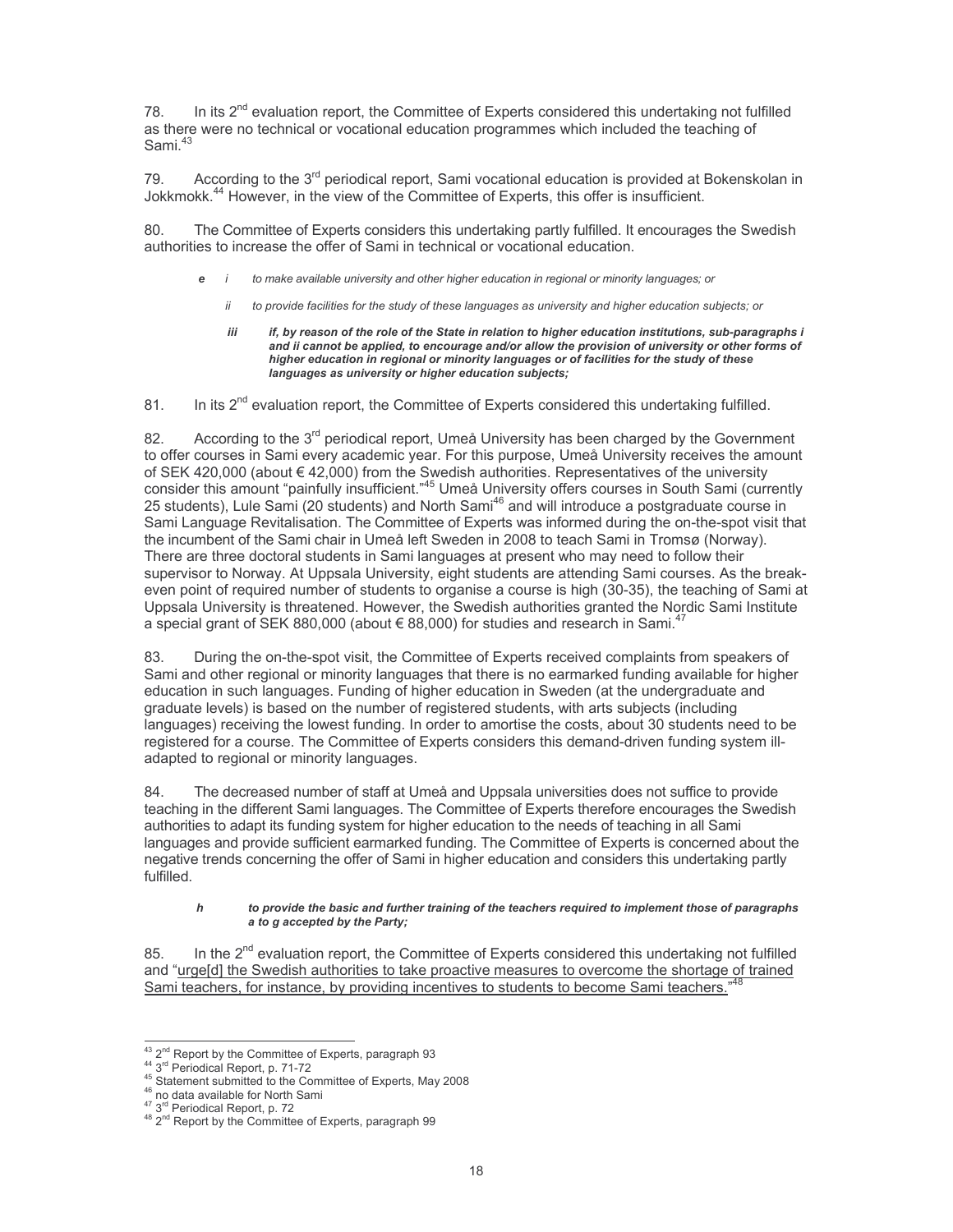According to the additional information that the Committee of Experts has received from the 86 Swedish authorities, Luleå Technical University is obliged to offer teacher training for Sami language teaching in primary and secondary school. The training is carried out as a specialisation within the ordinary teacher training programme and not as a principal subject. In 2007, there was only one applicant for this programme. The usually very low number is to some extent compensated by the fact that teacher training students at Umeå University also follow Sami language courses. Furthermore, the Swedish authorities commissioned a teacher education inquiry in 2007 which will propose new degree requirements for teachers of regional or minority languages and measures for making the teacher training programme for regional or minority languages more attractive to students. On the whole, however, the Committee of Experts notes that the structural problems of teacher training for regional or minority languages (insufficient teaching of these languages in primary schools in accordance with the mother-tongue model, limited availability of secondary education in such languages, lack of incentives for teacher candidates to specialise in regional or minority languages) persist. The shortage of teachers remains particularly acute for Lule and South Sami.

The Committee of Experts revises its previous assessment and considers this undertaking partly 87. fulfilled.

The Committee of Experts strongly urges the Swedish authorities to take measures to develop a teacher training programme for Sami, including bilingual education, and to provide incentives to students to become teachers of Sami.

 $\mathbf{i}$ to set up a supervisory body or bodies responsible for monitoring the measures taken and progress achieved in establishing or developing the teaching of regional or minority languages and for drawing up periodic reports of their findings, which will be made public.

In the  $2^{nd}$  evaluation report, the Committee of Experts considered this undertaking partly 88 fulfilled and encouraged the Swedish authorities to entrust the National Agency for Education with the task of producing reports on the educational situation of national minorities on a regular basis.<sup>4</sup>

According to the 3<sup>rd</sup> periodical report, the National Agency for Education is reviewing its 89. methods of statistics collection with a view to covering the number of regional or minority language speakers following mother-tonque education.<sup>50</sup> The Committee of Experts welcomes this development and requests the Swedish authorities to inform about the results of the review in the next periodical report. However, the Committee of Experts also notes that the collection of statistics is not sufficient to implement the present undertaking. Rather, the National Agency for Education should also be entrusted to monitor the teaching of regional or minority languages comprehensively and draw up public periodic reports of its findings.

90. The Committee of Experts considers this undertaking partly fulfilled.

### Paragraph 2

With regard to education and in respect of territories other than those in which the regional or minority languages are traditionally used, the Parties undertake, if the number of users of a regional or minority language justifies it, to allow, encourage or provide teaching in or of the regional or minority language at all the appropriate stages of education.

In its  $2<sup>nd</sup>$  evaluation report, the Committee of Experts considered this undertaking partly 91. fulfilled. It encouraged the Swedish authorities to take further measures to make mother-tongue education in Sami more systematically available, *inter alia*, by informing parents about this possibility and by giving clear instructions to schools and local authorities. In addition, the Committee of Experts encouraged the Swedish authorities to devise or reinforce alternative models of language teaching for Sami.<sup>51</sup>

92. The Committee of Experts has dealt with the issue of awareness-raising vis-à-vis parents, schools and local authorities under 1.4.2 and in paragraph 68 above. As regards alternative models of language teaching for Sami, the Swedish authorities stated in the 3<sup>rd</sup> periodical report that distance

 $49$  2<sup>nd</sup> Report by the Committee of Experts, paragraph 102

 $^{50}$  3<sup>rd</sup> periodical report, p. 40-42<br><sup>51</sup> 2<sup>rd</sup> Report by the Committee of Experts, paragraphs 106-107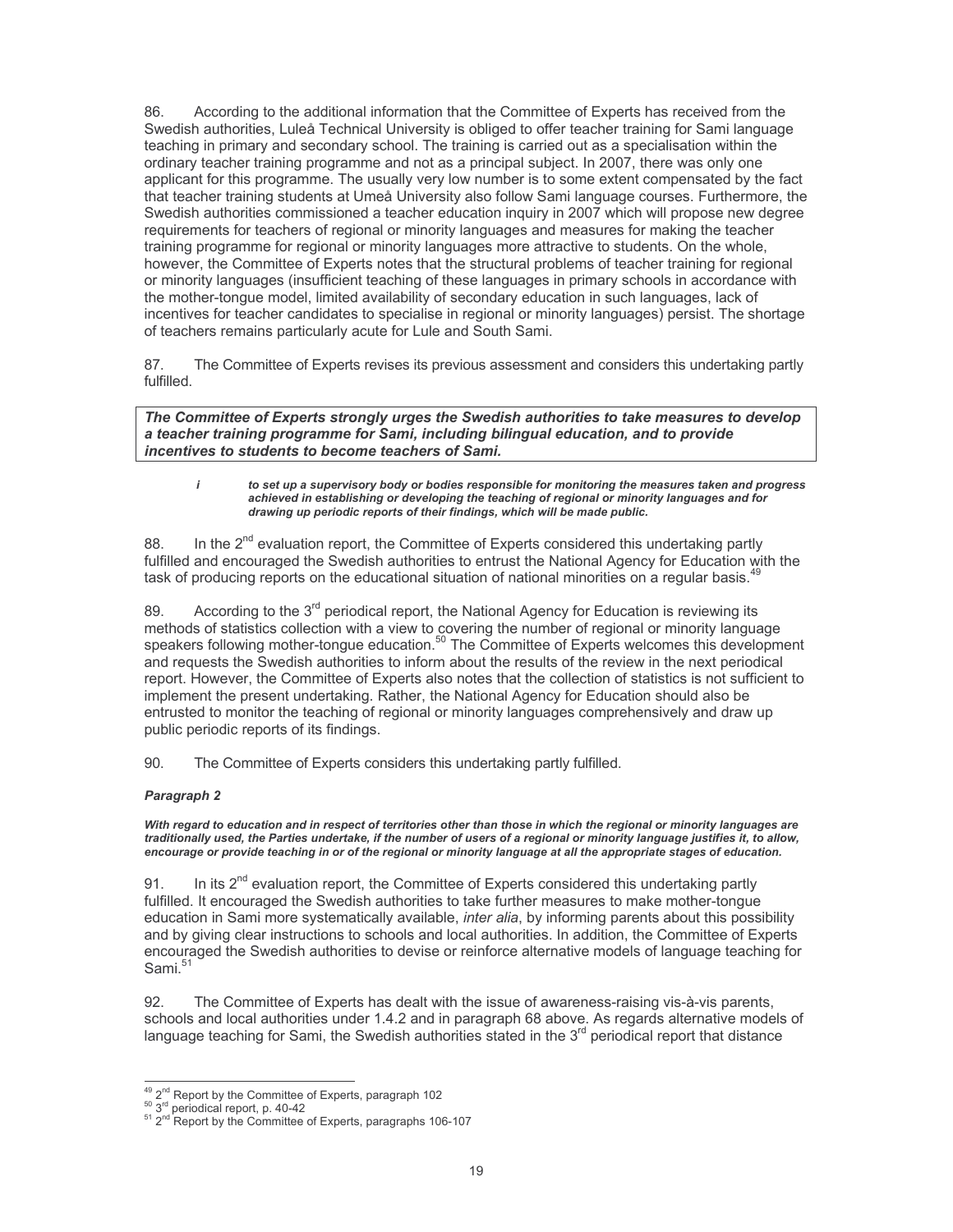mother-tongue learning is offered via the Mother Tongue Theme website.<sup>52</sup> The Committee of Experts has also been informed that the funding for the development of teaching materials in regional or minority languages, including Sami, will be increased. While commending the promising development of the Mother Tongue Theme website and the additional funding, the Committee of Experts notes nevertheless that the reliance on online teaching materials alone is insufficient to fulfil the present undertaking.

93. The Committee of Experts considers this undertaking partly fulfilled.

### Article 9 - Judicial authorities

#### Paragraph 1

The Parties undertake, in respect of those judicial districts in which the number of residents using the regional or minority languages justifies the measures specified below, according to the situation of each of these languages and on condition that the use of the facilities afforded by the present paragraph is not considered by the judge to hamper the proper administration of justice:

- in criminal proceedings:
	- $\ddotsc$
	- $ii$ to guarantee the accused the right to use his/her regional or minority language;

if necessary by the use of interpreters and translations involving no extra expense for the persons concerned:

In its  $2^{nd}$  evaluation report, the Committee of Experts considered this undertaking formally  $94$ fulfilled and urged the Swedish authorities to take practical and organisational measures to ensure that Sami can be used in criminal proceedings. In addition, the Committee of Experts requested clarification of the precise interpretation of the term "improper purpose" contained in Article 6.2 of the Act concerning the right to use the Sami language in dealings with public authorities and courts.<sup>53</sup> In accordance with that term, the judge may refuse a request by an accused to use Sami during the proceedings if he considers that the request has been made for an "improper purpose".

In the  $3<sup>rd</sup>$  monitoring cycle, the practical and organisational obstacles to the exercise of the 95. right to use Sami in criminal proceedings, such as the lack of Sami-speaking judicial personnel, have persisted. Job advertisements for clerks or judges do not require the knowledge of a regional or minority language because such a qualification is considered to be of "marginal significance". The Public Prosecutor's Office in Luleå has no Sami-speaking staff, which may discourage Sami-speakers from using their language. The National Courts Administration has been allocated funds by the Government to provide for interpretation "if needed". However, there are no statistics about how often interpretation into Sami has been provided during the reporting period. According to a survey carried out in 2008, only 4% of the Sami-speakers use Sami in relations with courts and administrative authorities. There are also no indications that Sami-speakers have been actively encouraged to use their language. In the view of the Committee of Experts, judicial staff should actively encourage citizens to use Sami in courts, for example through bi- or multilingual notices and signs in/on court buildings, and information in public announcements or court forms.

96. As regards the clause on "improper use", the Swedish authorities state that it shall only be applied very restrictively, for example when it is obvious that a request has been made in order to delay the court proceedings.

97 The Committee of Experts considers this undertaking formally fulfilled.

<sup>52 3</sup>rd Periodical Report, p. 14, 19, 75

 $^{53}$  2<sup>nd</sup> Report by the Committee of Experts, paragraph 110 in conjunction with the 1<sup>st</sup> Report by the Committee of Experts, paragraphs 101/105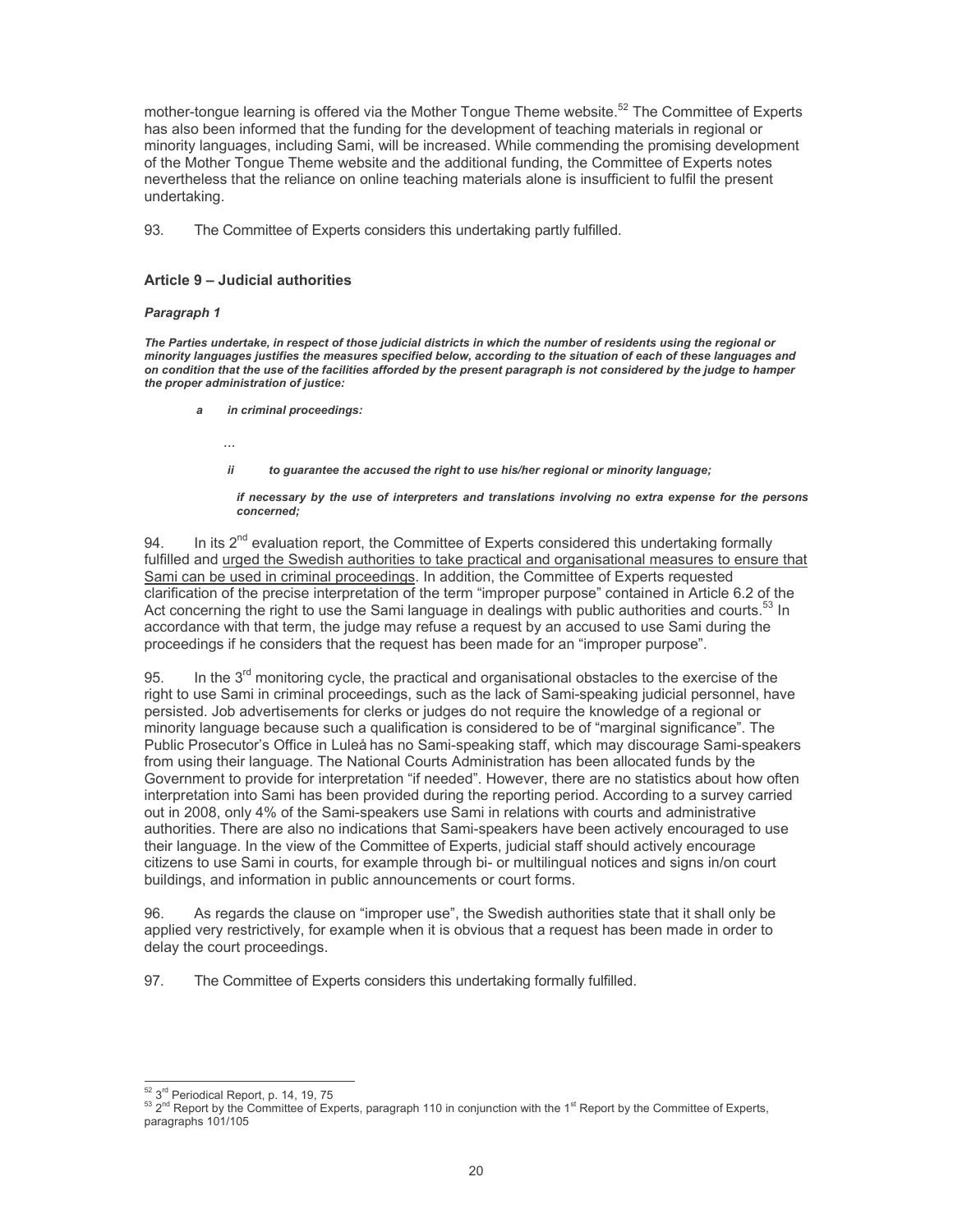$iv$ to produce, on request, documents connected with legal proceedings in the relevant regional or a minority language.

if necessary by the use of interpreters and translations involving no extra expense for the persons concerned:

In its  $2^{nd}$  evaluation report, the Committee of Experts considered this undertaking not fulfilled 98 as there was no legal obligation for the authorities to produce written documents in Sami.

99. In the 3<sup>rd</sup> monitoring cycle, the situation has not changed. Courts assess on an ad hoc-basis whether a document has to be translated and will do so "unless this is quite obviously unnecessary." According to the periodical report, no party has ever invoked any of the minority language acts before courts.<sup>54</sup> Representatives of judicial authorities confirmed this during the on-the-spot visit.

The Committee of Experts considers this undertaking not fulfilled. 100.

> $\mathbf b$ in civil proceedings:

> > $\cdots$

ii to allow, whenever a litigant has to appear in person before a court, that he or she may use his or her regional or minority language without thereby incurring additional expense;

#### if necessary by the use of interpreters and translations;

In its  $2^{nd}$  evaluation report, the Committee of Experts considered this undertaking formally  $101$ fulfilled and urged the Swedish authorities to take practical and organisational measures to ensure that Sami can be used in civil proceedings.<sup>5</sup>

 $102.$ According to the information that the Committee of Experts has at its disposal, no such measures have been taken.<sup>50</sup>

 $103.$ The Committee of Experts considers this undertaking formally fulfilled.

- in proceedings before courts concerning administrative matters:  $\mathbf{c}$ 
	- $\ddotsc$
	- to allow, whenever a litigant has to appear in person before a court, that he or she may use his ii or her regional or minority language without thereby incurring additional expense;

if necessary by the use of interpreters and translations;

In its  $2^{nd}$  evaluation report, the Committee of Experts considered this undertaking formally  $104$ fulfilled and urged the Swedish authorities to take practical and organisational measures to ensure that Sami can be used in administrative proceedings.

- In the 3<sup>rd</sup> monitoring cycle, no such measures seem to have been taken.<sup>58</sup>  $105.$
- The Committee of Experts considers this undertaking formally fulfilled. 106.

The Committee of Experts strongly urges the Swedish authorities to take practical and organisational measures to ensure that Sami can be used in criminal, civil and administrative proceedings.

<sup>54 3</sup>rd Periodical Report, p. 77

<sup>&</sup>lt;sup>55</sup>  $2^{nd}$  Report by the Committee of Experts, paragraph 113 in conjunction with the 1<sup>st</sup> Report by the Committee of Experts, paragraph 105

<sup>&</sup>lt;sup>d</sup> Periodical Report, p. 76-79

 $57$  2<sup>nd</sup> Report by the Committee of Experts, paragraph 115 in conjunction with the 1<sup>st</sup> Report by the Committee of Experts,

paragraph 105

<sup>3</sup>rd Periodical Report, p. 76-79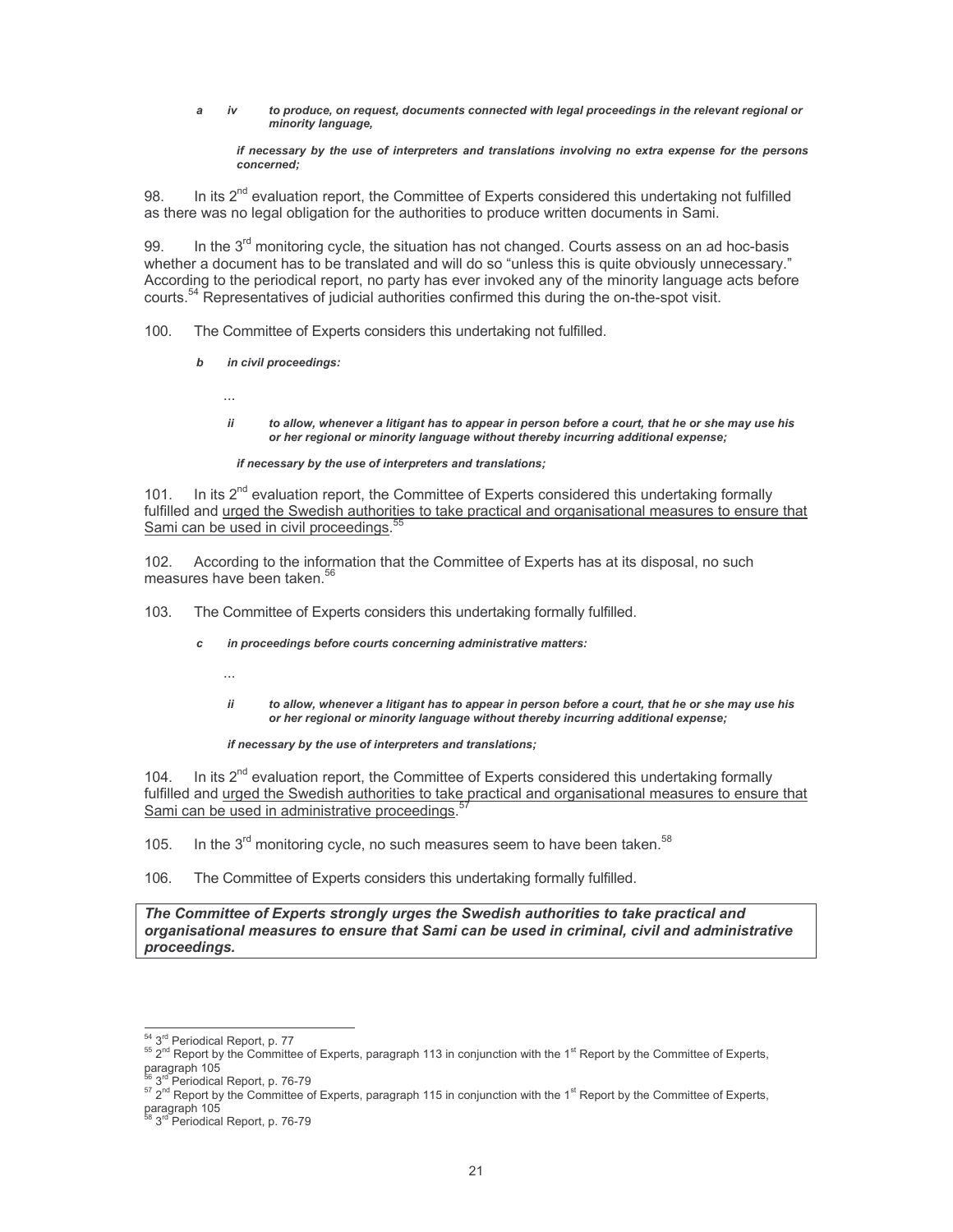#### Paragraph 3

The Parties undertake to make available in the regional or minority languages the most important national statutory texts and those relating particularly to users of these languages, unless they are otherwise provided.

 $107<sub>1</sub>$ In its  $2^{nd}$  evaluation report, the Committee of Experts considered this undertaking partly fulfilled and "encourage[d] the Swedish authorities to take the necessary measures to ensure that the most important national statutory texts and those relating particularly to users of Sami are made available in Sami too."

According to the periodical report, no additional statutory texts have been translated into Sami 108. during the 3<sup>rd</sup> monitoring cycle. The Act concerning the right to use the Sami language in dealings with public authorities and courts remains the only statutory text that has been translated into Sami.<sup>67</sup>

The Committee of Experts considers this undertaking partly fulfilled.  $109.$ 

The Committee of Experts urges the Swedish authorities to take the necessary measures to ensure that the most important national statutory texts and those relating particularly to users of Sami are made available in Sami too.

#### Article 10 - Administrative authorities and public services

#### Paragraph 1

 $\ldots$ 

 $\cdots$ 

Within the administrative districts of the State in which the number of residents who are users of regional or minority languages justifies the measures specified below and according to the situation of each language, the Parties undertake, as far as this is reasonably possible:

- iii to ensure that users of regional or minority languages may submit oral or written applications a and receive a reply in these languages;
- to allow the administrative authorities to draft documents in a regional or minority language.  $\overline{c}$

In its  $2^{nd}$  evaluation report, the Committee of Experts considered this undertaking formally  $110.$ fulfilled. It "encourage[d] the Swedish authorities to increase the proportion of Sami-speaking staff in the relevant State administration offices, to develop adequate training schemes and to provide incentives for existing staff members to improve their Sami-language skills."<sup>6</sup>

According to the 3<sup>rd</sup> periodical report, the Public Employment Service in Norrbotten requires, 111. when advertising its own job vacancies, a good command of Sami. The periodical report also states that the Norrbotten County Administrative Board has recruited a temporary staff member to work on national minority issues.<sup>62</sup> There is no information about in-house further training and the provision of incentives for staff to improve their Sami-language skills. On the whole, it appears that the structural shortcomings identified in the previous monitoring cycles persist (lack of Sami-speaking staff and of a specific human resources policy, lack of in-house interpreters, delays in treating applications in Sami) and that the use of Sami in relations with the branches of State administration has not increased. In addition, State authorities do not draft documents in Sami. The Committee of Experts considers that the aforementioned problems may discourage Sami-speakers from using their language in dealings with the State authorities.

112. The Committee of Experts considers this undertaking formally fulfilled.

<sup>59 2&</sup>lt;sup>nd</sup> Report by the Committee of Experts, paragraph 119

<sup>&</sup>lt;sup>60</sup> 3<sup>rd</sup> Periodical Report, p. 78

<sup>&</sup>lt;sup>61</sup> 2<sup>nd</sup> Report by the Committee of Experts, paragraph 125<br><sup>62</sup> 3<sup>rd</sup> Periodical Report, p. 81-82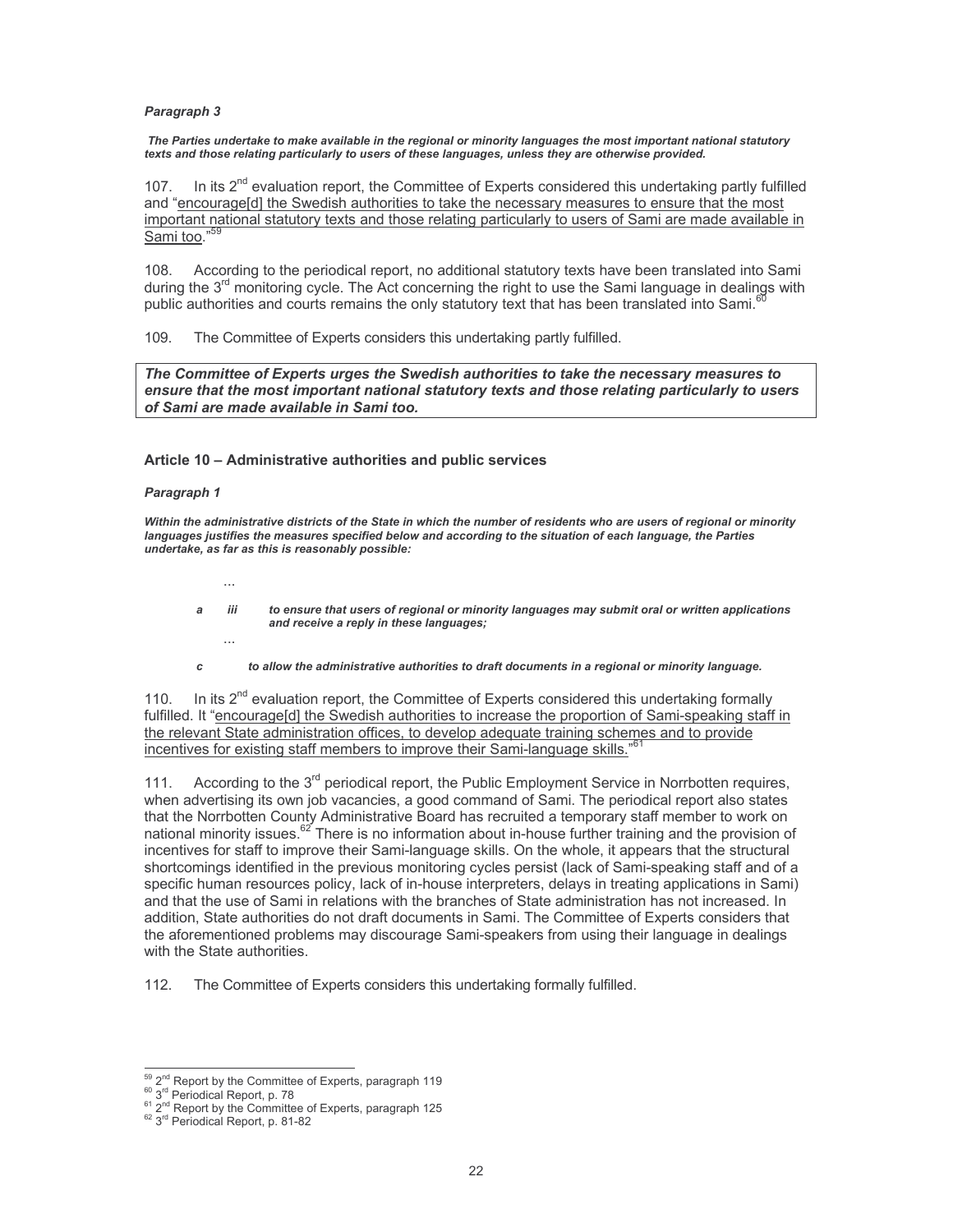The Committee of Experts urges the Swedish authorities to increase the proportion of Sami-speaking staff in the relevant State administration offices, to develop adequate training schemes and to provide incentives for staff members to improve their Sami-language skills.

### Paragraph 2

In respect of the local and regional authorities on whose territory the number of residents who are users of regional or minority languages is such as to justify the measures specified below, the Parties undertake to allow and/or encourage:

- $\ddotsc$
- $\mathbf b$ the possibility for users of regional or minority languages to submit oral or written applications in these languages:
- the publication by regional authorities of their official documents also in the relevant regional or c minority languages:
- d the publication by local authorities of their official documents also in the relevant regional or minority languages;

In its 2<sup>nd</sup> evaluation report, the Committee of Experts considered Article 10.2.c and d not 113. fulfilled whereas Article 10.2.b was partly fulfilled. It "urge[d] the authorities to take concrete steps to ensure the fulfilment of these undertakings, [which] could include continuing support for co-operation between municipalities." In particular, the Committee of Experts encouraged the Swedish authorities to earmark funds to ensure the future of inter-municipal co-operation.<sup>62</sup>

In the 3<sup>rd</sup> monitoring cycle, the municipalities of Arjeplog, Gällivare, Övertorneå and Haparanda  $114.$ have adopted minority policy action plans with a view to encouraging the oral and written use of Sami, Finnish and Meänkieli. In addition, the municipalities of Jokkmokk and Kiruna have set up working groups to develop proposals on how to implement the legislation on regional or minority languages. The Kommunförbundet Norrbotten (association of local authorities) has launched a project on improving and exchanging knowledge on the language legislation. Kiruna municipality intends to make forms available in Sami, Finnish and Meänkieli and to take practical measures (multilingual switchboard) to encourage the oral use of these regional or minority languages in relations with the local authority.<sup>64</sup> The Committee of Experts is pleased to learn that the co-operation between municipalities on the promotion of the regional or minority languages has been strengthened, but the Swedish authorities do not seem to have earmarked funds for this. In addition, the Committee of Experts welcomes that local authorities prepare to translate their official documents into Sami.

 $115.$ The Committee of Experts considers Article 10.2.b partly fulfilled and Article 10.2.c and d not fulfilled.

The Committee of Experts strongly urges the Swedish authorities to take further concrete steps to ensure the fulfilment of these undertakings in co-operation with the speakers.

g the use or adoption, if necessary in conjunction with the name in the official language(s), of traditional and correct forms of place-names in regional or minority languages.

In its 2<sup>nd</sup> evaluation report, the Committee of Experts considered this undertaking partly  $116.$ fulfilled.

According to the 3<sup>rd</sup> periodical report, place-names in North, Lule and South Sami are being  $117.$ used on signs and in road maps.<sup>65</sup> It is, however, not clear in how many places/municipalities toponyms are used in regional or minority languages as well.

 $118.$ The Committee of Experts would welcome such information in the next periodical report.

<sup>63 2&</sup>lt;sup>nd</sup> Report by the Committee of Experts, paragraphs 129-130

<sup>&</sup>lt;sup>64</sup> 3<sup>rd</sup> Periodical Report, p. 82; Statement by the Kommunförbundet Norrbotten to the Committee of Experts, 15 May 2008<br><sup>65</sup> 3<sup>rd</sup> Periodical Report, p. 83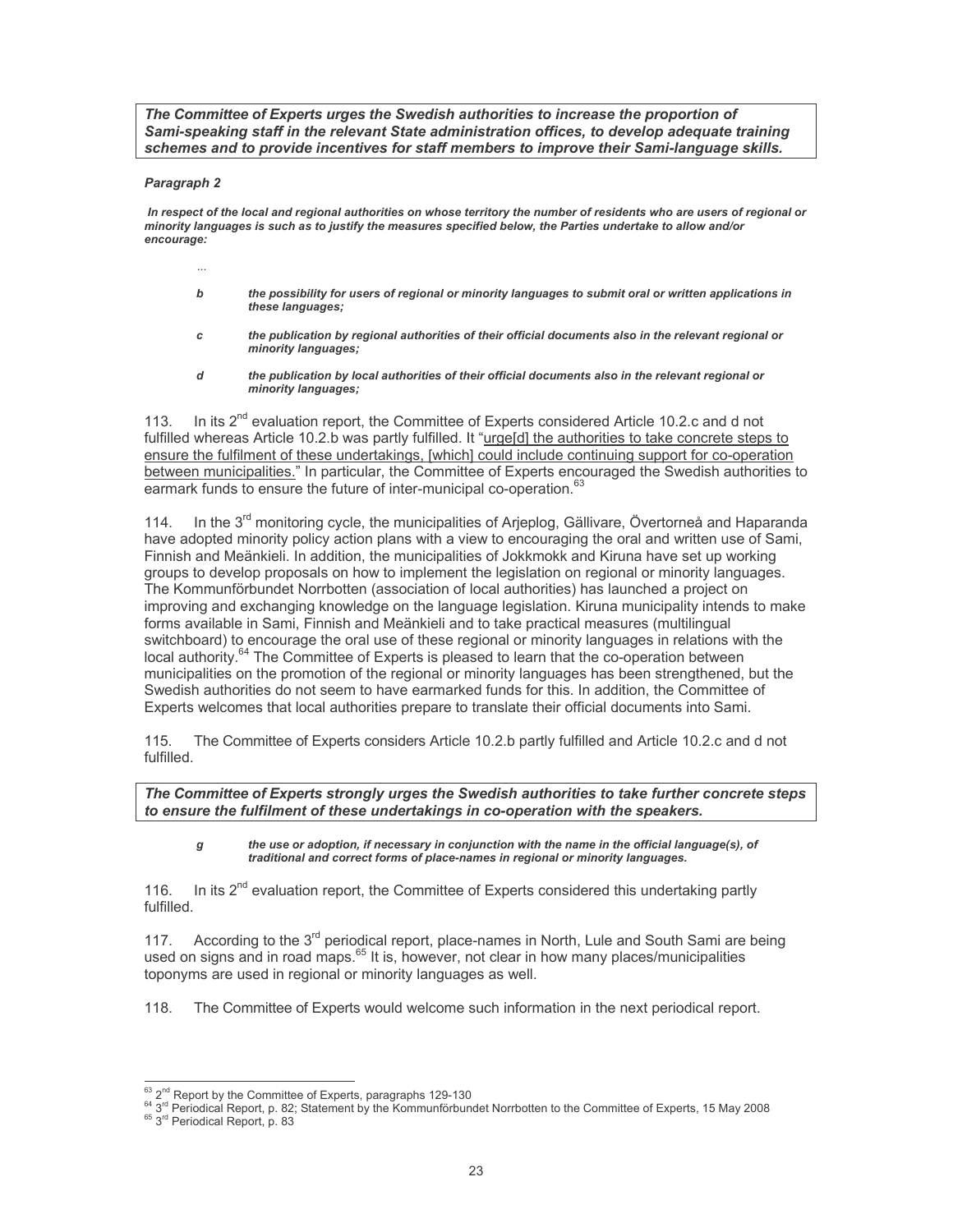### Paragraph 4

With a view to putting into effect those provisions of paragraphs 1, 2 and 3 accepted by them, the Parties undertake to take one or more of the following measures:

#### translation or interpretation as may be required;  $\overline{a}$

In its 2<sup>nd</sup> evaluation report, the Committee of Experts considered this undertaking not fulfilled 119. as translators and interpreters were not systematically available.

According to the information that the Committee of Experts has received, administrative 120. authorities have no in-house translators and interpreters for Sami and have to hire them on an ad-hoc basis.

The Committee of Experts considers this undertaking partly fulfilled.  $121$ 

### Article 11 - Media

#### Paragraph 1

The Parties undertake, for the users of the regional or minority languages within the territories in which those languages are spoken, according to the situation of each language, to the extent that the public authorities, directly or indirectly, are competent, have power or play a role in this field, and respecting the principle of the independence and autonomy of the media:

d

#### to encourage and/or facilitate the production and distribution of audio and audiovisual works in the regional or minority languages;

In its 2<sup>nd</sup> evaluation report, the Committee of Experts considered this undertaking not fulfilled  $122$ as no specific measures had been taken to encourage and/or facilitate the production and distribution of audio and audiovisual works in Sami.

According to the  $3^{rd}$  periodical report, the situation has not changed.<sup>66</sup> Filmpool Nord, which  $123.$ has been assigned the task of being a regional actor to co-produce regional films, does not have a specific remit in respect of producing and/or distributing works in any regional or minority language. The Committee of Experts reiterates that this provision necessitates pro-active measures by the Swedish authorities, for example technical and financial support (acquisition of works in Sami by schools, public libraries or cultural institutions etc.).<sup>67</sup>

The Committee of Experts considers this undertaking not fulfilled. It urges the Swedish  $124$ authorities to encourage and/or facilitate the production and distribution of audio and audiovisual works in Sami.

#### e  $\overline{I}$ to encourage and/or facilitate the creation and/or maintenance of at least one newspaper in the regional or minority languages;

In its 2<sup>nd</sup> evaluation report, the Committee of Experts considered this undertaking not fulfilled 125. and "urge[d] the Swedish authorities to take concrete measures to encourage and/or facilitate the creation of a newspaper in Sami."<sup>6</sup>

126. As noted in the 2<sup>nd</sup> evaluation report, a parliamentary committee submitted a report in 2006 about the situation of the daily press in Sweden. This report proposed to lower the required minimum number of subscriptions for press subsidies from 2,000 to 1,500 and consider daily newspapers for the purposes of subsidies. It proposed in particular that the Government should explore the possibility of transfrontier co-operation with Norway and Finland in order to facilitate the publication of a daily newspaper in Sami and Meänkieli. These proposals are still being discussed within the Swedish

<sup>66 3</sup>rd Periodical Report, p. 85-86

<sup>&</sup>lt;sup>67</sup> Cf. 2<sup>nd</sup> Report of the Committee of Experts on Germany, paragraph 74

<sup>&</sup>lt;sup>68</sup> 2<sup>nd</sup> Report by the Committee of Experts, paragraphs 148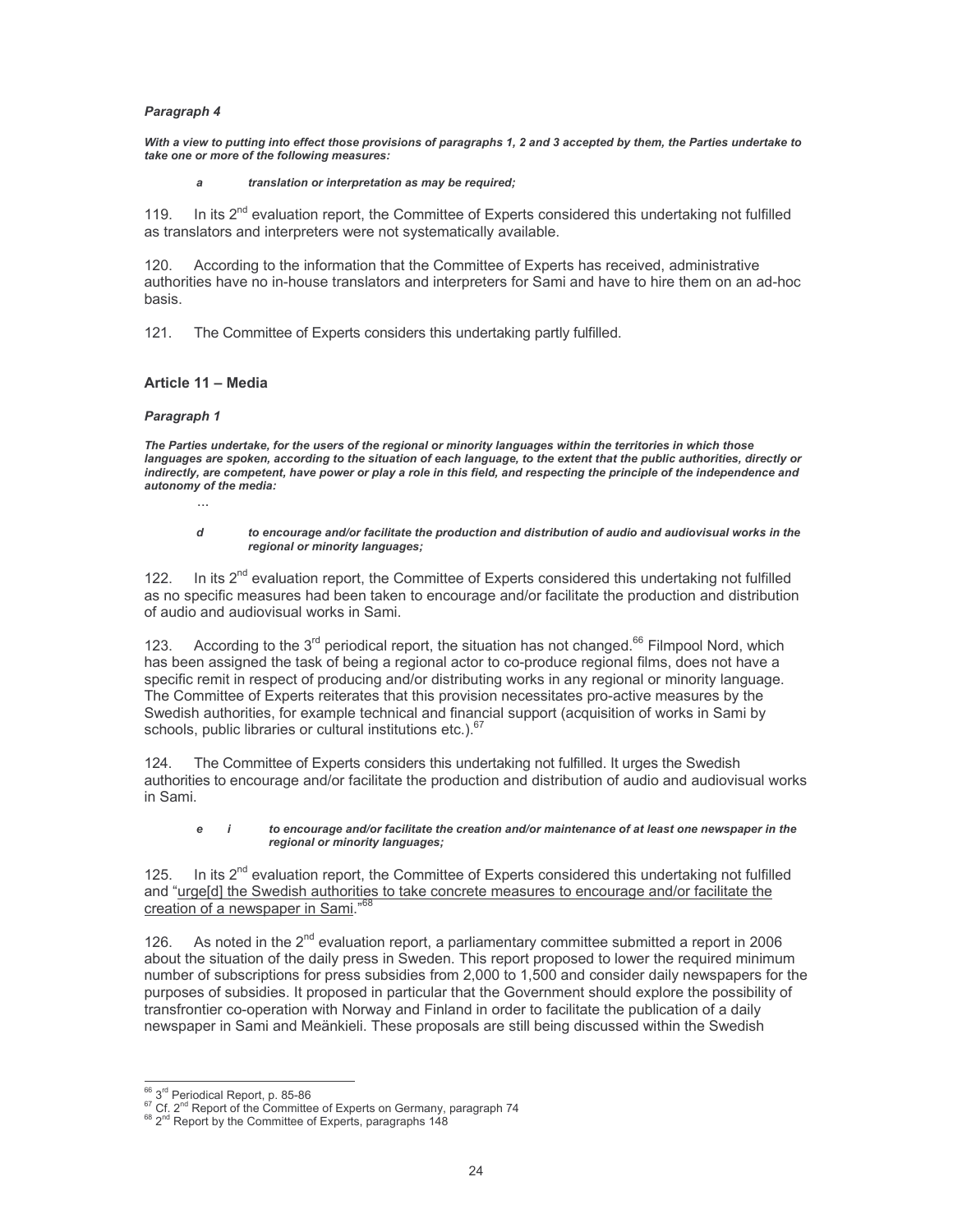Government and are subject to a review by the European Commission which examines the compatibility of the press subsidy system with the internal market.<sup>69</sup>

 $127.$ The Committee of Experts considers this undertaking not fulfilled.

#### The Committee of Experts strongly urges the Swedish authorities to take concrete measures to encourage and/or facilitate the creation of a newspaper in Sami.

£  $\ddot{u}$ to apply existing measures for financial assistance also to audiovisual productions in the regional or minority languages;

In its  $2^{nd}$  evaluation report, the Committee of Experts considered this undertaking formally 128 fulfilled.

According to the 3<sup>rd</sup> periodical report, no financial assistance for the production of television 129. programmes and other audiovisual products in Sami has been granted.<sup>7</sup>

130. The Committee of Experts considers this undertaking formally fulfilled.

## Article 12 - Cultural activities and facilities

#### Paragraph 1

With regard to cultural activities and facilities - especially libraries, video libraries, cultural centres, museums, archives, academies, theatres and cinemas, as well as literary work and film production, vernacular forms of cultural expression, festivals and the culture industries, including inter alia the use of new technologies - the Parties undertake, within the territory in which such languages are used and to the extent that the public authorities are competent, have power or play a role in this field:

to encourage and/or facilitate the creation of a body or bodies responsible for collecting, keeping a g copy of and presenting or publishing works produced in the regional or minority languages;

In its 2<sup>nd</sup> evaluation report, the Committee of Experts considered this undertaking partly fulfilled 131. and requested further information from the Swedish authorities.<sup>71</sup>

Following a Government Bill on archiving, the Swedish authorities commissioned the National 132. Archives to start co-operation with similar institutions and representatives of the national minorities to facilitate the preservation of archive material from the national minorities. At present, a Sami Library in Jokkmokk has a collection of literature and dictionaries in Sami. There are also archives which collect material in Sami and about Sami-related topics.<sup>72</sup>

 $133.$ The Committee of Experts considers this undertaking fulfilled.

<sup>69 3</sup>rd Periodical Report, p. 86

<sup>&</sup>lt;sup>27</sup> 3<sup>rd</sup> Periodical Report, p. co<br>
<sup>71</sup> 2<sup>nd</sup> Report by the Committee of Experts, paragraphs 154<br>
<sup>72</sup> 3<sup>rd</sup> Periodical Report, p. 32, 90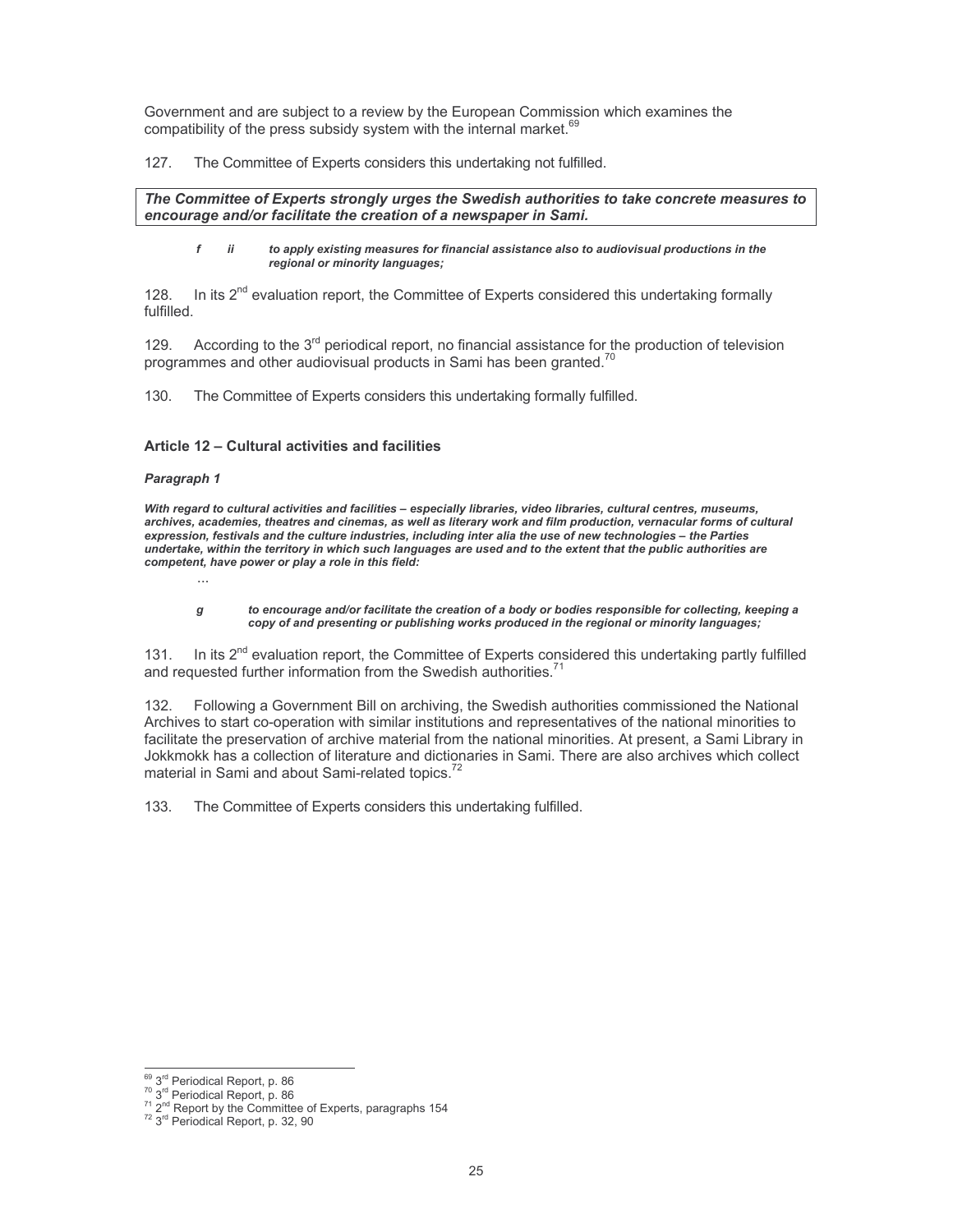## 2.2.2. Finnish

 $134.$ For the purposes of the present report, the Committee of Experts will not comment on provisions in relation to which no major issues were raised in the first and second reports and for which it did not receive any new elements requiring a revised assessment or a different presentation of their implementation. For Finnish, these provisions are:

- Article 8, paragraph 1.f.iii;
	- In relation to the Finnish administrative area:
	- Article 9, paragraph 1.a.ii; a.iii; b.ii; b.iii; c.ii; c.iii; d; paragraph 2.a; - Article 10, paragraph 1.a.v; paragraph 2.b; paragraph 4; paragraph 5;
- Article 11, paragraph 2;
- Article 12, paragraph 1.a; b; c; d; f; h; paragraph 2;
- Article 13, paragraph 1.a;  $\sim$
- Article 14.a; b.

135. For these provisions, the Committee of Experts refers to the conclusions reached in its first or second reports but reserves the right to evaluate the situation again at a later stage.

While the Committee of Experts' examination below is confined to the Finnish administrative 136. area, this should not be taken as an indication that the Committee of Experts disregards the situation in other areas where Finnish has a traditional presence, which it expects the Swedish authorities to address

### **Article 8 - Education**

### Paragraph 1

With regard to education, the Parties undertake, within the territory in which such languages are used, according to the situation of each of these languages, and without prejudice to the teaching of the official language(s) of the State:

- to make available pre-school education in the relevant regional or minority languages; or a
	- ii to make available a substantial part of pre-school education in the relevant regional or minority languages; or
	- to apply one of the measures provided for under i and ii above at least to those pupils whose iii families so request and whose number is considered sufficient;

In its 2<sup>nd</sup> evaluation report, the Committee of Experts considered this undertaking partly fulfilled 137 and "urgeld] the Swedish authorities to take action to promote Finnish pre-school education."

In the 3<sup>rd</sup> monitoring cycle, representatives of the Finnish-speakers criticized the fact that there 138. is neither a statutory right, nor earmarked funding for mother-tongue pre-school education. This has led to the closure of many Finnish-speaking pre-schools and Finnish-speaking groups within mainstream pre-schools. The periodical report provides no statistics on the present number of preschools that teach wholly or partly in Finnish.<sup>74</sup> Lacking a complete picture, the Committee of Experts is not in a position to evaluate the implementation of this undertaking. It requests the Swedish authorities to provide specific information in the next periodical report, including information about special training for Finnish-speaking pre-school personnel.

#### The Committee of Experts considers this undertaking partly fulfilled. 139.

## The Committee of Experts strongly urges the Swedish authorities to take action to promote Finnish pre-school education.

- to make available primary education in the relevant regional or minority languages; or  $\mathbf b$  $\overline{\phantom{a}}$ 
	- ii to make available a substantial part of primary education in the relevant regional or minority languages; or

 $^{73}$  2<sup>nd</sup> Report by the Committee of Experts, paragraph 163<br> $^{74}$  3<sup>rd</sup> Periodical Report, p. 96, 167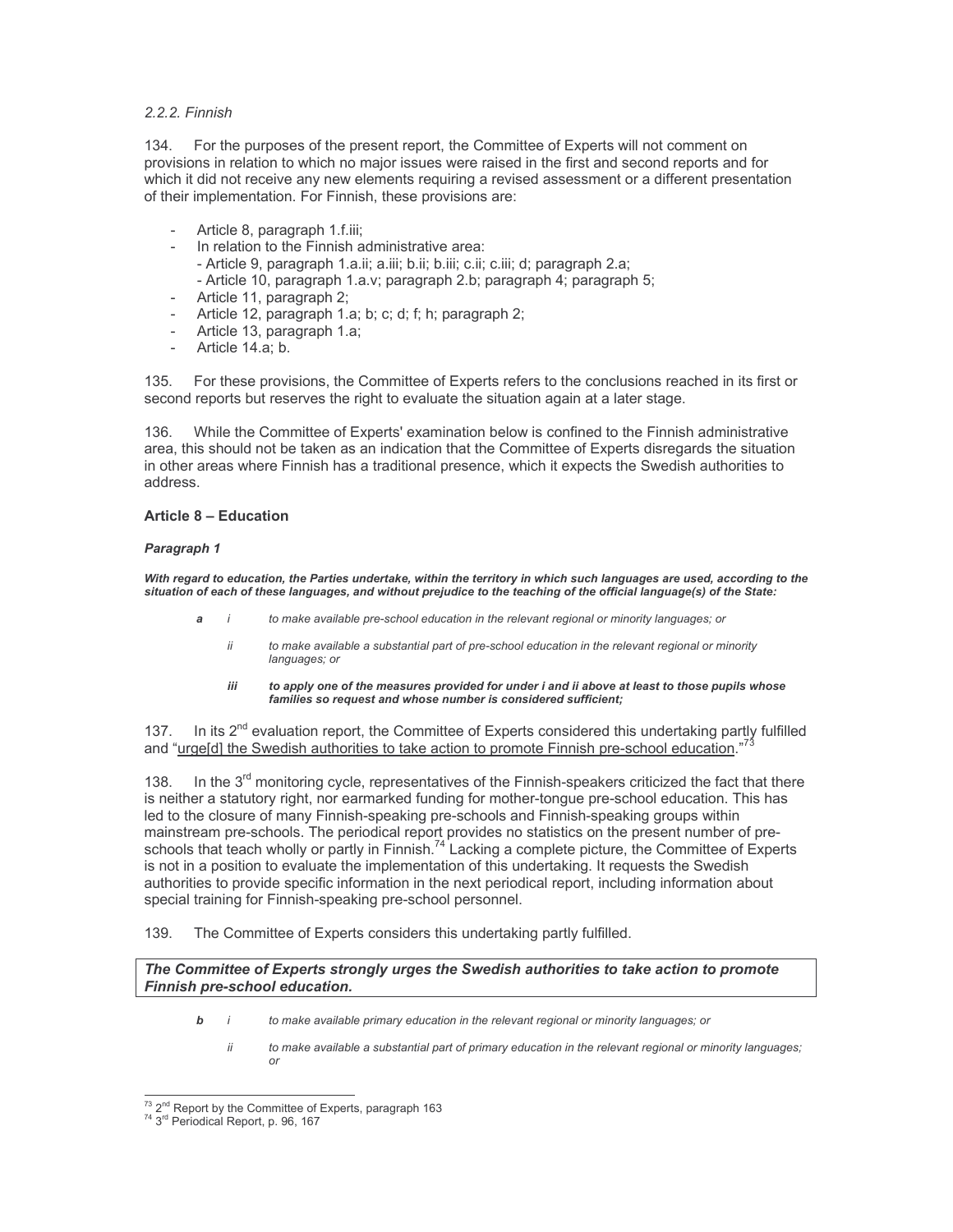- iii to provide, within primary education, for the teaching of the relevant regional or minority languages as an integral part of the curriculum: or
- iv to apply one of the measures provided for under i to iii above at least to those pupils whose families so request and whose number is considered sufficient;

140. In its  $2^{nd}$  evaluation report, the Committee of Experts considered this undertaking partly fulfilled.

According to the 3<sup>rd</sup> periodical report, eight Sweden Finnish independent primary schools  $141.$ provide Finnish-medium education. Only one new bilingual primary school, a special school in Upplands-Väsby, has been opened during the reporting period.<sup>75</sup> Finnish-language education continues to rely mainly on mother-tongue education. This model is, however, insufficient to guarantee the fulfilment of even the weakest option (iii) provided for by this undertaking. Furthermore, there are still no teaching materials produced specifically for the teaching of/in Finnish as a regional or minority language.

The Committee of Experts considers this undertaking partly fulfilled.  $142.$ 

- to make available secondary education in the relevant regional or minority languages; or c  $\mathbf{i}$ 
	- ii to make available a substantial part of secondary education in the relevant regional or minority languages; or
	- iii to provide, within secondary education, for the teaching of the relevant regional or minority languages as an integral part of the curriculum; or
	- $iv$ to apply one of the measures provided for under i to iii above at least to those pupils who, or where appropriate whose families, so wish in a number considered sufficient;

In its 2<sup>nd</sup> evaluation report, the Committee of Experts considered this undertaking partly 143. fulfilled. It "urge[d] the Swedish authorities to take action, both at primary and secondary level, with a view to:

- ensuring that municipalities are aware of their obligations to offer teaching in or of Finnish and to inform parents of this possibility;

- ensuring that compliance with these obligations is adequately monitored;

- removing the requirement that Finnish must be in daily use at home before mother-tongue instruction in Finnish is available;

- developing bilingual education as an alternative to mother-tongue education, which in its current form is too limited to ensure compliance with these undertakings."<sup>76</sup>

144. The Committee of Experts has dealt with the issues of awareness-raising vis-à-vis municipalities and compliance monitoring under 1.4.2 above and with the requirement of daily use under Article 7.1.f. Furthermore, no steps have been taken by the Swedish authorities in the 3<sup>rd</sup> monitoring cycle to develop bilingual secondary education as an alternative to mother-tongue education. Neither does the periodical report provide updated statistics concerning Finnish-language education at the secondary level.

145. The Committee of Experts considers this undertaking partly fulfilled.

The Committee of Experts strongly urges the Swedish authorities to take action, both at primary and secondary level, with a view to developing bilingual Finnish-language education as an alternative to mother-tonque education.

- d  $\mathbf{i}$ to make available technical and vocational education in the relevant regional or minority languages; or
	- ii to make available a substantial part of technical and vocational education in the relevant regional or minority languages; or
	- iii to provide, within technical and vocational education, for the teaching of the relevant regional or minority languages as an integral part of the curriculum; or

 $75$  3<sup>rd</sup> Periodical Report, p. 96

<sup>&</sup>lt;sup>76</sup> 2<sup>nd</sup> Report by the Committee of Experts, paragraph 171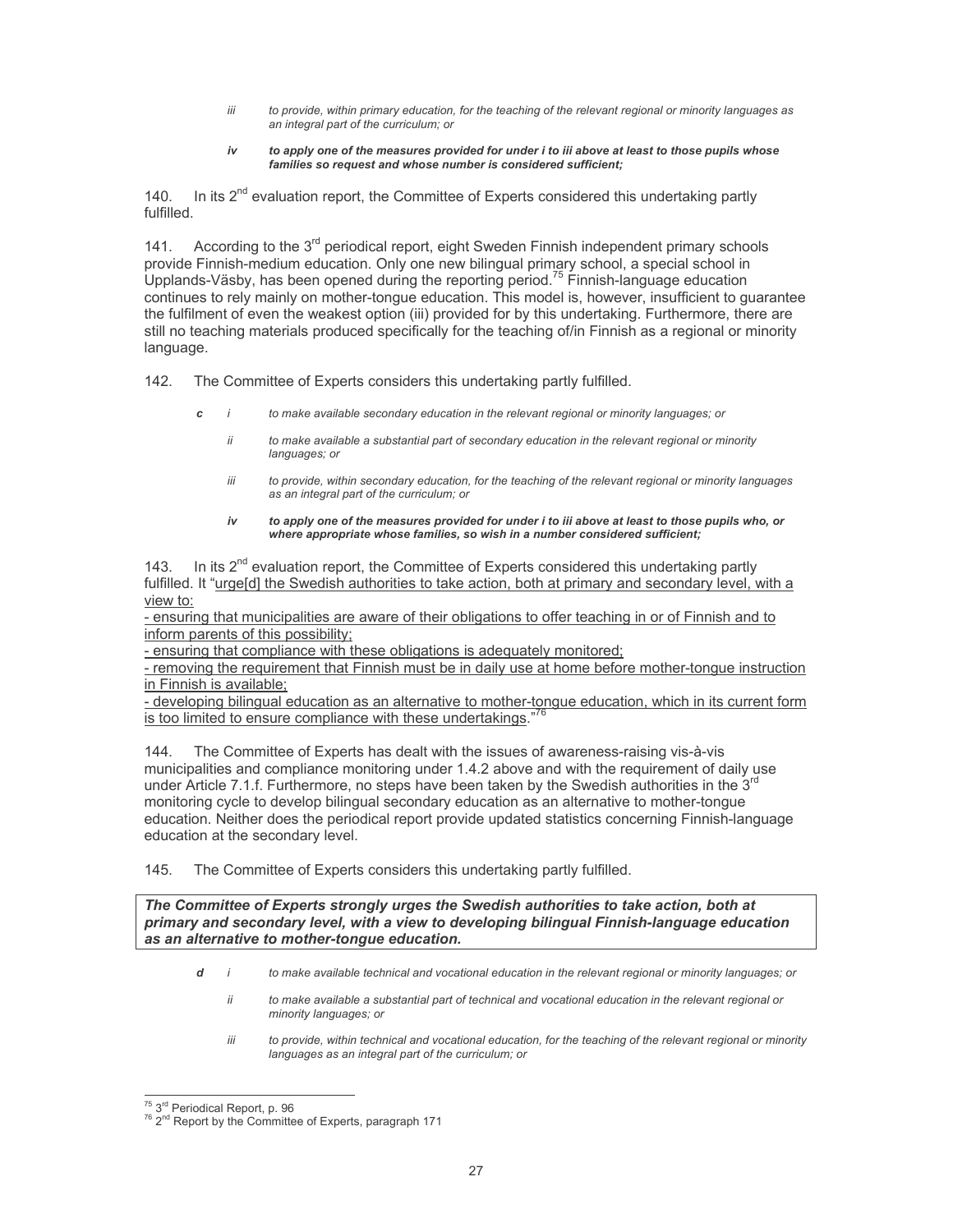#### iv to apply one of the measures provided for under i to iii above at least to those pupils who, or where appropriate whose families, so wish in a number considered sufficient;

In its  $2<sup>nd</sup>$  evaluation report, the Committee of Experts considered this undertaking not fulfilled  $146$ because it had received no evidence of technical and vocational education taking place in Finnish.

According to the  $3<sup>rd</sup>$  periodical report, there are technical and vocational education  $147.$ programmes for school recreation leaders and bilingual staff assistants carried out at Axevalla Folk High School.<sup>77</sup> The Committee of Experts has not received any specific information about the nature of these programmes and the number of persons enrolled and requests the Swedish authorities to submit information on that aspect, as well as regarding the extent to which teaching takes place in Finnish in the next periodical report.

The Committee of Experts considers this undertaking partly fulfilled. 148.

- to make available university and other higher education in regional or minority languages; or e  $\overline{I}$ 
	- $ii$ to provide facilities for the study of these languages as university and higher education subjects; or
	- if, by reason of the role of the State in relation to higher education institutions, sub-paragraphs i iii and ii cannot be applied, to encourage and/or allow the provision of university or other forms of higher education in regional or minority languages or of facilities for the study of these languages as university or higher education subjects;

In its 2<sup>nd</sup> evaluation report, the Committee of Experts considered this undertaking fulfilled. 149.

On the whole, there is still provision in Sweden for the study of Finnish. Accordina to the 3<sup>rd</sup>  $150$ periodical report, studies in Finnish are offered at the universities of Uppsala, Lund, Umeå and Stockholm.<sup>78</sup> According to information that the Committee of Experts received during the on-the-spot visit, there is no provision for Finnish at Lund University but some at Mälardalen University, which is located in the region where the majority of the speakers reside. The teaching at Uppsala University no longer targets Finnish-speakers but beginners. The Committee of Experts also notes that the problems created by the demand-based funding system which were outlined with regard to Sami above also apply to Finnish. The possibility to offer adequate teacher training for Finnish has been drastically decreased (cf. Article 8.1.h below).

Due to the range of study in Finnish offered at the Stockholm, Umeå and Mälardalen  $151.$ Universities, the Committee of Experts still considers this undertaking fulfilled. However, it encourages the Swedish authorities to develop and apply a structured policy for higher education in Finnish and report about the further development in the next periodical report.

#### to make arrangements to ensure the teaching of the history and the culture which is reflected by the q regional or minority language;

 $152.$ In its 2<sup>nd</sup> evaluation report, the Committee of Experts considered this undertaking partly fulfilled.

The teaching of the history and culture which is reflected by a regional or minority language  $153.$ depends on the initiative of individual teachers and is not systematically ensured (cf. Article 7.3).

The Committee of Experts considers this undertaking partly fulfilled. Nevertheless, it requests 154 the Swedish authorities to provide further information on the practical implementation of this undertaking in their next periodical report.

#### h to provide the basic and further training of the teachers required to implement those of paragraphs a to g accepted by the Party;

In its 2<sup>nd</sup> evaluation report, the Committee of Experts considered this undertaking partly  $155.$ fulfilled

 $\frac{77}{78}$  3<sup>rd</sup> Periodical Report, p. 97<br><sup>78</sup> 3<sup>rd</sup> Periodical Report, p. 97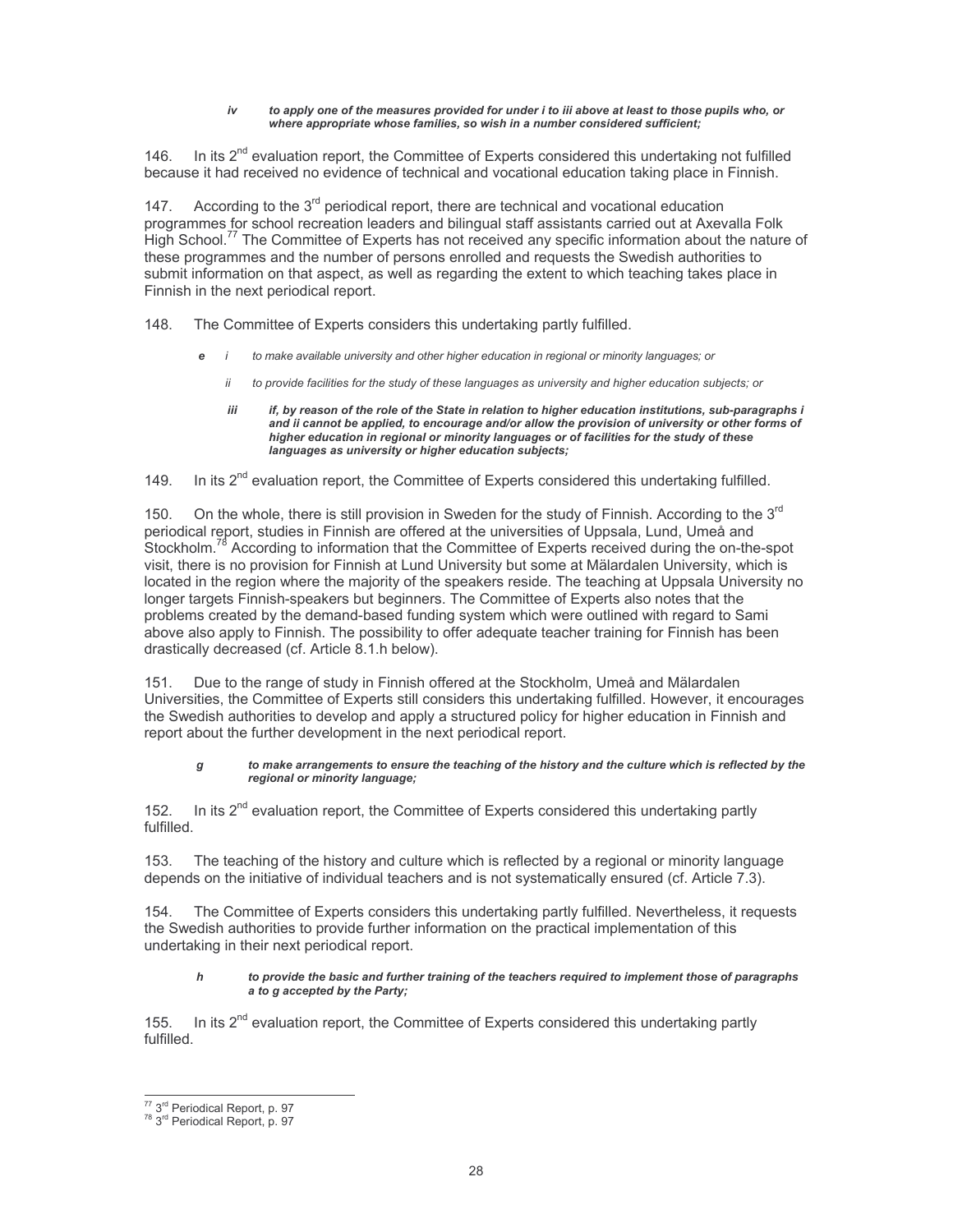Although the number of students enrolled in the teacher training programme for Finnish at 156. Luleå Technical University has increased to a certain degree, the possibility to offer adequate teacher training for Finnish has been decreased due to drastic cuts in staffing. The Committee of Experts notes that the basic training of teachers for Finnish is inadequate and that there seems to be no systematic further training for teachers of Finnish.

The Committee of Experts nevertheless considers this undertaking partly fulfilled. It requests  $157.$ the Swedish authorities to take measures to create a structured policy regarding teacher training in/of Finnish in co-operation with the speakers.

#### to set up a supervisory body or bodies responsible for monitoring the measures taken and progress  $\mathbf{i}$ achieved in establishing or developing the teaching of regional or minority languages and for drawing up periodic reports of their findings, which will be made public.

158. In its 2<sup>nd</sup> evaluation report, the Committee of Experts considered this undertaking partly fulfilled and encouraged the Swedish authorities to entrust the National Agency for Education with the task of producing periodic reports on a regular basis.<sup>7</sup>

As regards the 3<sup>rd</sup> monitoring cycle, the Committee of Experts refers to its respective 159. evaluation with regard to Sami.

160. The Committee of Experts considers this undertaking partly fulfilled.

#### Paragraph 2

With regard to education and in respect of territories other than those in which the regional or minority languages are traditionally used, the Parties undertake, if the number of users of a regional or minority language justifies it, to allow, encourage or provide teaching in or of the regional or minority language at all the appropriate stages of education.

In its  $2^{nd}$  evaluation report, the Committee of Experts considered this undertaking partly 161. fulfilled.

According to the  $3<sup>rd</sup>$  periodical report, Finnish mother-tongue education is provided in areas  $162.$ outside the administrative districts. It is also possible to study Finnish at the folk high schools in Axevalla and Gothenburg.<sup>80</sup> The Committee of Experts observes that its concerns with regard to the limited effectiveness of mother-tonque education and the almost complete absence of bilingual education in Finnish (cf. Articles 8.1.b.iv and c.iv above) also apply in respect of territories other than those in which Finnish is traditionally used. Swedish legislation has established an individual right for pupils to receive tuition in Finnish. However, the infrastructure needed to implement this right seems not to be in place. The Committee of Experts has been informed of examples where demands for tuition in Finnish have not been met, due to the lack of competent teachers. There seems to be a need for a structured approach to ensure that this legal right to tuition in Finnish can be exercised in practice. The Committee of Experts encourages the Swedish authorities to develop a system by which this right to education can be fulfilled in practice, and to report about the results in the next periodical report.

163. The Committee of Experts considers this undertaking partly fulfilled. It requests the Swedish authorities to provide further information in the next periodical report.

 $^{79}$  2<sup>nd</sup> Report by the Committee of Experts, paragraph 185<br><sup>80</sup> 3<sup>rd</sup> Periodical Report, p. 99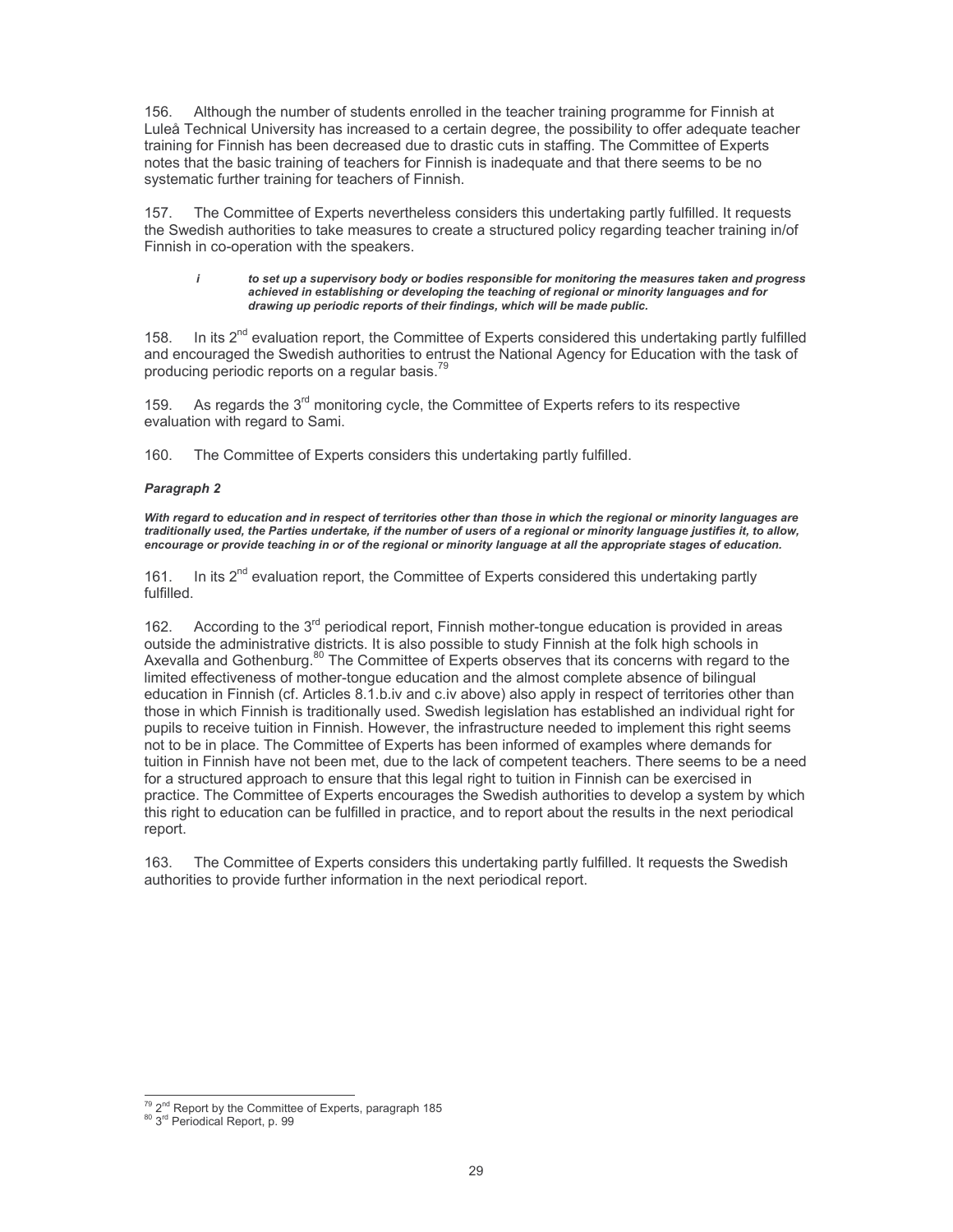#### Article 9 - Judicial authorities

#### Paragraph 1

The Parties undertake, in respect of those judicial districts in which the number of residents using the regional or minority languages justifies the measures specified below, according to the situation of each of these languages and on condition that the use of the facilities afforded by the present paragraph is not considered by the judge to hamper the proper administration of justice:

- in criminal proceedings:
	- $\ddotsc$
	- to produce, on request, documents connected with legal proceedings in the relevant regional or iv minority language.

if necessary by the use of interpreters and translations involving no extra expense for the persons concerned:

In its 2<sup>nd</sup> evaluation report, the Committee of Experts considered this undertaking not fulfilled  $164$ and "urge[d] the Swedish authorities to ensure fulfilment of this undertaking, including, if necessary, by modifying the relevant legislation.

In the 3<sup>rd</sup> monitoring cycle, the situation has not changed. There is no obligation for the 165. authorities to produce written documents in Finnish under the existing legislation, which only requires an oral translation on request.

The Committee of Experts considers this undertaking not fulfilled. 166

The Committee of Experts strongly urges the Swedish authorities to ensure, if necessary by modifying the relevant legislation, that judicial authorities produce, on request, documents connected with legal proceedings in Finnish.

### Paragraph 3

The Parties undertake to make available in the regional or minority languages the most important national statutory texts and those relating particularly to users of these languages, unless they are otherwise provided.

In its  $2^{nd}$  evaluation report, the Committee of Experts considered this undertaking partly fulfilled 167. and "encourage[d] the Swedish authorities to take the necessary measures to ensure that the most important national statutory texts and those relating particularly to users of Finnish are made available in Finnish too."<sup>8</sup>

No additional statutory texts have been translated into Finnish during the 3<sup>rd</sup> monitoring cvcle 168. (cf. the respective evaluation in respect of Sami).

169. The Committee of Experts considers this undertaking partly fulfilled.

The Committee of Experts urges the Swedish authorities to take the necessary measures to ensure that the most important national statutory texts and those relating particularly to users of Finnish are made available in Finnish too.

 $^{81}$  2<sup>nd</sup> Report by the Committee of Experts, paragraph 188<br> $^{82}$  2<sup>nd</sup> Report by the Committee of Experts, paragraph 191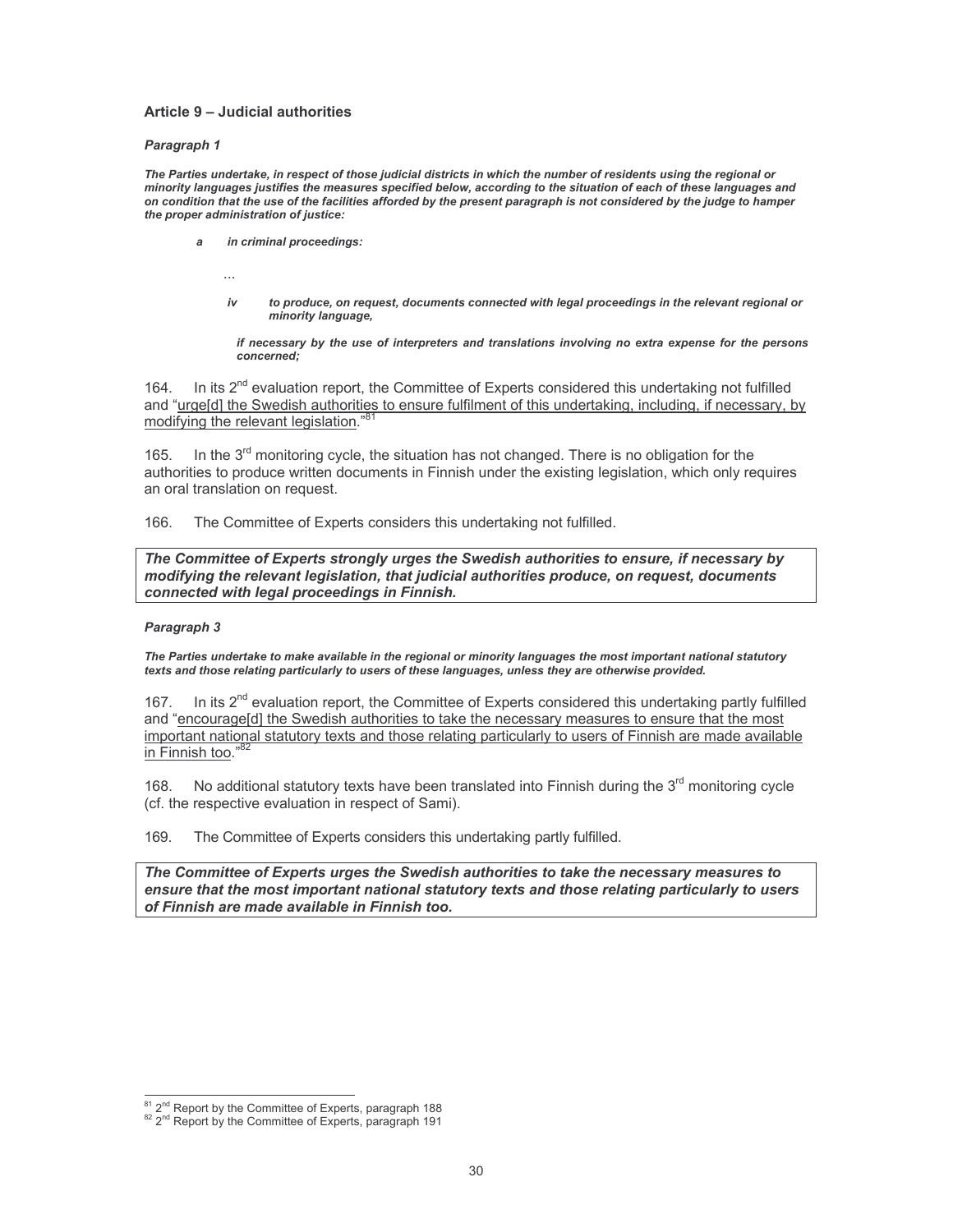### Article 10 - Administrative authorities and public services

## Paragraph 1

Within the administrative districts of the State in which the number of residents who are users of regional or minority languages justifies the measures specified below and according to the situation of each language, the Parties undertake, as far as this is reasonably possible:

- iii to ensure that users of regional or minority languages may submit oral or written applications a and receive a reply in these languages;
- $\overline{c}$

 $\cdots$ 

to allow the administrative authorities to draft documents in a regional or minority language.

170. In its 2<sup>nd</sup> evaluation report, the Committee of Experts considered this undertaking partly fulfilled in the Finnish administrative area.

According to the  $3<sup>rd</sup>$  periodical report, State administrative authorities such as the employment 171. agencies in Norrbotten County have a high number of staff with a command of Finnish who can provide all services in Finnish. With regard to other State administrative authorities, the Committee of Experts has not received sufficient information about the use of Finnish, in particular in writing.

The Committee of Experts considers this undertaking partly fulfilled. 172.

## Paragraph 2

In respect of the local and regional authorities on whose territory the number of residents who are users of regional or minority languages is such as to justify the measures specified below, the Parties undertake to allow and/or encourage:

- the publication by regional authorities of their official documents also in the relevant regional or  $\mathbf c$ minority languages;
- d the publication by local authorities of their official documents also in the relevant regional or minority languages;

In its  $2^{nd}$  evaluation report, the Committee of Experts considered Article 10.2.c and 10.2.d not 173. fulfilled. It "urge[d] the authorities to take concrete steps to ensure the fulfilment of these undertakings", which could include continuing support for co-operation between municipalities. In particular, it encouraged the Swedish authorities to earmark funds to ensure the future of intermunicipal co-operation.<sup>83</sup>

With regard to the 3<sup>rd</sup> monitoring cycle, the Committee of Experts refers to its evaluation of 174. Articles 10.2.c-d in respect of Sami, which applies accordingly.

The Committee of Experts considers Article 10.2.c and 10.2.d not fulfilled. 175.

The Committee of Experts strongly urges the Swedish authorities to take further concrete steps to ensure the fulfilment of these undertakings.

#### the use or adoption, if necessary in conjunction with the name in the official language(s), of  $\boldsymbol{g}$ traditional and correct forms of place-names in regional or minority languages.

In its  $2^{nd}$  evaluation report, the Committee of Experts considered this undertaking only partly 176. fulfilled as the presence of Finnish place names was not yet satisfactory.

<sup>83 2&</sup>lt;sup>nd</sup> Report by the Committee of Experts, paragraphs 199-200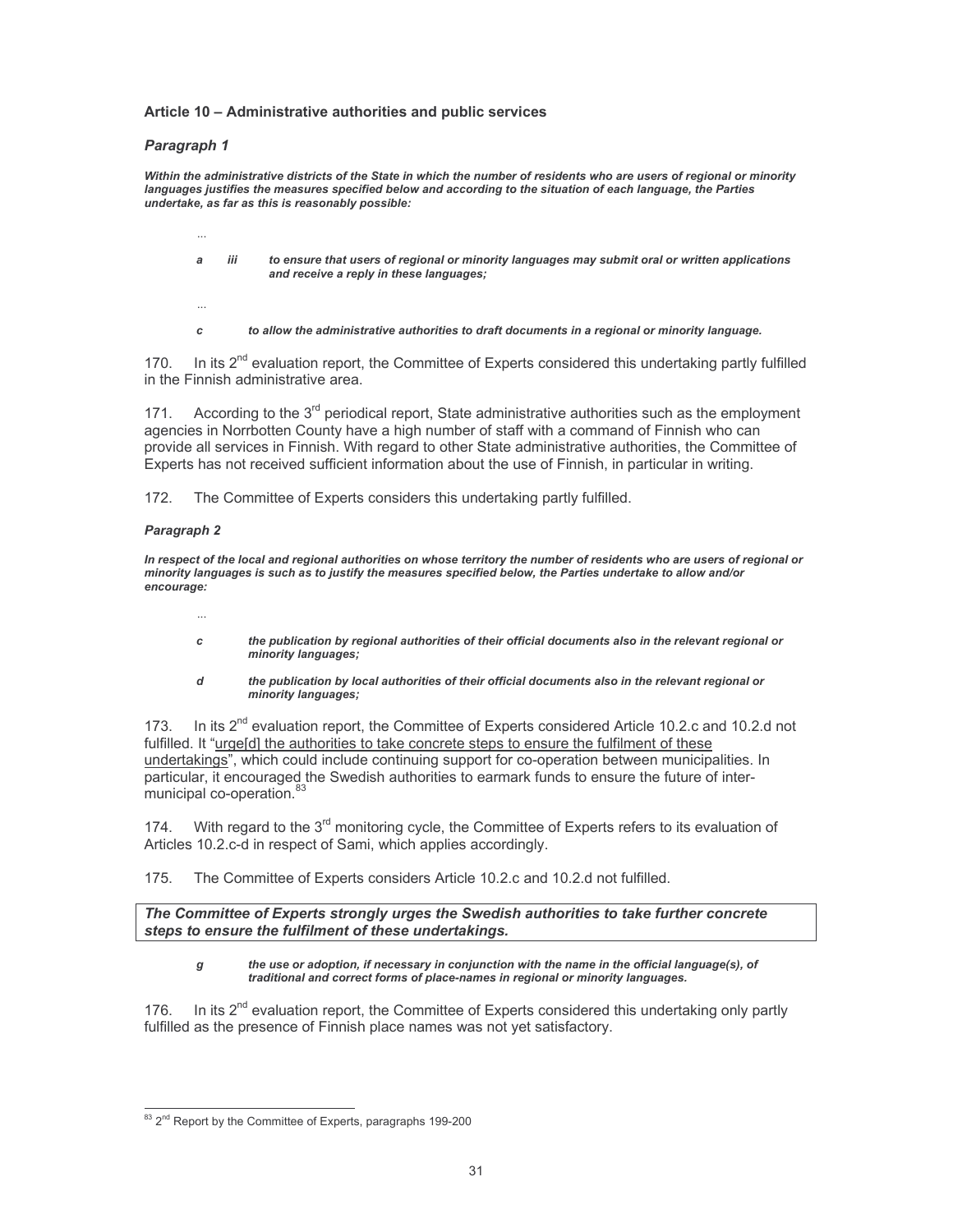With regard to the 3<sup>rd</sup> monitoring cycle<sup>84</sup>, the Committee of Experts refers to its evaluation of  $177.$ Article 10.2.g in respect of Sami, which applies accordingly, and would welcome further information in the next periodical report.

### Article 11 - Media

 $\mathbf{r}$ 

#### Paragraph 1

The Parties undertake, for the users of the regional or minority languages within the territories in which those languages are spoken, according to the situation of each language, to the extent that the public authorities, directly or indirectly, are competent, have power or play a role in this field, and respecting the principle of the independence and autonomy of the media:

- to the extent that radio and television carry out a public service mission: a
	- iii to make adequate provision so that broadcasters offer programmes in the regional or minority languages;

In its 2<sup>nd</sup> evaluation report, the Committee of Experts considered this undertaking fulfilled. Still, 178 it encouraged the Swedish authorities to resolve the problems of receiving SR Sisuradio in Northern Sweden.<sup>85</sup>

The  $3<sup>rd</sup>$  periodical report does not contain information about how the problems of receiving SR 179. Sisuradio in Northern Sweden have been addressed. As regards the general situation, Sveriges Television (SVT) broadcast 131 hours in Finnish in 2006. The number of hours devoted to Finnish programmes on SR Sisuradio decreased to 7,225<sup>86</sup> in 2006 (7,318 hours in 2004) despite the preferential treatment of Finnish under the public broadcasting licence. While the overall situation of Sisuradio has been positive, changes of the structure of the public service companies might negatively affect the extension of its broadcasting.

180. The Committee of Experts considers this undertaking fulfilled. It encourages the Swedish authorities to provide information regarding the position of Sisuradio as part of the public broadcasting in Finnish in the next periodical report.

#### $c \quad i$ to encourage and/or facilitate the creation of at least one television channel in the regional or minority languages;

In its 2<sup>nd</sup> evaluation report, the Committee of Experts considered this undertaking fulfilled. It requested the Swedish authorities to clarify whether or not the existing offer would be continued or changed and whether the creation of a television channel in Finnish was encouraged or facilitated.<sup>87</sup>

182 According to the  $3<sup>rd</sup>$  periodical report, a Finnish channel has been distributed in the Swedish digital terrestrial network in Stockholm, Västerås and Uppsala since 2007. As a result of the extension of the broadcasting area to Mälardalen, the number of Finnish-speakers who can watch the channel has considerably increased. The channel is also distributed in the digital cable network to a large number of municipalities.<sup>88</sup> The Committee of Experts welcomes this development.

183. The Committee of Experts considers this undertaking fulfilled.

#### d to encourage and/or facilitate the production and distribution of audio and audiovisual works in the regional or minority languages;

In its 2<sup>nd</sup> evaluation report, the Committee of Experts considered this undertaking not fulfilled. 184.

<sup>84 3</sup>rd Periodical Report, p. 104, 83

<sup>&</sup>lt;sup>85</sup> 2<sup>nd</sup> Report by the Committee of Experts, paragraph 204

<sup>86 3</sup>rd Periodical Report, p. 105

 $8^7$  2<sup>nd</sup> Report by the Committee of Experts, paragraph 206<br><sup>88</sup> 3<sup>nd</sup> Periodical Report, p. 106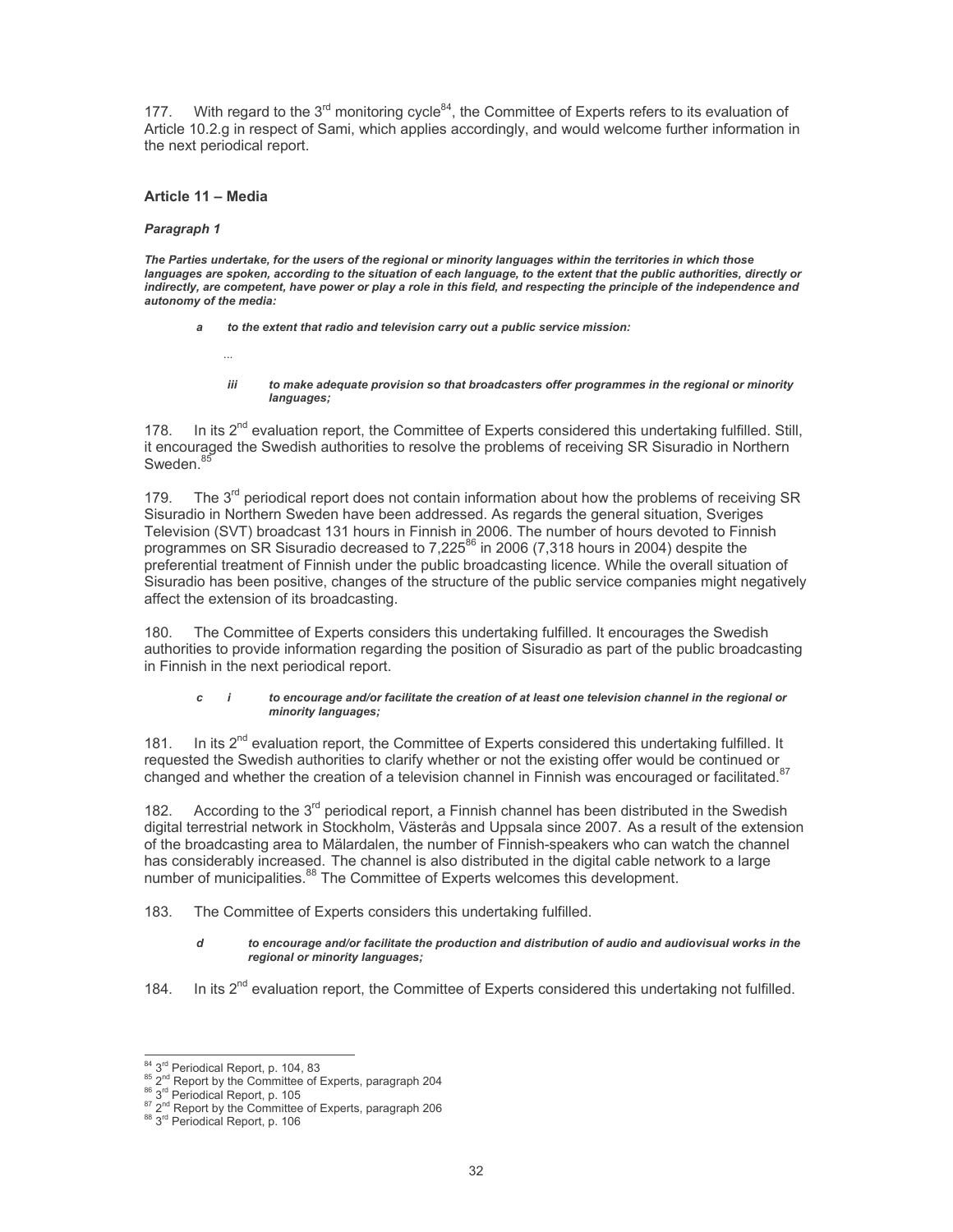With regard to the 3<sup>rd</sup> monitoring cycle, the Committee of Experts refers to the evaluation of 185 this undertaking in respect of Sami.<sup>89</sup>

The Committee of Experts considers this undertaking not fulfilled. It urges the Swedish 186. authorities to encourage and/or facilitate the production and distribution of audio and audiovisual works in Finnish.

#### $\overline{I}$ to encourage and/or facilitate the creation and/or maintenance of at least one newspaper in the ė regional or minority languages;

In its 2<sup>nd</sup> evaluation report, the Committee of Experts considered this undertaking fulfilled. 187.

While the overall situation has not changed during the  $3<sup>rd</sup>$  monitoring cycle<sup>90</sup>, the Committee of 188. Experts was informed during the on-the-spot visit that the newspapers published in Finnish face difficulties in recruiting linguistically skilled journalists. According to the information received by the Committee of Experts, there is one weekly newspaper published in Finnish and one trilingual weekly which is mainly published in Swedish and to a lesser extent in Finnish and Meänkieli.

189 The Committee of Experts nevertheless considers this undertaking fulfilled.

#### $\mathbf{f}$ ii to apply existing measures for financial assistance also to audiovisual productions in the regional or minority languages;

 $190.$ In its 2<sup>nd</sup> evaluation report, the Committee of Experts considered this undertaking formally fulfilled

191. The  $3<sup>rd</sup>$  periodical report does not provide any example of assistance to audiovisual productions in Finnish. There is also no evidence that the existing measures of financial assistance are designed in such a way that audiovisual productions in Finnish could qualify for them in practice.<sup>91</sup>

The Committee of Experts considers this undertaking formally fulfilled. It encourages the 192 Swedish authorities to provide information on how or whether Finnish is taken into consideration in the existing measures of financial assistance for audiovisual productions.

## Article 12 - Cultural activities and facilities

### Paragraph 1

With regard to cultural activities and facilities - especially libraries, video libraries, cultural centres, museums, archives, academies, theatres and cinemas, as well as literary work and film production, vernacular forms of cultural expression, festivals and the culture industries, including inter alia the use of new technologies - the Parties undertake, within the territory in which such languages are used and to the extent that the public authorities are competent, have power or play a role in this field:

g to encourage and/or facilitate the creation of a body or bodies responsible for collecting, keeping a copy of and presenting or publishing works produced in the regional or minority languages;

In its 2<sup>nd</sup> evaluation report, the Committee of Experts considered this undertaking partly 193. fulfilled.

According to the 3<sup>rd</sup> periodical report, the Sweden Finnish Archives receive between SEK 194. 175,000 and SEK 200,000 (about € 17,500-20,000) per year. However, this funding neither enables the archives to offer their services according to the needs of the speakers, nor to adapt the archives materials to necessary new technologies.

 $195$ The Committee of Experts considers this undertaking partly fulfilled. It encourages the Swedish authorities to provide the Sweden Finnish Archives with the necessary funding to carry out its tasks in accordance with this undertaking.

<sup>89 3</sup>rd Periodical Report, p. 106

 $3^{10}$  Periodical Report, p. 107<br>  $3^{11}$  3<sup>rd</sup> Periodical Report, p. 107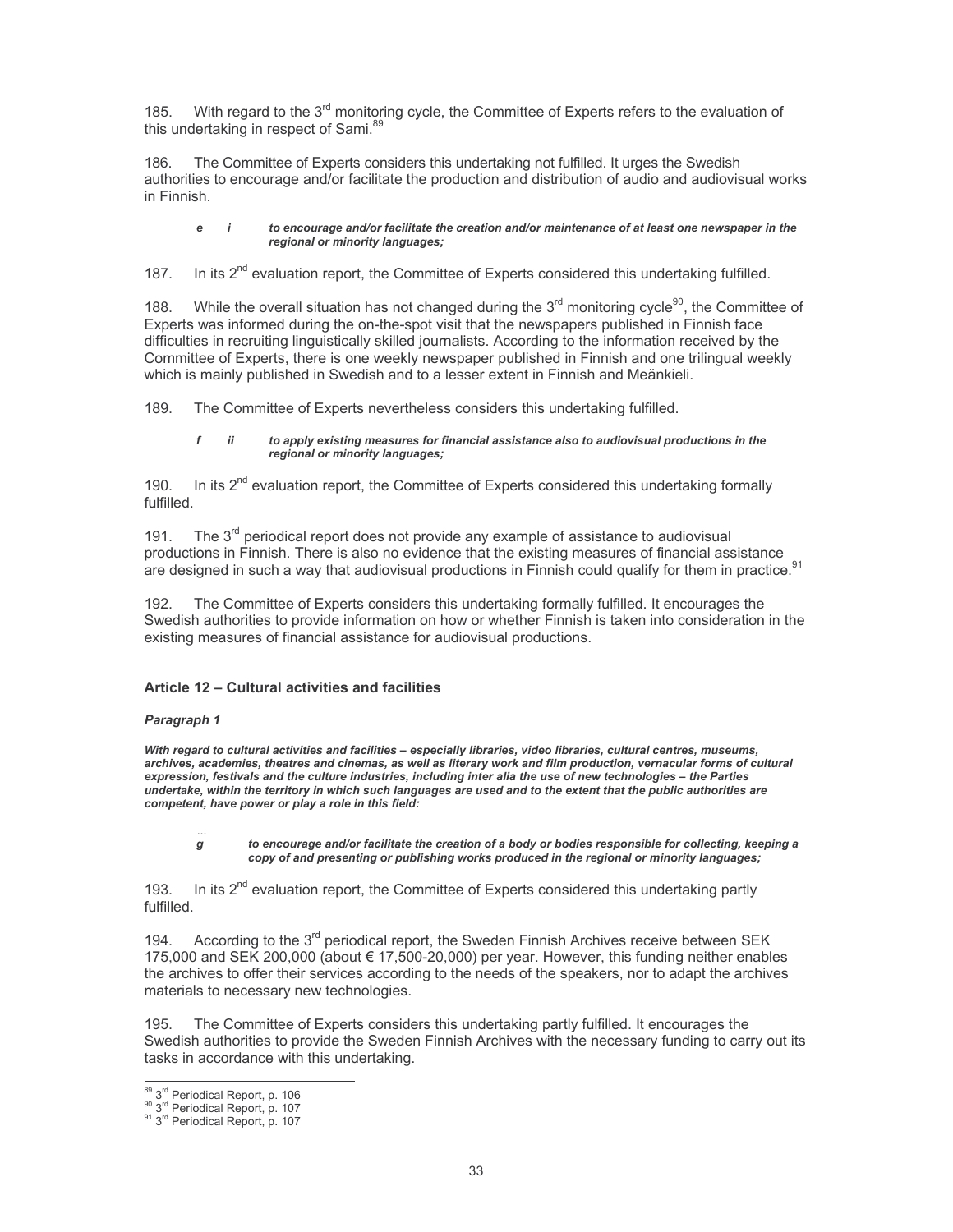### 2.2.3. Meänkieli

196. For the purposes of the present report, the Committee of Experts will not comment on provisions in relation to which no major issues were raised in the first and second reports and for which it did not receive any new elements requiring a revised assessment or a different presentation of their implementation. In the case of Meänkieli, these provisions are:

- Article 8, paragraph 1.f.iii;
- Article 9, paragraph 1.a.iii; b.iii; d; paragraph 2.a;
- Article 10, paragraph 1.a.v; paragraph 2.g; paragraph 4.a; paragraph 5;
- Article 11, paragraph 2;
- Article 12, paragraph 1.a; d; f; paragraph 2;
- Article 13, paragraph 1.a;
- Article  $14.a; b.$

For these provisions, the Committee of Experts refers to the conclusions reached in its first or 197 second reports but reserves the right to evaluate the situation again at a later stage.

### General issues

198 Codification and standardisation of Meänkieli are necessary for the implementation of several undertakings entered into by Sweden with respect to this language, in particular under Articles 9 and 10. Unfortunately, the 3<sup>rd</sup> periodical report contains no information about how the Swedish authorities have supported initiatives by speakers to standardise the language and plans to establish a Meänkieli Language Board. The Committee of Experts encourages the Swedish authorities to provide such information in the next periodical report. Moreover, it would like to receive information on the implementation of the language plan on Meänkieli.

### **Article 8 - Education**

### Paragraph 1

With regard to education, the Parties undertake, within the territory in which such languages are used, according to the situation of each of these languages, and without prejudice to the teaching of the official language(s) of the State:

- to make available pre-school education in the relevant regional or minority languages; or
	- ii to make available a substantial part of pre-school education in the relevant regional or minority languages; or
	- to apply one of the measures provided for under i and ii above at least to those pupils whose iii families so request and whose number is considered sufficient;

In its 2<sup>nd</sup> evaluation report, the Committee of Experts considered this undertaking partly fulfilled 199. and "encourage[d] the Swedish authorities to maintain and improve the offering of pre-school education in Meankieli throughout the area where the language has been traditionally spoken."92

According to the 3<sup>rd</sup> periodical report, the Norrbotten County Administrative Board has 200. allocated special funding to the municipality of Pajala to enable the dissemination of Pajala's experience with Meänkieli-language pre-school education to other municipalities in Norrbotten.<sup>93</sup> However, it appears that there is still no systematic provision of Meänkieli pre-school education in the other municipalities of the Meänkieli administrative area (Gällivare, Haparanda, Kiruna and Övertorneå).

The Committee of Experts considers this undertaking partly fulfilled. It requests the Swedish  $201.$ authorities to provide information on the number of pupils enrolled in pre-schools providing Meänkieli mother-tongue support in the five municipalities concerned.

 $\frac{92}{92}$   $2^{nd}$  Report by the Committee of Experts, paragraph 232<br><sup>93</sup>  $3^{rd}$  Periodical Report, p. 114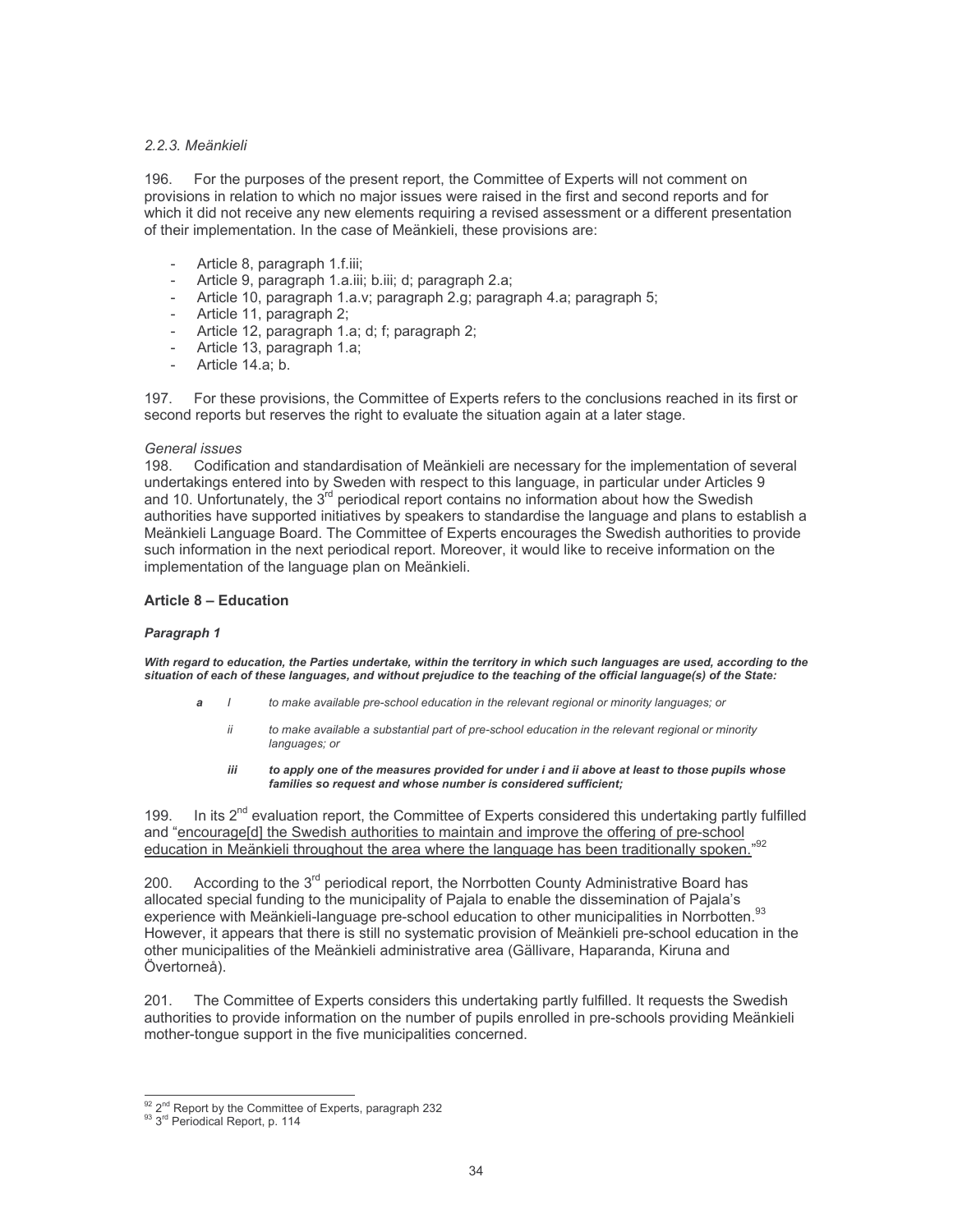The Committee of Experts urges the Swedish authorities to improve the offering of pre-school education in Meänkieli throughout the area where the language is traditionally spoken.

- $\mathbf{h}$ to make available primary education in the relevant regional or minority languages; or
	- ii to make available a substantial part of primary education in the relevant regional or minority languages;  $\alpha$ <sup>r</sup>
	- iii to provide, within primary education, for the teaching of the relevant regional or minority languages as an integral part of the curriculum; or
	- to apply one of the measures provided for under i to iii above at least to those pupils whose iv families so request and whose number is considered sufficient;

In its  $2^{nd}$  evaluation report, the Committee of Experts considered this undertaking partly  $202$ fulfilled. It "urge[d] the Swedish authorities to take action with a view to: - ensuring that municipalities are aware of their obligations to offer teaching in or of Meänkieli and to

inform parents of this possibility;

- ensuring that compliance with these obligations is adequately monitored;

- developing bilingual education as an alternative to mother-tongue education, which in its current form is too limited to ensure compliance with this undertaking."

The Committee of Experts has dealt with the issues of awareness-raising vis-à-vis 203. municipalities and parents as well as with compliance monitoring under 1.4.2. above. With regard to the third recommendation mentioned in para. 202 above, the 3<sup>rd</sup> periodical report states that mothertonque education in Meänkieli is offered in 3 of the 5 municipalities in the administrative district for Meänkieli.<sup>95</sup> No steps seem to have been taken by the Swedish authorities to develop bilingual primary education as an alternative to mother-tongue education. However, there exists one independent primary school in Pajala which provides limited Meänkieli-medium instruction. The Committee of Experts was informed during the on-the-spot visit that Pajala municipality has also developed teaching materials for Meänkieli. Similar steps are envisaged by Kiruna municipality. The Committee of Experts welcomes the progress that has been made in this field and hopes that the three other municipalities of the administrative area will follow these examples.

 $204$ The Committee of Experts considers this undertaking partly fulfilled.

The Committee of Experts strongly urges the Swedish authorities to take steps to provide mother-tongue instruction in all the municipalities concerned and to develop bilingual education in Meänkieli as an alternative to mother-tongue education.

- $\mathbf c$  $\overline{1}$ to make available secondary education in the relevant regional or minority languages; or
	- ii to make available a substantial part of secondary education in the relevant regional or minority languages; or
	- iii to provide, within secondary education, for the teaching of the relevant regional or minority languages as an integral part of the curriculum; or
	- iv to apply one of the measures provided for under i to iii above at least to those pupils who, or where appropriate whose families, so wish in a number considered sufficient;

In its 2<sup>nd</sup> evaluation report, the Committee of Experts considered this undertaking not fulfilled  $205$ and "encourage[d] the Swedish authorities to develop strategies, in collaboration with the Meänkieli speakers, to strengthen the offer of Meänkieli secondary education.

The Swedish authorities informed the Committee of Experts that Meänkieli secondary 206. education has not been strengthened in the 3<sup>rd</sup> monitoring cycle because of a lack of teachers. According to the 3<sup>rd</sup> periodical report, only one pupil has completed mother-tongue education in Meänkieli at the upper secondary level in 2007.<sup>97</sup> There are no indications that any pupil at the secondary level is receiving Meänkieli teaching at present. In addition, no teaching materials for the

<sup>94 2&</sup>lt;sup>nd</sup> Report by the Committee of Experts, paragraph 236

<sup>&</sup>lt;sup>95</sup>  $3<sup>rd</sup>$  Periodical Report, p. 114<br><sup>96</sup>  $2<sup>nd</sup>$  Report by the Committee of Experts, paragraph 239

<sup>&</sup>lt;sup>97</sup>3<sup>rd</sup> Periodical Report, p. 114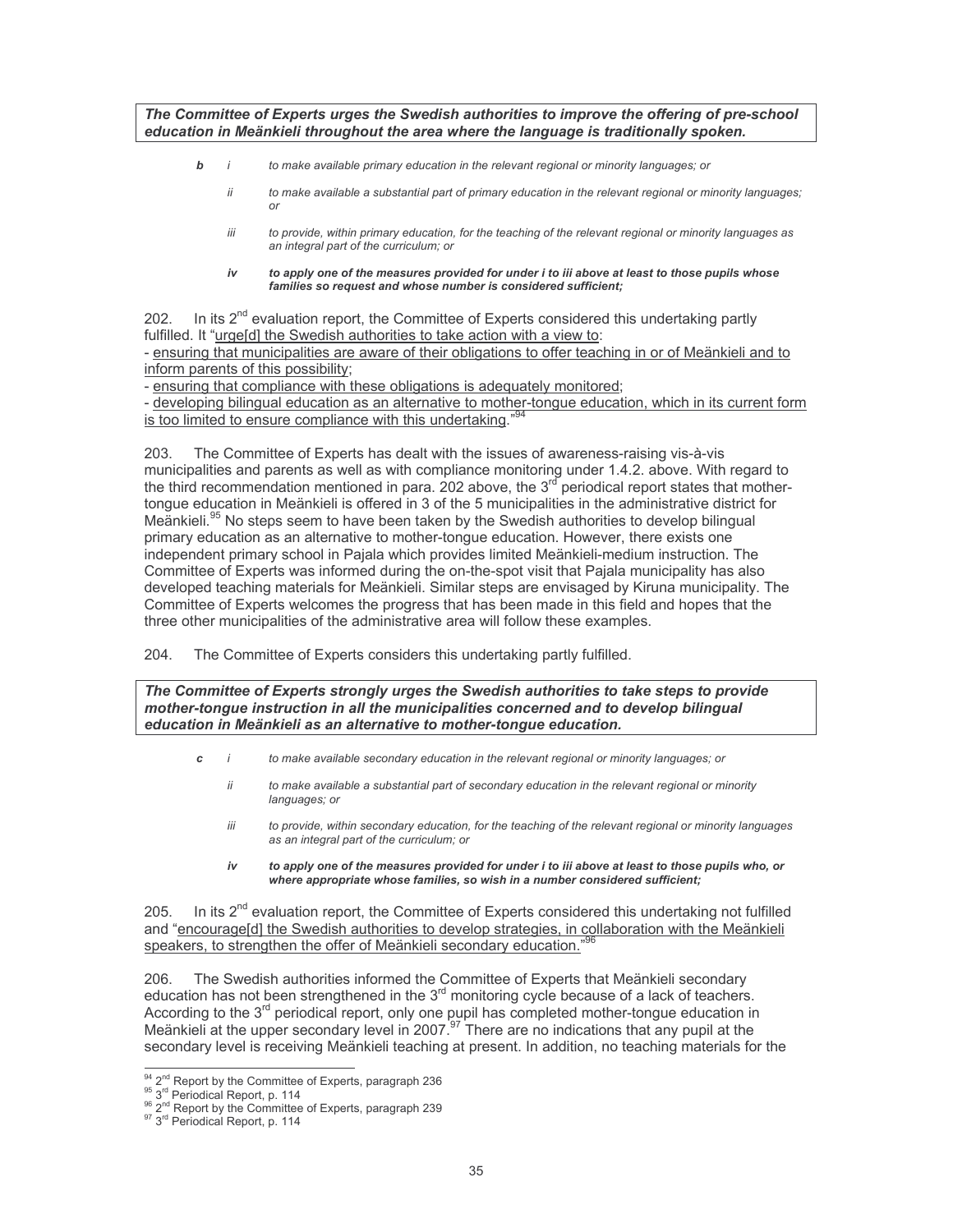secondary level have been developed. The Committee of Experts notes with concern that there is no structured policy for the implementation of this undertaking.

The Committee of Experts considers this undertaking not fulfilled. 207.

 $\overline{d}$ 

### The Committee of Experts urges the Swedish authorities to develop strategies, in co-operation with the Meänkieli-speakers, to strengthen the offer of Meänkieli secondary education.

- to make available technical and vocational education in the relevant regional or minority languages; or
	- ii to make available a substantial part of technical and vocational education in the relevant regional or minority languages; or
	- to provide, within technical and vocational education, for the teaching of the relevant regional or minority iii languages as an integral part of the curriculum; or
	- to apply one of the measures provided for under i to iii above at least to those pupils who, or iv where appropriate whose families, so wish in a number considered sufficient;

In its 2<sup>nd</sup> evaluation report, the Committee of Experts considered this undertaking not fulfilled 208. as no education was provided in Meänkieli in technical and vocational education.

The 3<sup>rd</sup> periodical report does not provide any information about technical and vocational 209. education in Meänkieli. The Committee of Experts requests the Swedish authorities to inform about the implementation of this undertaking in the next periodical report.

210. The Committee of Experts considers this undertaking not fulfilled.

#### g to make arrangements to ensure the teaching of the history and the culture which is reflected by the regional or minority language;

 $211.$ In its 2<sup>nd</sup> evaluation report, the Committee of Experts considered this undertaking partly fulfilled

212. The teaching of the history and culture which is reflected by a regional or minority language depends on the initiative of individual teachers and is not systematically ensured (cf. Article 7.3). According to the information received, such teaching is implemented in Pajala.

 $213.$ The Committee of Experts considers this undertaking partly fulfilled. It requests the Swedish authorities to provide information on the extent of implementation in the other municipalities of the administrative area.

- to make available university and other higher education in regional or minority languages; or e
	- ii to provide facilities for the study of these languages as university and higher education subjects; or
	- if. bv reason of the role of the State in relation to higher education institutions, sub-paragraphs i iii and ii cannot be applied, to encourage and/or allow the provision of university or other forms of higher education in regional or minority languages or of facilities for the study of these languages as university or higher education subjects;

In its  $1<sup>st</sup>$  and  $2<sup>nd</sup>$  evaluation reports, the Committee of Experts considered this undertaking 214. fulfilled

215. Several universities that offer tuition in Finnish also teach in Meänkieli as an integral part of their Finnish programmes.<sup>98</sup> However, the Committee of Experts was informed during the on-the-spot visit that the teaching in/of Meänkieli at the universities of Luleå and Stockholm is not secured. Furthermore, according to information received by the Committee of Experts, there is no full academic position for the teaching of Meänkieli in higher education.

<sup>98 3</sup>rd Periodical Report, p. 116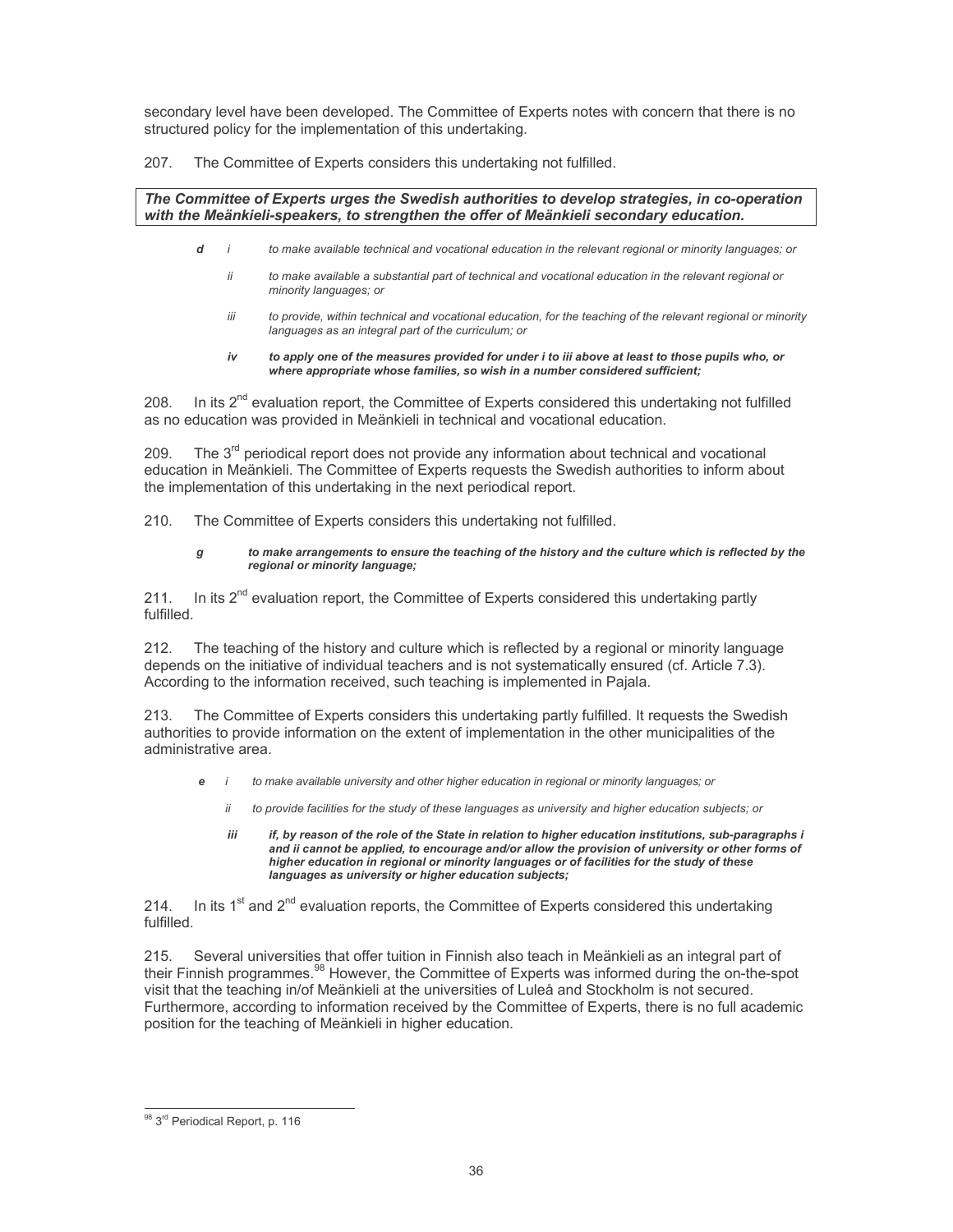The Committee of Experts considers this undertaking partly fulfilled, and invites the Swedish 216. authorities to provide information on the development of Meänkieli in higher education in the next periodical report.

#### $\boldsymbol{h}$ to provide the basic and further training of the teachers required to implement those of paragraphs a to g accepted by the Party:

In its  $2^{nd}$  evaluation report, the Committee of Experts considered this undertaking partly fulfilled 217. and "encourage[d] the Swedish authorities to introduce training of teachers as part of its strategy to strengthen secondary education in Meänkieli."<sup>99</sup>

According to the  $3<sup>rd</sup>$  periodical report, two students applied for the teacher training programme 218. for Meänkieli at Luleå Technical University in 2006 and one in 2007. In addition, teachers from the municipality of Övertorneå have undergone a ten-week course in Meänkieli at Luleå Technical University.<sup>100</sup> The lack of a structured policy for the study of and research on Meänkieli in higher education (cf. Article 8.1.eiii) is also detrimental to the teacher training for Meänkieli. The Committee of Experts underlines the importance of a more structured approach in the field of teacher training, especially since many teachers feel that their ability to use Meänkieli, especially in writing, is not satisfactory.

219. The Committee of Experts considers this undertaking partly fulfilled. It requests the Swedish authorities to provide more specific information about teacher training for Meänkieli.

The Committee of Experts urges the Swedish authorities to adopt and implement a structured policy for basic and further training of teachers in/of Meänkieli.

 $\mathbf{i}$ to set up a supervisory body or bodies responsible for monitoring the measures taken and progress achieved in establishing or developing the teaching of regional or minority languages and for drawing up periodic reports of their findings, which will be made public.

In its 2<sup>nd</sup> evaluation report, the Committee of Experts considered this undertaking partly fulfilled 220. and encouraged the Swedish authorities to entrust the National Agency for Education with the task of producing periodic reports on a regular basis.<sup>101</sup>

As regards the 3<sup>rd</sup> monitoring cycle, the Committee of Experts refers to its respective  $221.$ evaluation in respect of Sami.

222. The Committee of Experts considers this undertaking partly fulfilled.

### Paragraph 2

With regard to education and in respect of territories other than those in which the regional or minority languages are traditionally used, the Parties undertake, if the number of users of a regional or minority language justifies it, to allow, encourage or provide teaching in or of the regional or minority language at all the appropriate stages of education.

223. In its  $2<sup>nd</sup>$  evaluation report, the Committee of Experts considered this undertaking partly fulfilled and encouraged the authorities to provide information regarding the demand and measures taken to meet demands for mother-tongue education in Meänkieli.<sup>102</sup>

According to the 3<sup>rd</sup> periodical report, there is little demand for mother-tongue education in 224. Meänkieli outside the administrative area. Mother-tongue distance learning in Meänkieli is possible via the Mother Tongue Theme website. Also, adult education associations occasionally arrange courses in Meänkieli outside the administrative area.

225. The Committee of Experts considers this undertaking partly fulfilled. It urges the Swedish authorities to provide information regarding the demand, and measures taken, to meet requests for education in Meänkieli.

<sup>99 2&</sup>lt;sup>nd</sup> Report by the Committee of Experts, paragraph 248

<sup>&</sup>lt;sup>102</sup> Report by the Committee of Experts, paragraph 251<br><sup>101</sup> 2<sup>nd</sup> Report by the Committee of Experts, paragraph 251<br><sup>102</sup> 2<sup>nd</sup> Report by the Committee of Experts, paragraph 254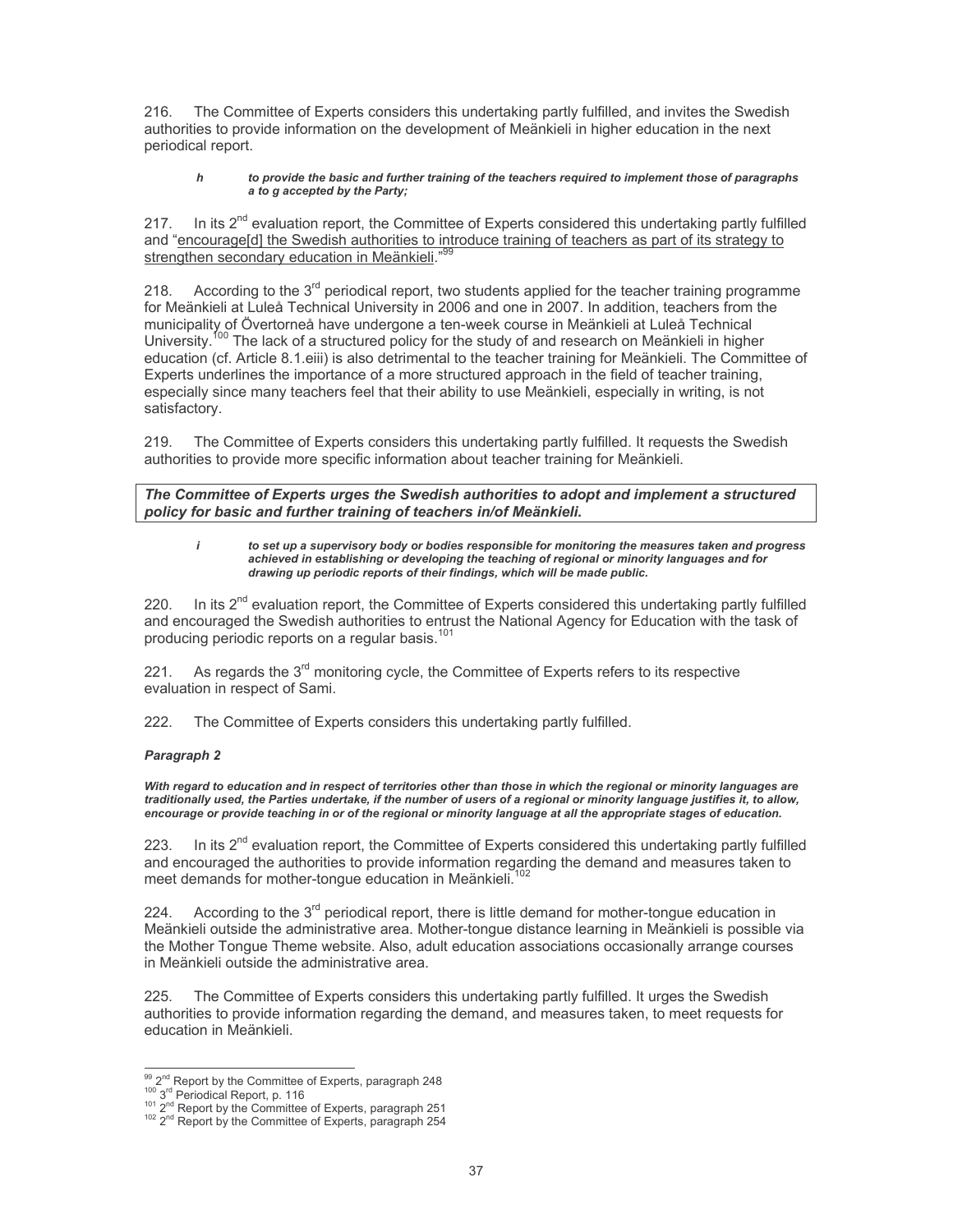### Article 9 - Judicial authorities

#### Paragraph 1

The Parties undertake, in respect of those judicial districts in which the number of residents using the regional or minority languages justifies the measures specified below, according to the situation of each of these languages and on condition that the use of the facilities afforded by the present paragraph is not considered by the judge to hamper the proper administration of justice:

in criminal proceedings: a

ii to guarantee the accused the right to use his/her regional or minority language;

if necessary by the use of interpreters and translations involving no extra expense for the persons concerned:

226. In its  $2^{nd}$  evaluation report, the Committee of Experts considered this undertaking formally fulfilled and urged the Swedish authorities to take practical and organisational measures to ensure that Meänkieli can be used in criminal proceedings.

In the 3<sup>rd</sup> monitoring cycle, the practical and organisational obstacles to the exercise of the 227. right to use Meänkieli in criminal proceedings, such as the lack of Meänkieli-speaking judicial personnel, have persisted. In particular, there are no indications that Meänkieli-speakers have been actively encouraged to use their language. In addition, there does not seem to exist a structured policy for the training of translators and interpreters in Meänkieli.

228. The Committee of Experts considers this undertaking formally fulfilled.

The Committee of Experts strongly urges the Swedish authorities to take practical and organisational measures to ensure that Meänkieli can be used in criminal proceedings.

> $iv$ to produce, on request, documents connected with legal proceedings in the relevant regional or minority language,

if necessary by the use of interpreters and translations involving no extra expense for the persons concerned:

In its  $2^{nd}$  evaluation report, the Committee of Experts considered this undertaking not fulfilled 229. as there was no legal obligation for the authorities to produce written documents in Meänkieli.

230. In the 3<sup>rd</sup> monitoring cycle, the situation has not changed. Courts would in theory assess on an ad hoc-basis whether documents need to be translated, but no party has ever requested this so far.<sup>104</sup>

- 231. The Committee of Experts considers this undertaking not fulfilled.
	- in civil proceedings:  $\mathbf b$ 
		- $\ddotsc$
		- ii to allow, whenever a litigant has to appear in person before a court, that he or she may use his or her regional or minority language without thereby incurring additional expense;

if necessary by the use of interpreters and translations;

In its  $2^{nd}$  evaluation report, the Committee of Experts considered this undertaking formally 232. fulfilled

233. As regards the 3<sup>rd</sup> monitoring cycle, the considerations with regard to Article 9.1.a.ii (above) also apply to the present undertaking.

<sup>103 2&</sup>lt;sup>nd</sup> Report by the Committee of Experts, paragraph 257 in conjunction with the 1<sup>st</sup> Report by the Committee of Experts, paragraph 331<br><sup>104</sup> 3<sup>rd</sup> Periodical Report, p. 118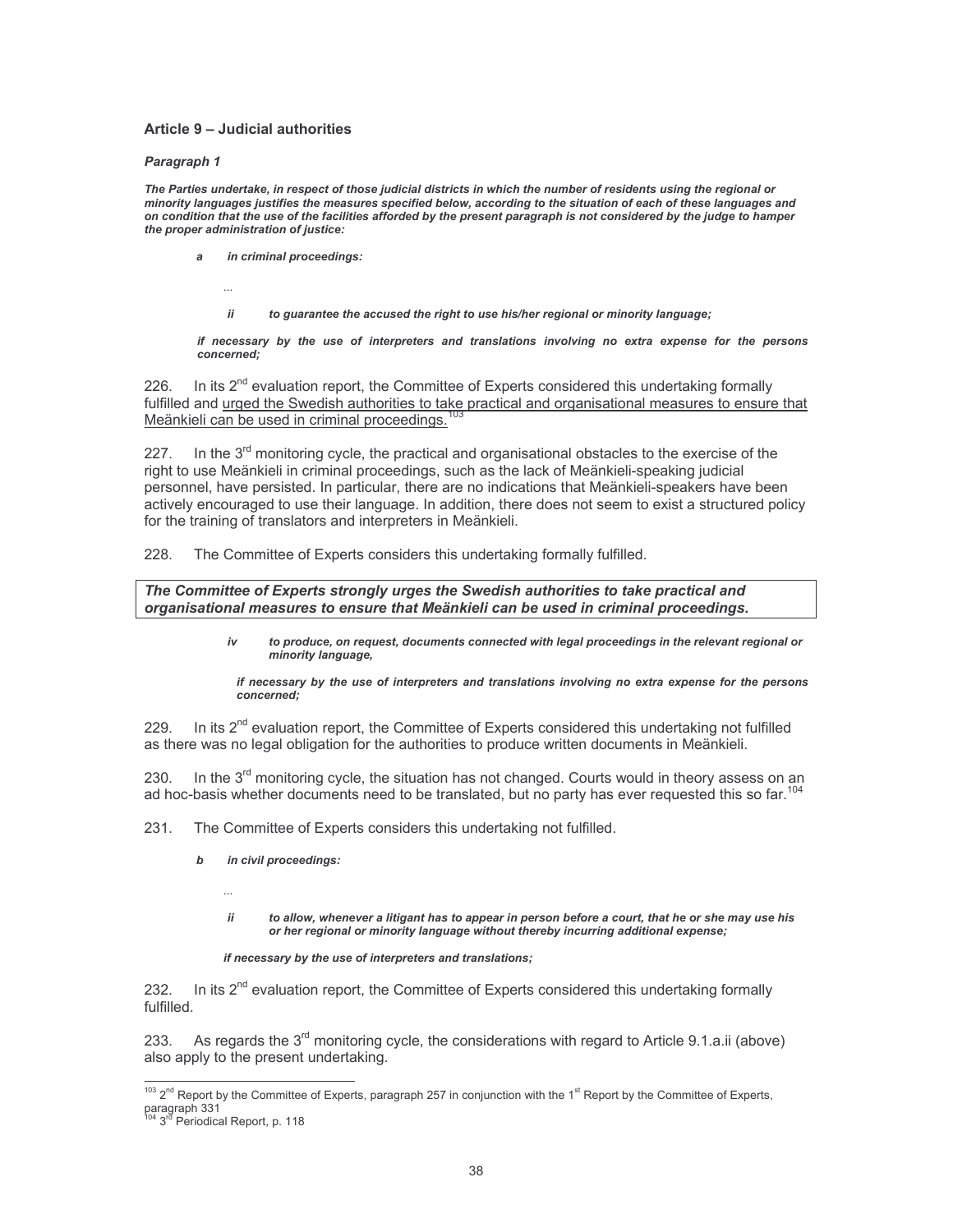234. The Committee of Experts considers this undertaking formally fulfilled.

- in proceedings before courts concerning administrative matters:  $\pmb{c}$ 
	- ii to allow, whenever a litigant has to appear in person before a court, that he or she may use his or her regional or minority language without thereby incurring additional expense;

### if necessary by the use of interpreters and translations;

In its 2<sup>nd</sup> evaluation report, the Committee of Experts considered this undertaking formally 235. fulfilled.

As regards the  $3<sup>rd</sup>$  monitoring cycle, the considerations with regard to Article 9.1.a.ii (above) 236. also apply to the present undertaking.

The Committee of Experts considers this undertaking formally fulfilled. 237.

### Paragraph 3

The Parties undertake to make available in the regional or minority languages the most important national statutory texts and those relating particularly to users of these languages, unless they are otherwise provided.

In its  $2^{nd}$  evaluation report, the Committee of Experts considered this undertaking partly fulfilled 238. and "encourage[d] the Swedish authorities to take the necessary measures to ensure that the most important national statutory texts and those relating particularly to users of Meänkieli are made available in Meänkieli too.

No additional statutory texts have been translated into Meänkieli during the 3<sup>rd</sup> monitoring 239. cycle (cf. the respective evaluation in respect of Sami).

240. The Committee of Experts considers this undertaking partly fulfilled.

The Committee of Experts urges the Swedish authorities to take the necessary measures to ensure that the most important national statutory texts and those relating particularly to users of Meänkieli are made available in Meänkieli too.

## Article 10 - Administrative authorities and public services

### Paragraph 1

Within the administrative districts of the State in which the number of residents who are users of regional or minority languages justifies the measures specified below and according to the situation of each language, the Parties undertake, as far as this is reasonably possible:

- a
	- iii to ensure that users of regional or minority languages may submit oral or written applications and receive a reply in these languages;
- 
- $\mathbf{c}$ to allow the administrative authorities to draft documents in a regional or minority language.

In its  $2^{nd}$  evaluation report, the Committee of Experts considered this undertaking partly  $241.$ fulfilled

According to the  $3<sup>rd</sup>$  periodical report, the employment agencies of Norrbotten can offer 242. services in Meänkieli, but the Meänkieli-speakers seem to use only Swedish in practice. Therefore, no

<sup>105 2&</sup>lt;sup>nd</sup> Report by the Committee of Experts, paragraph 266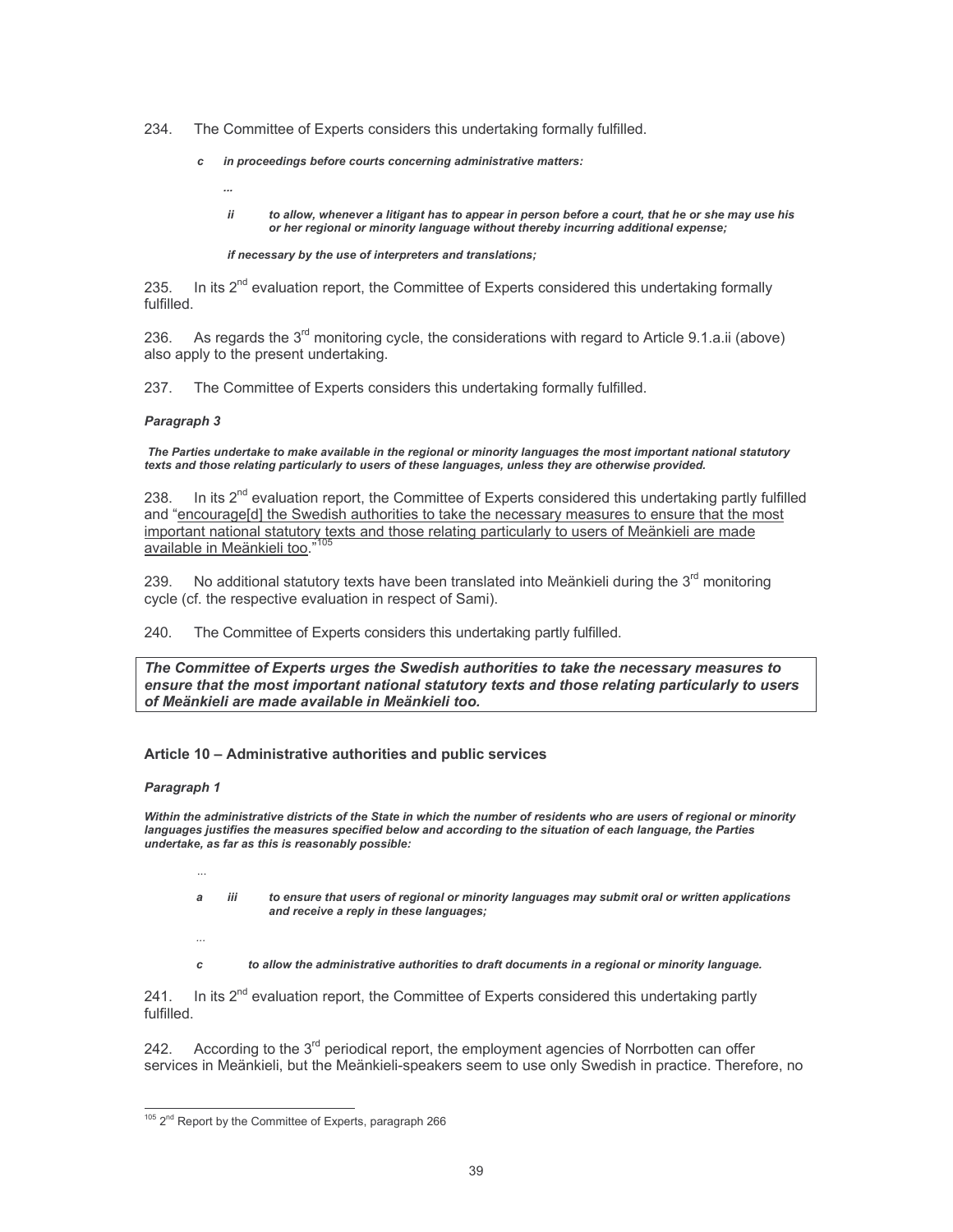documents in Meänkieli have been drafted so far.<sup>106</sup> The Committee of Experts is of the view that the State administrative authorities should actively encourage Meänkieli-speakers to submit oral or written applications and receive a reply in their language.

243. The Committee of Experts considers this undertaking partly fulfilled. It encourages the Swedish authorities to ensure in practice that users of Meänkieli may submit oral or written applications and receive a reply in Meänkieli.

### Paragraph 2

 $\ddotsc$ 

In respect of the local and regional authorities on whose territory the number of residents who are users of regional or minority languages is such as to justify the measures specified below, the Parties undertake to allow and/or encourage:

- b the possibility for users of regional or minority languages to submit oral or written applications in these languages;
- the publication by regional authorities of their official documents also in the relevant regional or  $\epsilon$ minority languages;
- d the publication by local authorities of their official documents also in the relevant regional or minority languages;

In its  $2^{nd}$  evaluation report, the Committee of Experts considered the undertakings under 244. Article 10.2.c and 10.2.d not fulfilled, whereas Article 10.2.b was considered partly fulfilled. It urged the authorities to take concrete steps to ensure the fulfilment of these undertakings, which could include continuing support for co-operation between municipalities.<sup>107</sup>

245. According to the Swedish authorities, it is very unusual for a Meänkieli-speaker to submit a written application in Meänkieli. This language is only used in oral communication. So far, local and regional authorities have not translated their official documents and information about their operations into Meänkieli, except information about the right to use Meänkieli. However, the municipalities in the Meänkieli administrative area have increased their co-operation with a view to implementing the language legislation. In this context, the Committee of Experts refers to its evaluation of Articles 10.2.b-d in respect of Sami.

246. The Committee of Experts considers Article 10.2.b partly fulfilled, whereas it considers Articles 10.2.c and 2.d not fulfilled. It strongly urges the Swedish authorities to take further concrete steps to ensure the fulfilment of these undertakings.

### Article 11 - Media

#### Paragraph 1

The Parties undertake, for the users of the regional or minority languages within the territories in which those languages are spoken, according to the situation of each language, to the extent that the public authorities, directly or indirectly, are competent, have power or play a role in this field, and respecting the principle of the independence and autonomy of the media:

- a to the extent that radio and television carry out a public service mission:
	- iii to make adequate provision so that broadcasters offer programmes in the regional or minority languages;

In its  $2^{nd}$  evaluation report, the Committee of Experts considered this undertaking fulfilled with 247. respect to the radio provision and partly fulfilled with respect to television.

 $106$  3<sup>rd</sup> Periodical Report, p. 120; additional information submitted to the Committee of Experts

<sup>&</sup>lt;sup>107</sup> 2<sup>nd</sup> Report by the Committee of Experts, paragraph 275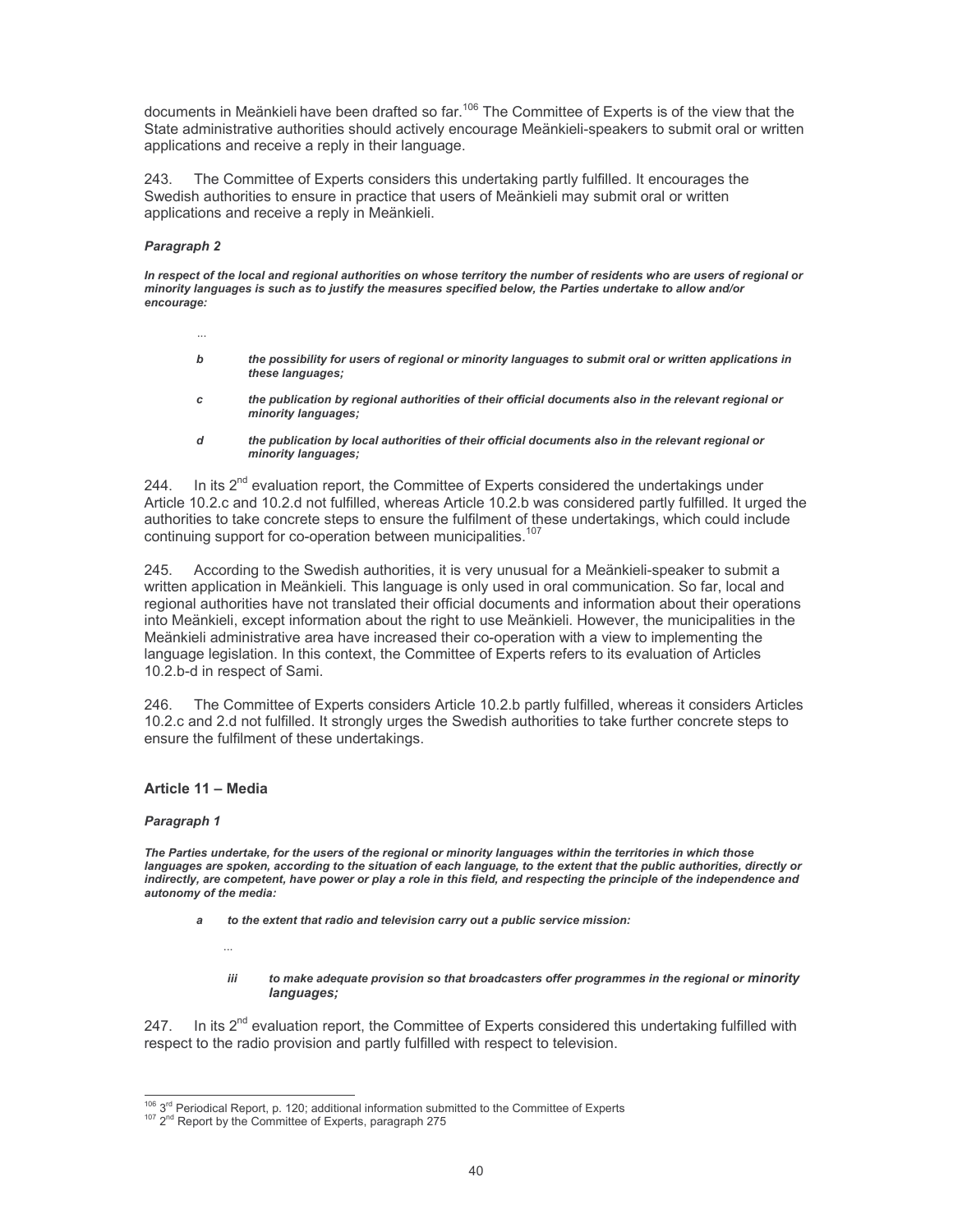248. According to the  $3<sup>rd</sup>$  periodical report, the broadcasting time of Meänkieli programmes on Sveriges Television increased to 10 hours in 2006 (6 in 2005) and to 834 hours (827 in 2005) on SR Sisuradio.<sup>108</sup> During the on-the-spot visit, representatives of the Meankieli-speakers stated that the broadcasting time is nonetheless very limited. They also expressed their dissatisfaction with the fact that the programmes in Meänkieli are not produced by an editorial department that is independent of the Finnish department, which reveals that the awareness of Meänkieli being a language in its own right is limited. According to information received during the on-the-spot visit, there is also the danger of having no competent journalists when the present ones retire.

The Committee of Experts nevertheless considers this undertaking fulfilled. It encourages the Swedish authorities to solve the issues raised by the speakers in co-operation with them.

#### to encourage and/or facilitate the production and distribution of audio and audiovisual works in the regional or minority languages;

In its  $2<sup>nd</sup>$  evaluation report, the Committee of Experts considered this undertaking not fulfilled.  $250.$ 

 $251$ The  $3<sup>rd</sup>$  periodical report does not provide any example of specific measures intended to encourage and/or facilitate the production and distribution of audio and audiovisual works in Meänkieli. The Committee of Experts reiterates that this provision necessitates pro-active measures by the Swedish authorities, for example technical and financial support (acquisition of works in Meänkieli by schools, public libraries or cultural institutions etc.).

The Committee of Experts considers this undertaking not fulfilled. It urges the Swedish authorities to encourage and/or facilitate the production and distribution of audio and audiovisual works in Meänkieli

#### e  $\overline{I}$ to encourage and/or facilitate the creation and/or maintenance of at least one newspaper in the regional or minority languages;

In its 2<sup>nd</sup> evaluation report, the Committee of Experts considered this undertaking not fulfilled 253. and "urge[d] the Swedish authorities to encourage and/or facilitate the creation of a newspaper in Meänkieli."

254. As regards the  $3<sup>rd</sup>$  monitoring cycle, the Committee of Experts notes that there is still no newspaper in Meänkieli and refers to its evaluation of this undertaking in respect of Sami.<sup>110</sup>

255. The Committee of Experts considers this undertaking not fulfilled.

The Committee of Experts strongly urges the Swedish authorities to encourage and/or facilitate the creation of a newspaper in Meänkieli.

#### to apply existing measures for financial assistance also to audiovisual productions in the f  $\ddot{ii}$ regional or minority languages;

In its 2<sup>nd</sup> evaluation report, the Committee of Experts considered this undertaking formally 256. fulfilled.

257 The  $3<sup>rd</sup>$  periodical report does not provide any examples of financial assistance for the production of television programmes in Meankieli.<sup>11</sup>

258. The Committee of Experts considers this undertaking formally fulfilled.

<sup>108 3</sup>rd Periodical Report, p. 121, 169

<sup>&</sup>lt;sup>109</sup> 2<sup>nd</sup> Report by the Committee of Experts, paragraph 287<br><sup>110</sup> 3<sup>rd</sup> Periodical Report, p. 122<br><sup>111</sup> 3<sup>rd</sup> Periodical Report, p. 186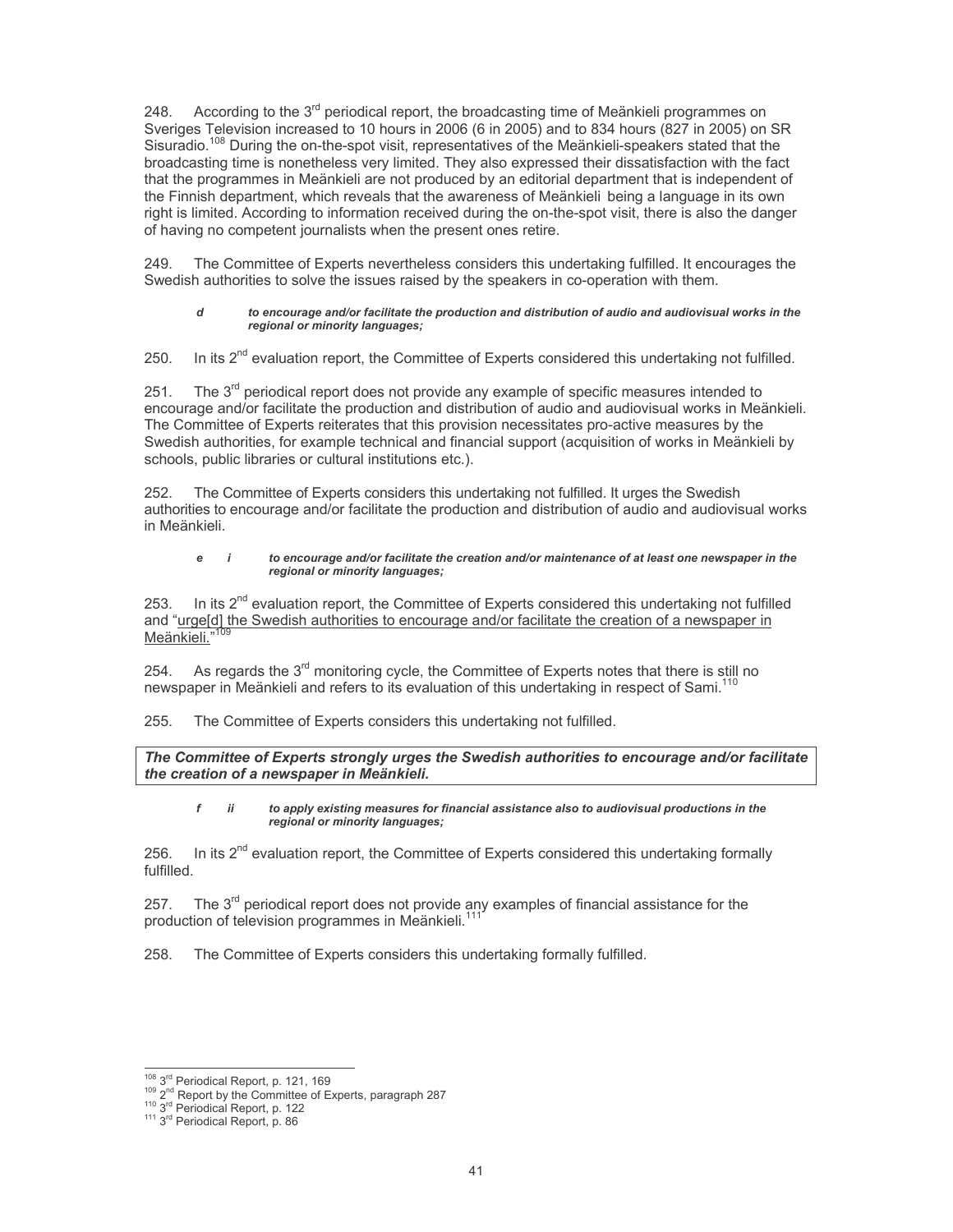## Article 12 - Cultural activities and facilities

#### Paragraph 1

With regard to cultural activities and facilities - especially libraries, video libraries, cultural centres, museums, archives, academies, theatres and cinemas, as well as literary work and film production, vernacular forms of cultural expression, festivals and the culture industries, including inter alia the use of new technologies - the Parties undertake, within the territory in which such languages are used and to the extent that the public authorities are competent, have power or play a role in this field:

 $\mathbf{h}$ to foster the different means of access in other languages to works produced in regional or minority languages by aiding and developing translation, dubbing, post-synchronisation and subtitling activities:

In its 2<sup>nd</sup> evaluation report, the Committee of Experts considered this undertaking not fulfilled 259 as no information had been provided as to whether the authorities supported translation, dubbing, post-synchronisation and subtitling activities from Meänkieli into Swedish.

According to the 3<sup>rd</sup> periodical report, the Swedish Arts Council has assisted a number of 260 publishing companies with a view to supporting the publication of books in Meänkieli.<sup>112</sup> However, the Committee of Experts lacks information with regard to other activities that are relevant under this undertaking, such as dubbing, post-synchronisation and subtitling. The Swedish authorities are requested to specify this in the next periodical report.

261. The Committee of Experts considers this undertaking partly fulfilled.

#### to encourage and/or facilitate the creation of a body or bodies responsible for collecting, keeping a  $\boldsymbol{g}$ copy of and presenting or publishing works produced in the regional or minority languages;

In its  $2^{nd}$  evaluation report, the Committee of Experts considered this undertaking partly 262. fulfilled.

According to the 3<sup>rd</sup> periodical report, the Swedish Arts Council grants annual support (SEK 263. 250,000/about € 25,000) to the North Scandinavian Library to set up a centre for Meänkieli which will<br>be responsible for collecting printed material in Meänkieli.<sup>113</sup> Audio or audiovisual works are collected by the Institute for Language and Folklore and the Swedish National Archive of Recorded Sound and Moving Images. These bodies have, however, no specific responsibility for Meänkieli.

The Committee of Experts nevertheless considers this undertaking fulfilled. It requests the 264. Swedish authorities to provide information on the progress of the Centre for Meänkieli at the North Scandinavian Library.

 $\frac{112}{112}$  3<sup>rd</sup> Periodical Report, p. 124<br><sup>113</sup> 3<sup>rd</sup> Periodical Report, p. 125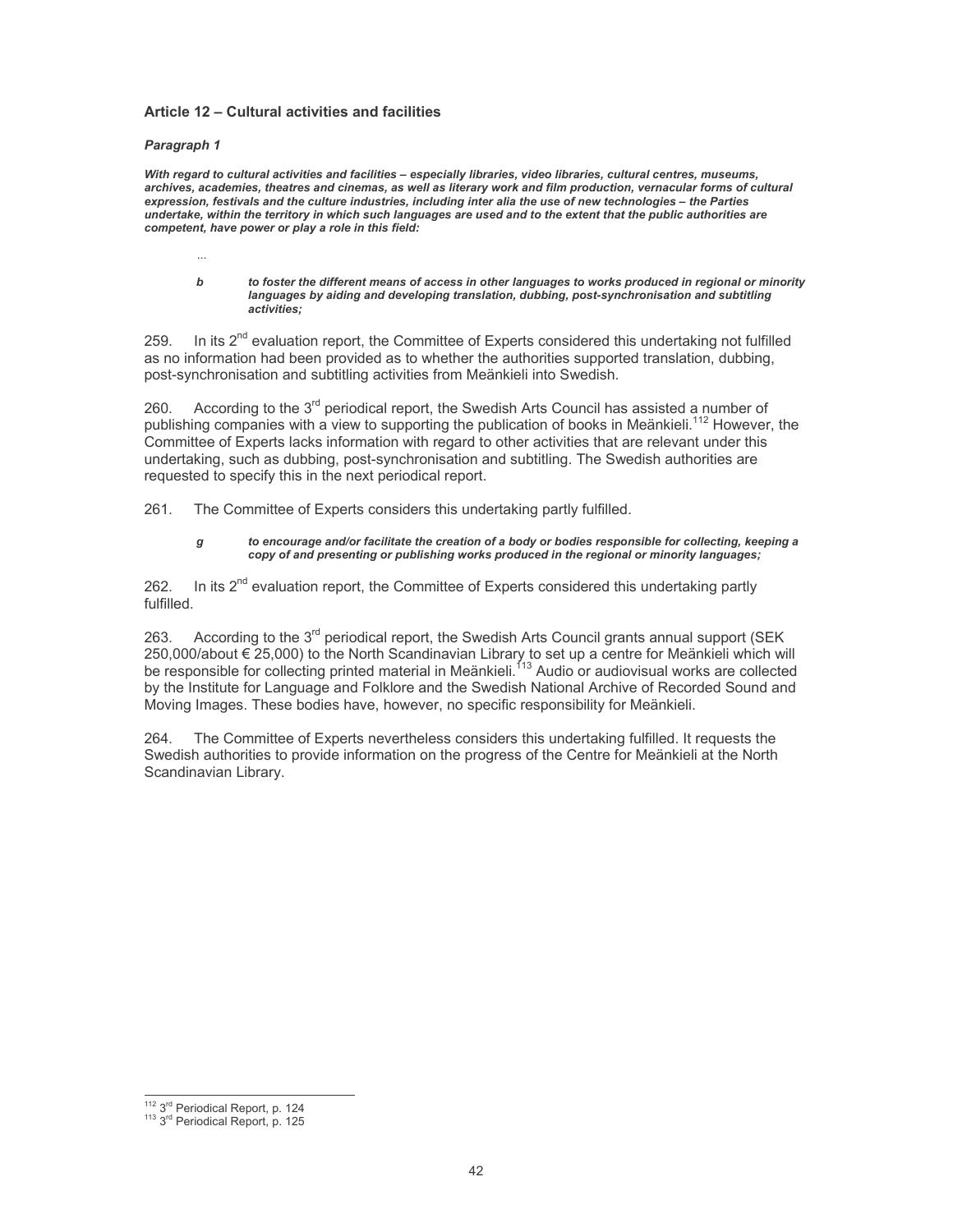#### Chapter 3. **Findings**

#### $3<sub>1</sub>$ Conclusions of the Committee of Experts on how the Swedish authorities reacted to the recommendations of the Committee of Ministers in the second monitoring round

## **Recommendation no. 1:**

"implement the proposals of the Government Commission for the Finnish and South Sami Languages, in respect of extending the administrative areas for Finnish and Sami, as well as adopting specific legislation on regional or minority languages and establishing a national agency responsible for supervising its implementation"

265. The Swedish authorities have commissioned an additional report ("National Minority") Languages in Courts and Agencies – An Alternative") which recommends notably not to expand the administrative area for Finnish and to expand the administrative area for Sami by only two municipalities. The implementation of these proposals would not ensure the use of Finnish and Sami in the entire areas where these languages are traditionally present and where they are consequently covered by the Charter.

266. No specific legislation on regional or minority languages has been adopted by Sweden during the 3<sup>rd</sup> monitoring cycle. In addition, the newly-established Institute for Language and Folklore cannot be considered a national agency with supervisory competences. Supervision at national level is in practice only partly covered by the Ministry of Integration and Gender Equality, which is also in charge of coordination of activities concerning the protection and promotion of the regional or minority languages.

267. The Committee of Experts has been informed that the Ombudsman against Ethnic Discrimination has launched projects against the discrimination of the national minorities, including the discrimination of the Roma, the Sami and of all regional or minority languages in the educational field. The latter initiative was based on a new Law against discrimination or humiliating treatment of children and pupils (2006/67).

### Recommendation no. 2:

"take practical measures to strengthen access to education in regional or minority languages by tackling the existing structural and resourcing problems, and in particular, develop strategies to increase the availability of teachers and provide secondary education in regional or minority languages"

268. Sweden has continued to develop distance learning as a means to strengthen access to education in regional or minority languages. In general, the shortage of trained teachers for regional or minority languages remains the main bottleneck in the provision of education in these languages. This deficit is largely responsible for the marginal provision of Finnish secondary education and the nearabsence of Sami and Meänkieli at the secondary level. At present, the Swedish authorities are considering measures to make the teacher training programme for regional or minority languages more attractive to students, but these attempts are hampered by the lack of earmarked funding for such programmes.

### **Recommendation no. 3:**

"adapt the existing models for education in regional or minority languages to Sweden's undertakings under the Charter, including improving the quality and availability of "mother-tongue" education and making appropriate provision for bilingual education"

269. The Swedish Government proposed in 2008 that the rules for mother-tongue tuition in Finnish and Yiddish shall be the same as for Sami, Meänkieli and Romani, which means that Finnish and Yiddish mother-tongue education can be provided even if only one pupil respectively requests it and the language concerned is not in daily use at home. The new rules would contribute to improving the quality and availability of mother-tongue education. The Swedish authorities have also taken measures to increase knowledge and awareness of mother-tongue education. The form of mother tongue education that is in place, however, cannot be seen as an integral part of the curriculum, and frequently consists of 20-40 minutes per week, outside regular school hours. Bilingual education within the public educational system remains marginal in Sweden. The financial situation of the Sami School Board has deteriorated since the last monitoring cycle, which has a negative impact on the possibilities to offer integrated Sami instruction.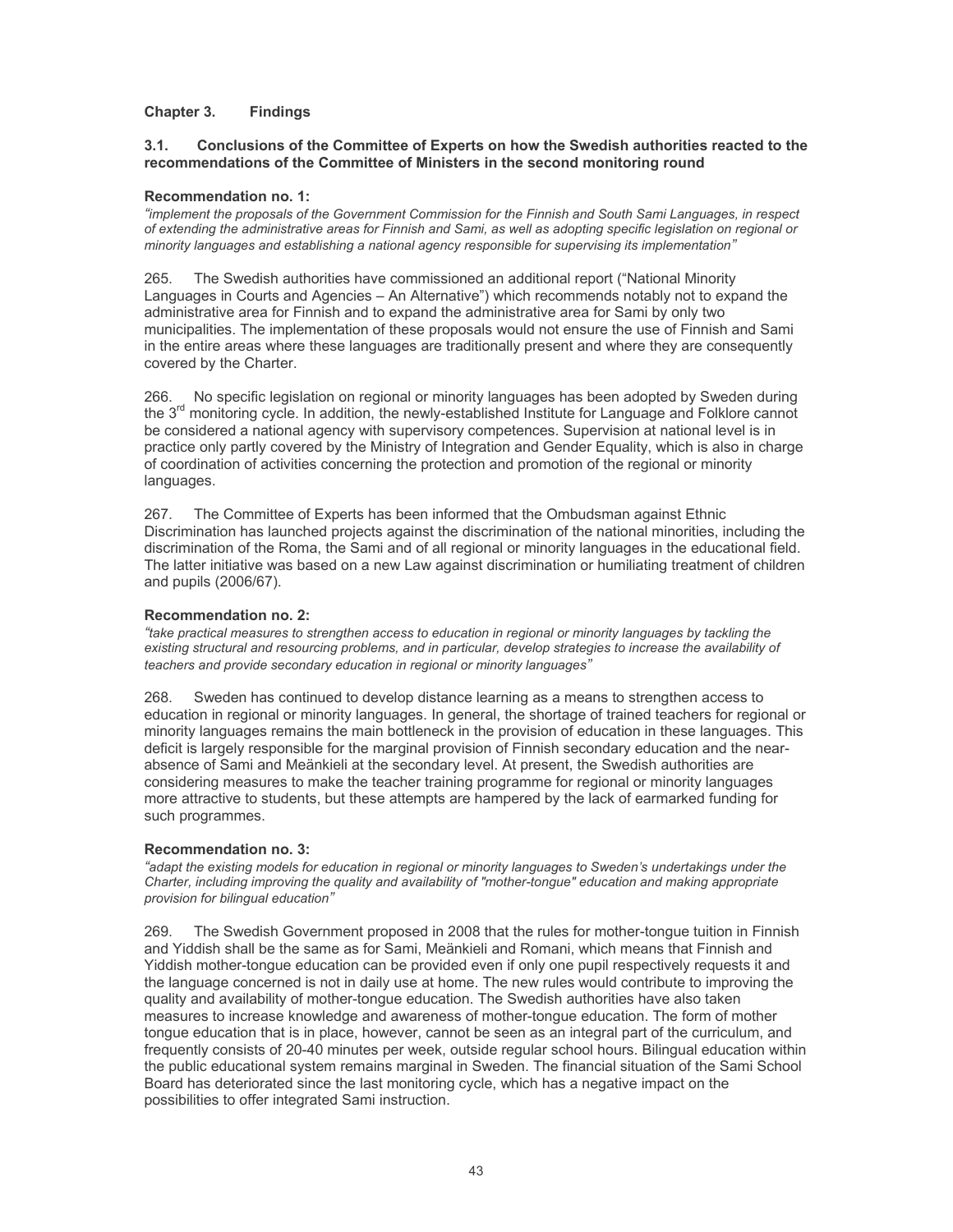## **Recommendation no. 4:**

"adopt, as a matter of urgency, flexible and innovative measures to maintain the South Sami language"

In the 3<sup>rd</sup> monitoring cycle, the Committee of Experts has not been informed of any new 270. measures designed to maintain the South Sami language. In general, there exists no structured policy for South Sami-education which would take account of the precarious situation of this language.

### **Recommendation no. 5:**

"establish a structured policy and take organisational measures to encourage the oral and written use of Sami, Finnish and Meänkieli in dealings with judicial and administrative authorities in the defined administrative areas"

 $271.$ The practical and organisational obstacles to exercise the right to use regional or minority languages before judicial authorities, such as the lack of linguistically qualified personnel, persist. Job advertisements for clerks or judges do not require the knowledge of a regional or minority language. In addition, regional or minority language speakers have not been actively encouraged to use their languages.

The use of regional or minority languages in relations with the branches of State administration 272 has not increased either. It remains very rare that citizens submit a written application in such a language. Only oral communication takes place in regional or minority languages. There are no indications of a structured policy to address shortcomings such as the lack of linguistically skilled staff or the absence of further training and the availability of qualified interpreters.

273. However, there has been some progress at regional and local level. The municipalities in the administrative areas have strengthened their co-operation concerning the encouragement of the oral and written use of Sami, Finnish and Meänkieli. Local authorities are also preparing the translation of their official documents into regional or minority languages.

## **Recommendation no. 6**

"encourage and/or facilitate the creation and/or maintenance of at least one newspaper in Sami and Meänkieli"

There is currently no newspaper in Sami or Meänkieli. However, a parliamentary committee  $274$ submitted a report in 2006 whose findings would, if implemented, facilitate the publication of a daily newspaper in Sami and Meänkieli. These proposals are still being discussed within the Swedish Government and are subject to a competition review by the European Commission. Since the last monitoring cycle, also the funding for the Meänkieli periodical has been decreased.

### Recommendation no. 7

"take steps to increase awareness and understanding concerning regional or minority languages in Swedish society at large"

275 The Swedish Government decided in 2007 to appoint a special investigator to look into the possibility of drafting a language law. This law would declare Swedish the official language of Sweden and confirm the recognition of Finnish, Meänkieli, Romani, Sami and Yiddish as the country's minority languages, thereby raising awareness of Sweden's linguistic diversity. Moreover, the Swedish authorities have taken a number of initiatives to inform municipalities of their obligations under the Charter. According to the results of a questionnaire drawn up by the Swedish authorities in 2007, the overall awareness and understanding regarding regional or minority languages among the municipalities remain poor.

In education, however, there exists no structured approach to ensure that teachers implement 276. the sections of the school curricula related to regional or minority languages. The choice of the respective teaching materials depends on the individual teacher. Regional or minority languages are also absent from mainstream teacher training.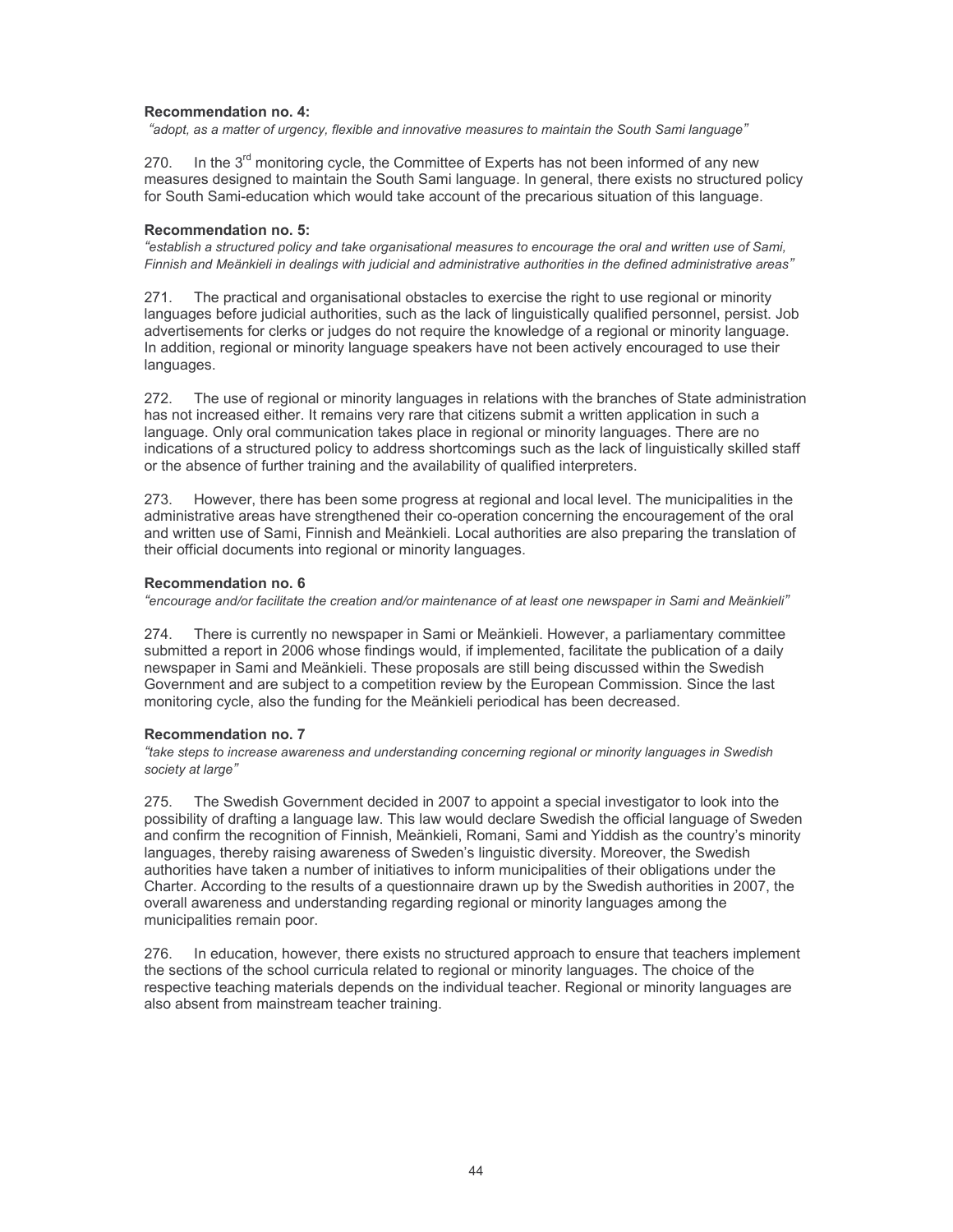#### $3.2.$ Findings of the Committee of Experts in the third monitoring round

 $A<sub>1</sub>$ The Committee of Experts commends Sweden for its continued support for regional or minority languages and appreciates the excellent co-operation it enjoyed with the authorities in the organisation of its on-the-spot visit.

**B.** The overall development in the regional or minority language policy in Sweden is positive. The Swedish authorities have also answered many of the requests made by the Committee of Experts. However, several of the earlier detected shortcomings in the implementation prevail. In addition, some new issues have been reported by representatives of the speakers.

C. In general, the lack of the necessary statistical information regarding the number of regional or minority language speakers and their distribution hampers the effective implementation of the Charter. In principle, it seems that it would be possible to obtain such statistical information from the Statistical Bureau as well as from the speakers. Among the relevant municipalities, the awareness and knowledge of their obligations under the Charter remain poor, which is another obstacle to an effective implementation of the Charter.

 $D_{\cdot}$ The implementation of the Charter is impeded by the fact that the representatives of the speakers are not systematically consulted on issues regarding regional or minority languages. This problem also extends to the planning process and funding of activities performed by the organisations representing the speakers. Representatives of the speakers reported that their needs are not adequately considered. For example, Meänkieli and Sweden Finnish organisations reported that the present level of funding, which for the Sweden Finns has even decreased, is inadequate to fulfil their extensive tasks for the promotion of the languages.

Е. The Charter is not applied in the entire areas where the regional or minority languages are traditionally used. This affects in particular South Sami and Finnish. South Sami remains in an extremely vulnerable situation.

The provision of mother-tonque education at pre-school level for all regional or minority  $F_{\perp}$ languages suffers from a lack of a long-term structured planning. For Finnish, the offer has even decreased during the present monitoring cycle.

According to a new regulation, children with a regional or minority language background have G. an individual right to request mother-tongue instruction in primary school. In practice, this right is occasionally denied since competent teachers are not available. In addition, since the time alloted for mother-tonque instruction is regularly less than one hour per week, the offer is not sufficient for fulfilling the undertakings chosen under Part III.

The provision of mother-tongue instruction at secondary level for all regional or minority Η. languages suffers from a lack of a long-term structured planning. The offer for all regional or minority languages remains marginal.

In the field of education, one general problem remains for teacher training for regional or  $\mathbf{L}$ minority languages. At present, the existing limited training only concerns mother-tongue teachers which makes it difficult to establish an appropriate offer of the teaching of regional or minority languages and makes it impossible to implement the bilingual education option.

Another major problem is the present higher education funding system, which means that the J. break-even point for organising a course is reached with 30-35 students. This normally implies that few, if any, of the regional or minority languages could gualify for long-term higher education. Neither is there a structured policy with regard to regional or minority languages in higher education. This means that higher education in Sami and Finnish has constantly been weakened. Meänkieli is not represented by any full position at higher education level. Despite the positive measure taken by the authorities to grant three-year funds for teaching Finnish at Mälardalen University, Romani at Linköping University and Yiddish at Lund University, there are likely to be future funding problems due to the lack of a long-term structured policy.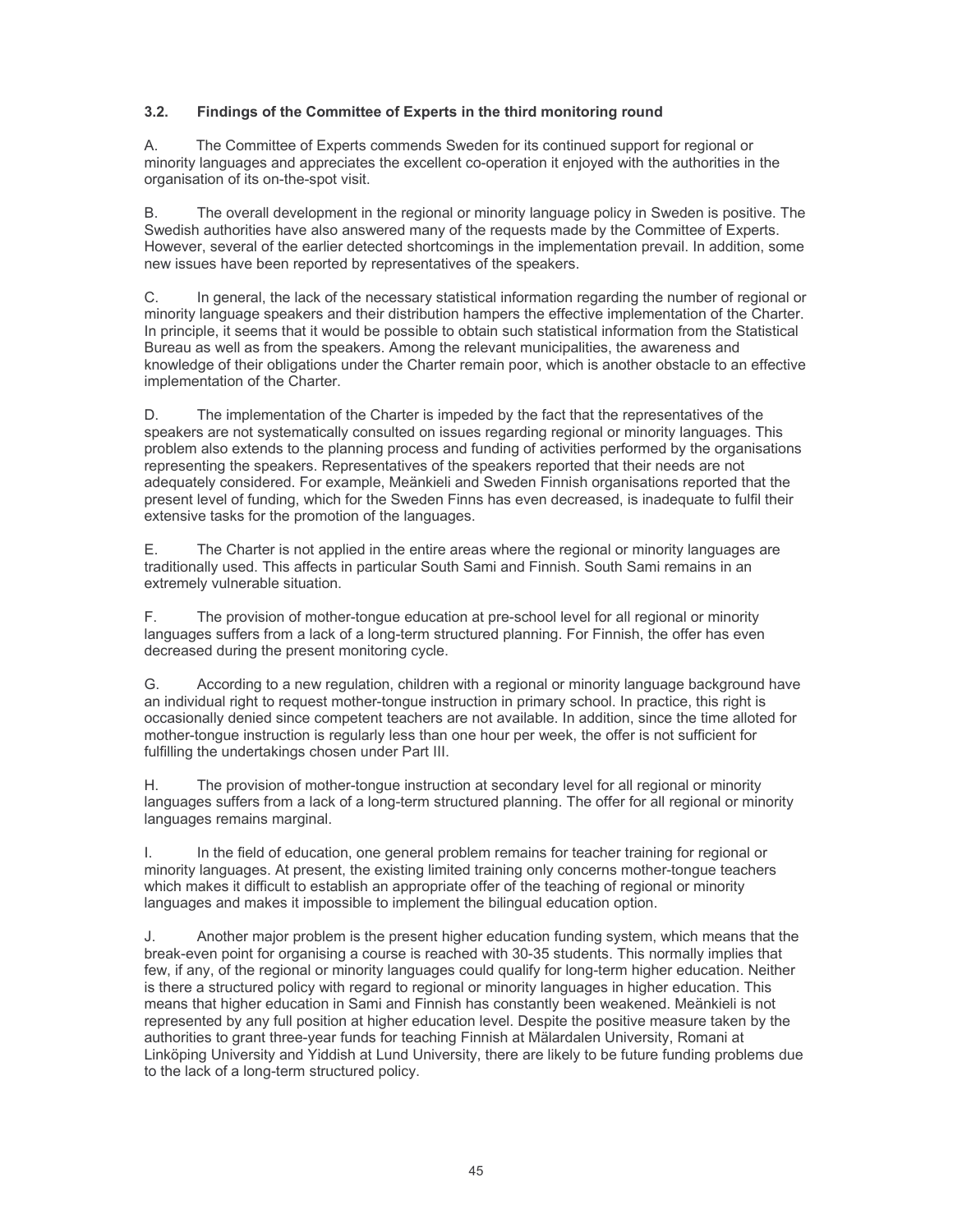K. The Swedish authorities have attempted to solve some of the problems of implementation by commissioning a handbook for municipalities on how to deal with regional or minority languages. The Sami Parliament has produced a similar handbook regarding Sami and its maintenance. A language plan has also been produced for Meänkieli. Thus far, similar projects have not been launched for the other regional or minority languages.

For the protection and promotion of Sami, the Sami School Board plays a crucial role since it L. is central for the teaching in/of Sami and Sami culture. Its present funding is insufficient to meet the needs of the speakers. Indirectly, this also affects the extent to which Sami mother-tongue instruction will be provided in the municipal schools.

 $M_{\cdot}$ The practical and organisational obstacles to exercise the right to use regional or minority languages before judicial and administrative authorities still persist. There exists in particular a shortage of qualified interpreters and translators within judicial and administrative authorities, affecting mainly Sami and Meänkieli. The use of regional or minority languages in relations with the branches of State administration has not increased. It remains very rare that citizens submit a written application in regional or minority languages. Only oral communication takes place in these languages. There are no indications of a structured policy to address shortcomings such as the lack of linguistically skilled staff or the absence of further training and the availability of qualified interpreters.

The situation of Sami and Meänkieli in the print media, in particular regarding the publication  $N_{\odot}$ of newspapers, has not improved. Most notably, there is neither a newspaper in Meänkieli, nor in Sami.

The Swedish government was invited to comment on the content of this report in accordance with Article 16.3 of the Charter. The comments received are attached in Appendix II.

On the basis of this report and its findings the Committee of Experts submitted its proposals to the Committee of Ministers for recommendations to be addressed to Sweden. At the same time it emphasised the need for the Swedish authorities to take into account, in addition to these general recommendations, the more detailed observations contained in the body of the report.

At its 1056th meeting on 6 May 2009, the Committee of Ministers adopted its Recommendation addressed to Sweden, which is set out in Part B of this document.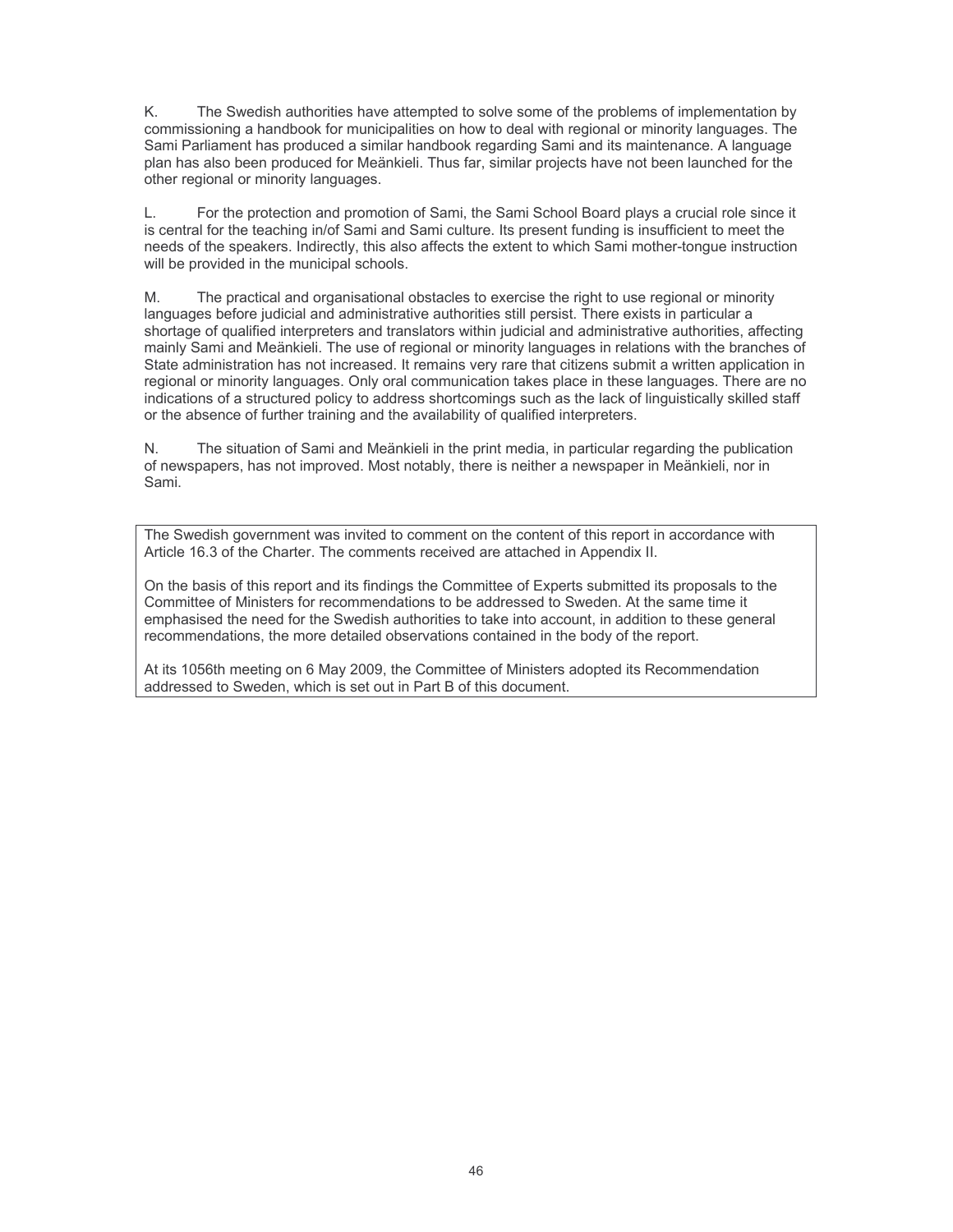#### **Appendix I: Instrument of Ratification**



#### Declaration contained in the instrument of ratification deposited on 9 February 2000 - Or. Eng.

Sami, Finnish and Meänkieli (Tornedal Finnish) are regional or minority languages in Sweden. Sweden's undertakings pursuant to Article 2, paragraph 2 with respect to these languages are described in the appendix.

Romani Chib and Yiddish shall be regarded as non-territorial minority languages in Sweden when the Charter is applied

#### **APPENDIX**

#### The extent of Sweden's undertakings according to Part III of the European Charter for Regional or **Minority Languages.**

The followings paragraphs and sub-paragraphs under Article 8 shall apply to Sami, Finnish and Meänkieli:

8.1.a.iii  $8.1.b.$ iv 8.1.c.iv 8.1.d.iv  $81$  e iii 8.1.f.iii  $8.1.g$  $8.1.\overline{h}$  $8.1 i$  $8.2.$ 

The following paragraphs and sub-paragraphs under Article 9 shall apply to Sami, Finnish and Meänkieli:

 $9.1.a.$ ii  $9.1.a.$ iii  $9.1.a.iv$  $9.1.b.$ ii  $9.1.b.$ iii  $9.1.c.$ ii  $91c$ iii  $9.1.d$  $9.2$  $9.3$ 

The following paragraphs and sub-paragraphs under Article 10 shall apply to Sami, Finnish and Meänkieli:

10.1.a.iii  $10.1.a.v$  $10.1.c.$  $10.2.b.$  $10.2.c.$  $10.2.d.$  $10.2.q.$  $10.4.\bar{a}.$ 10.5

The following paragraphs and sub-paragraphs under Article 11 shall apply to Sami, Finnish and Meänkieli:

 $11.1.a.iii$  $11.1.d$ 11.1.e.i  $11.1.f.$ ii  $11.2.$ 

In addition, 11.1.c.i will apply with respect to Finnish.

The following paragraphs under Article 12 shall apply to Sami, Finnish and Meänkieli:

 $12.1.a$  $12.1.b$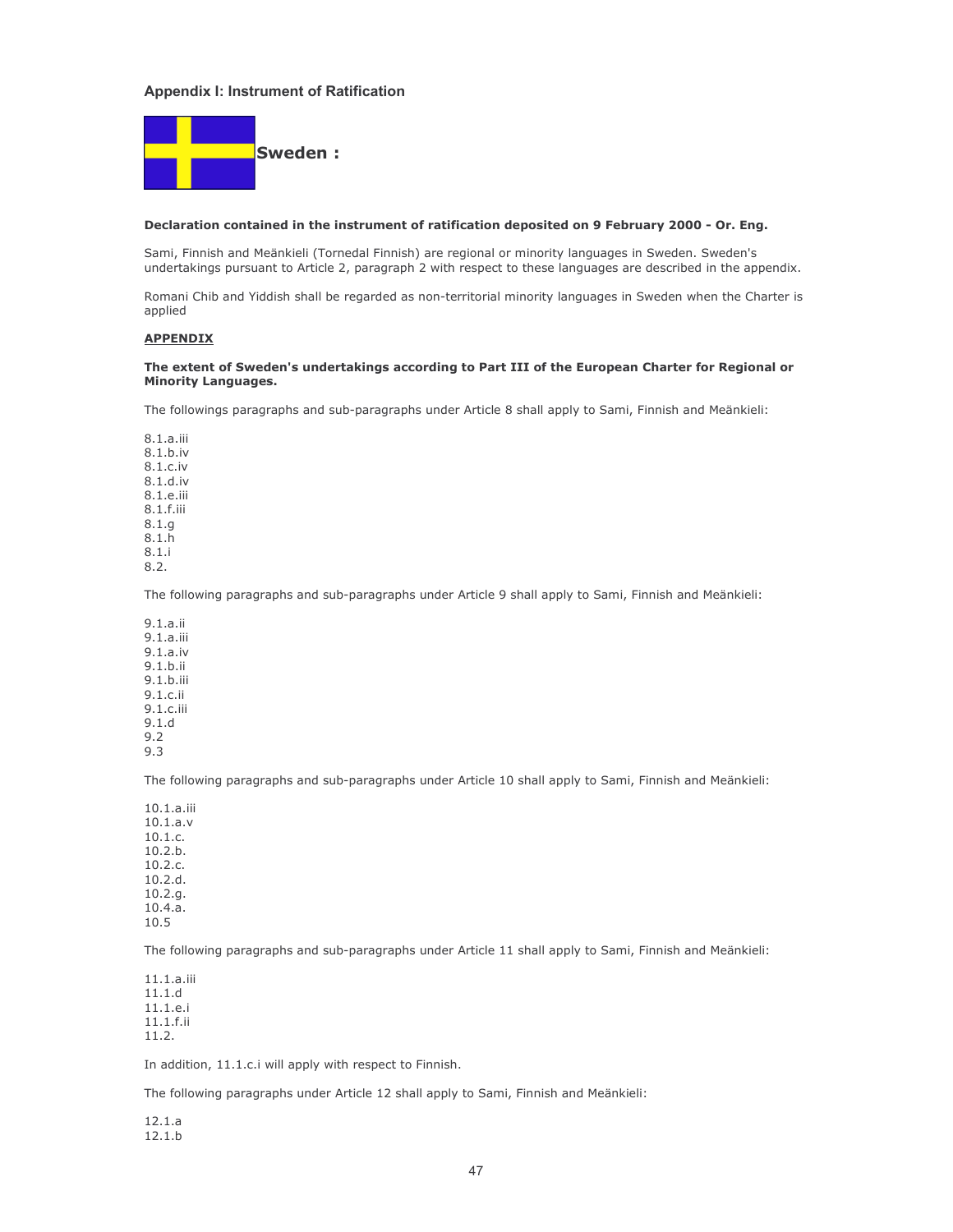$12.1.d$  $12.1.f$ 12.1.g  $12.2.$ 

In addition, 12.1.e will apply to Sami, and 12.1.c and 12.1.h to Finnish and Sami.

The following paragraphs under Article 13 shall apply to Sami, Finnish and Meänkieli:

 $13.1.a$ 

The following paragraphs under Article 14 shall apply to Sami, Finnish and Meänkieli:

 $14.a$ 14.b

This means that a total of 45 paragraphs or sub-paragraphs in part III of the Charter shall apply to Sami and Finnish, and 42 paragraphs or sub-paragraphs to Meankieli. Period covered: 1/6/2000 -

The preceding statement concerns Article(s) : 10, 11, 12, 13, 14, 2, 8, 9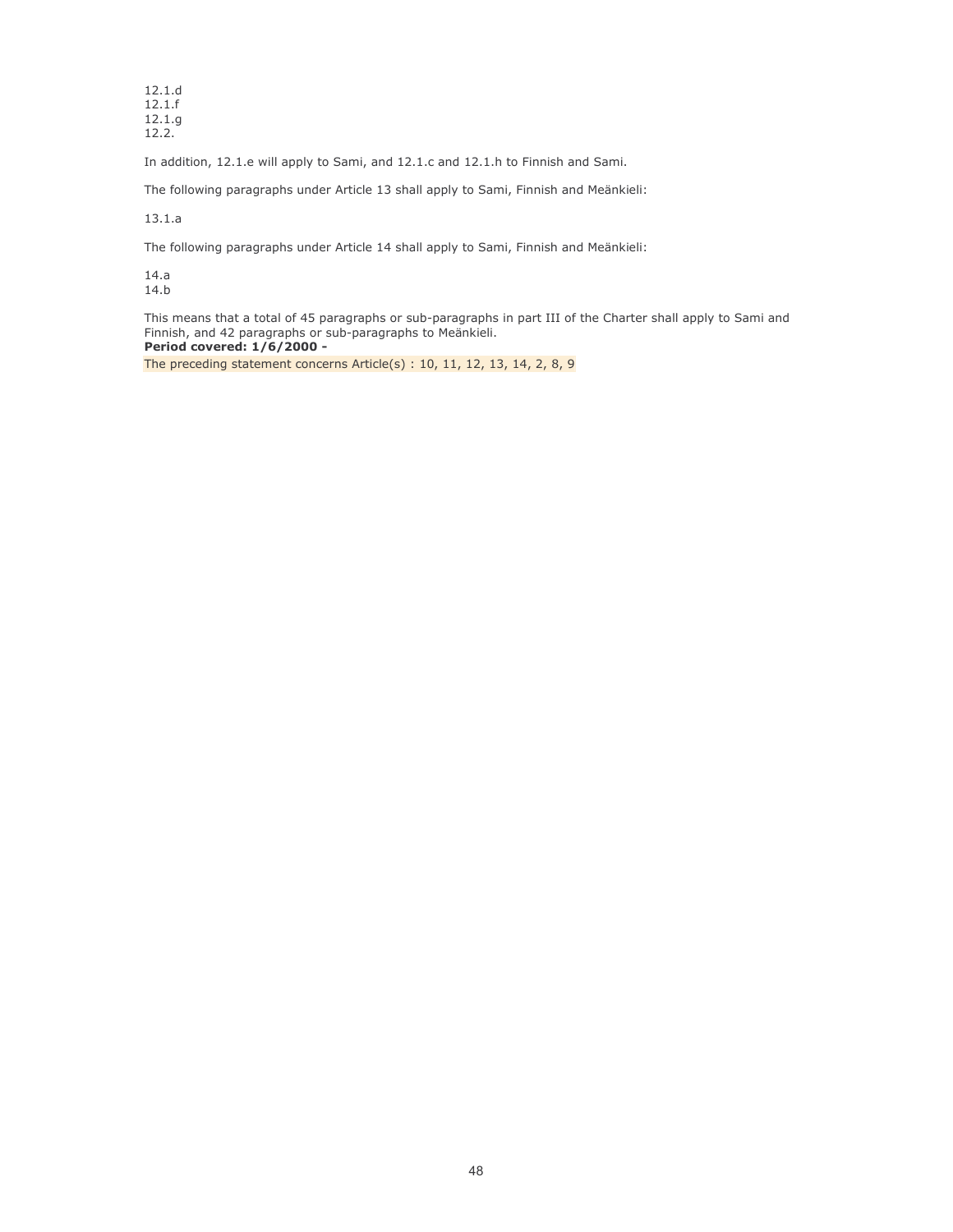### Appendix II: Comments by the Swedish authorities



IJ2009/385/DISK 11 February 2009

Ministry of Integration and **Gender Equality Sweden** 

Directorate General IV Directorate of education and languages The Director

## Comments from Sweden on the third report of the Committee of Experts of the European **Charter for Regional or Minority Languages**

Sweden has received the third report of the Committee of Experts of the European Charter for Regional or Minority Languages and hereby takes the opportunity to submit comments to Article 16 paragraph 3 of the Charter.

### **General comments**

The government would like to add that the Swedish minority rights policy is currently being reformed. On Jan. 29th, 2009 an upcoming government proposal was referred to the Council on Legislation (Lagrådet) to ensure that it does not conflict with existing legislation.

The new government bill will be presented to Parliament in March 2009. The bill "Från erkännande till egenmakt - regeringens strategi för de nationella minoriteterna" ("From Recognition to Empowerment the Governments Strategy for the National Minorities") contains numerous important proposals to improve the situation of national minorities in Sweden, inter alia:

- A new Act on National Minorities and Minority Languages is proposed. New national legislation will replace the current geografically restricted Acts on the Right to Use Saami, Finnish and Meänkieli. The new act regulates all five national minorities and their languages.

- The proposed regulations obligate the authorities to inform the national minorities of their rights, The authorities are also to promote the national minorities possibilities to maintain and develop their culture and language. The national minorities are to be given influence in issues of importance to them.

- The current administrative areas för the Saami and Finnish languages are to be extended to additional municipalities. For Saami in an additional 13 municipalities and for Finnish in an additional 18 municipalities. The right to use Saami, Finnish an Meänkieli with the authorities is also strengthened.

- The government agency structure is strenghtened in order to improve the implementation of the new act. The Saami Parliament and the County Administrative Board in Stockholm are given special tasks to study and promote the implementation of the new act.

- The new government strategy also contains proposals on improving the national minorities participation in decision making processes, proposals in the field of education, proposals to strengthen the revitalization of national minority languages and to improve the use of national minority place names.

The proposal is available in Swedish on the Government's homepage.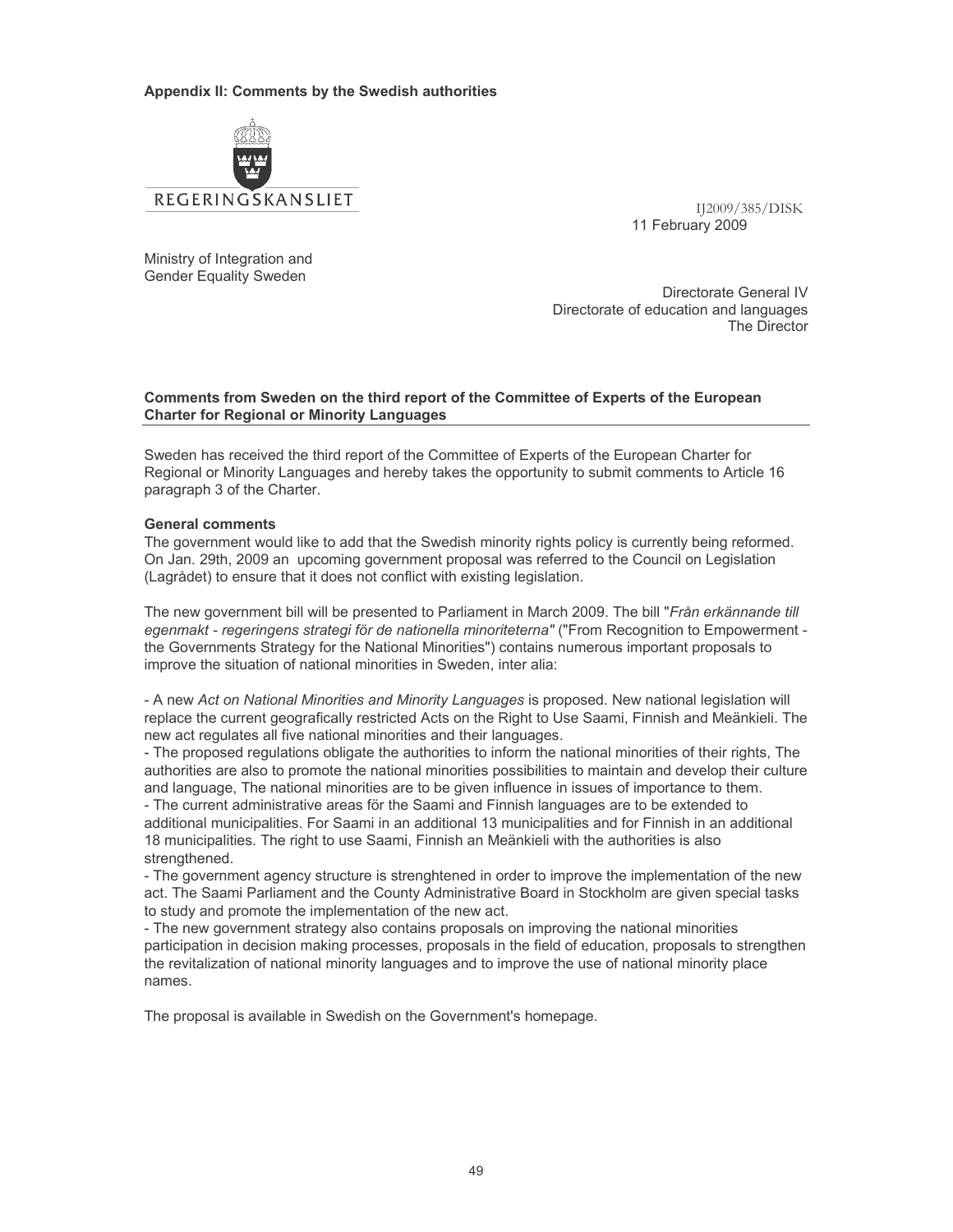### **Specific comments**

### Media

## p. 126

According to the report a proposal to lower the required minimum number of subscriptions for press subsidies from 2, 000 to 1, 500 is still being discussed within the Swedish government. This change as well as a number of other changes in the decree of press subsidies was decided by the parliament in June 2006 and came into force 1 January 2007.

The European Commission is not examining the aforementioned proposals nor the possibilities of transfrontier co-operation; the European Commission is examining the compataibility of the press subsidies with the internal market.

## p. 191

Audiovisual productions in other languages than Swedish may qualify for assistance providing that the production has a Swedish producer. The definition of Swedish producer includes a person living in the country, a company, a foreign company or other person registred in the country. A film that has no Swedish producer is still considered Swedish providing that the Swedish financial contribution is at least 20% of the production costs, and if the Swedish contribution of artistic workers is of considerable significance.

## p. 254 & p. 274

The report states on page 40 that there is still no newspaper in Meänkieli. However, on page 32, the Committee of Experts acknowledges that there is a trilingual weekly which is published mainly in Swedish and to a lesser extent in Finnish and Meänkieli (Haparandabladet).

The press subsidy of Haparandabladet was increased in 2001 to 2 035 thousand kronor. This sum has remained unchanged until 1 January 2009 when the subsidy was increased to 2 239 thousand kronor.

## Judicial authorities

The National Courts Administration and the Swedish Prosecution Authority have in their respective letters of regulation for 2009 been commissioned to translate fundamental information about court procedures and prosecution activities to the territorial national minority languages Sami, Finnish and Meänkieli. The National Courts Administration and the Swedish Prosecution Authority have also been commissioned to consider and propose further material that should be translated in order to remove practical obstacles for individual people to use these minority languages in court and in contact with the Swedish Prosecution Authority. The National Courts Administration and the Swedish Prosecution Authority should coordinate the implementation of this work, that should be presented on 15 May 2009 at the latest.

## 3.2 Findings of the Committee of Experts in the third monitoring round /J/

The Swedish funding system for higher education is based on the number of full-time students and the number of full-time students who pass their examinations. Both parts are multiplied by the unit revenue for different field of study. Since the introduction of this funding system in 1993, the Government has stressed that the universities have a responsibility for prioritizing as well as reallocating resources to handle courses with few participants, and since the universities are free to decide on the internal funding system, there is no uniform break-even point for organizing a course.